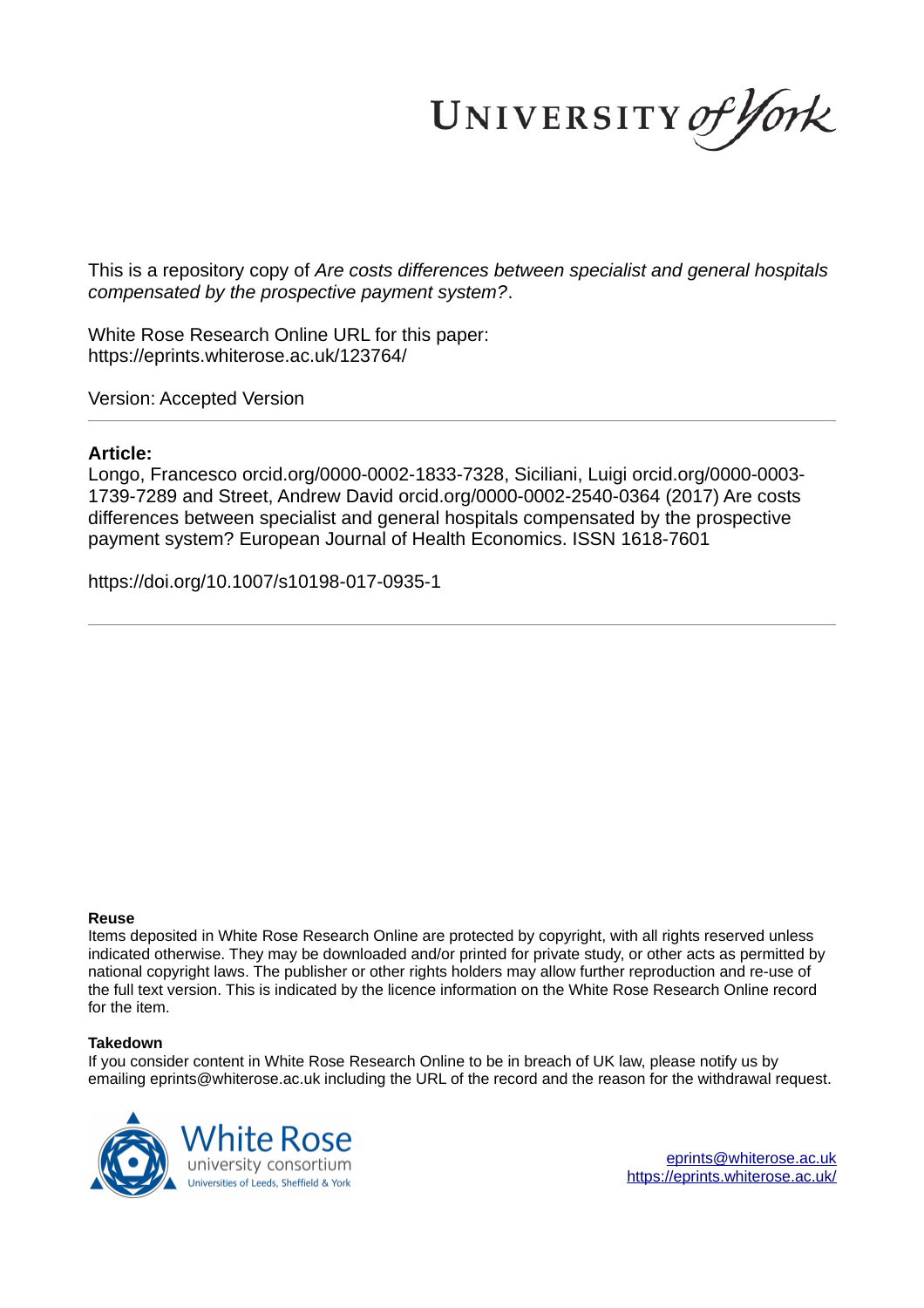# **ARE COSTS DIFFERENCES BETWEEN SPECIALIST AND GENERAL HOSPITALS COMPENSATED BY THE PROSPECTIVE PAYMENT SYSTEM?**

Francesco Longo<sup>a,b,\*</sup> Luigi Siciliani<sup>a,b</sup> Andrew Street<sup>c</sup>

*a Department of Economics and Related Studies, University of York, York, UK b Centre for Health Economics, University of York, York, UK c Department of Health Policy, London School of Economics and Political Science, London, UK*

## **Abstract**

Prospective payment systems fund hospitals based on a fixed-price regime that does not directly distinguish between specialist and general hospitals. We investigate whether current prospective payments in England compensate for differences in costs between specialist orthopaedic hospitals and trauma and orthopaedics departments in general hospitals. We employ reference cost data for a sample of hospitals providing services in the trauma and orthopaedics specialty. Our regression results suggest that specialist orthopaedic hospitals have on average 13% lower profit margins. Under the assumption of break-even for the average trauma and orthopaedics department, two of the three specialist orthopaedic hospitals appear to make a loss on their activity. The same holds true for 33% of departments in our sample. Patient age and severity are the main drivers of such differences.

JEL Classification: C21, D24, H51, I18 Key words: specialist hospitals, orthopaedics, hospital costs, HRG, tariff, reference costs.

Word count: 6,755 Table count: 5 Figure count: 2 Appendix Table count: 6 Appendix Figure count: 1

#### **Acknowledgments**

We thank Katja Grašič for providing details on the proportion of patients that required specialised care and on patient characteristics. We have benefited from comments received at the 2016 White Rose Economics Ph.D. conference in York and the 2016 European Health Economics Association conference in Hamburg. We are also grateful to two anonymous referees. Francesco Longo was funded by the Economic and Social Research Council (grant number ES/J500215/1). The Hospital Episode Statistics are copyright © 2014, re-used with the permission of Health and Social Care Information Centre (since renamed NHS Digital) NHS Digital. All rights reserved. The authors have no conflict of interests to declare.

\* Correspondence to: Centre for Health Economics, University of York, York, YO10 5DD, UK. E-mail: francesco.longo@york.ac.uk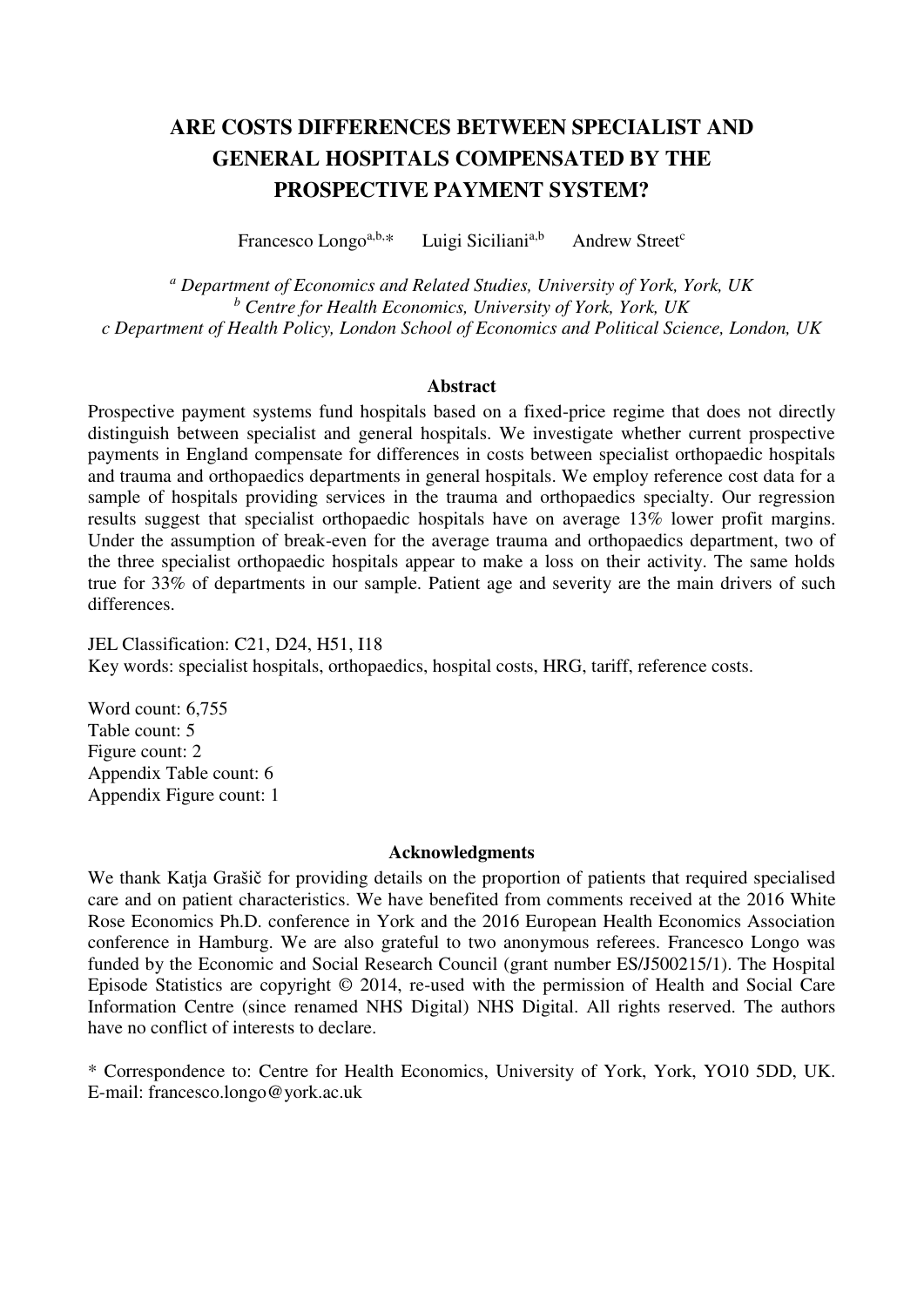## **1. Introduction**

 $\overline{a}$ 

The prospective payment system (PPS) is commonly used to reimburse hospitals across Organisation for Economic Co-operation and Development (OECD) countries (Busse et al., 2006). It is built on a patient classification system that categorises patients into resource homogeneous groups, with each hospital receiving a fixed pre-determined tariff for every patient falling into a given group. This generates incentives for hospitals to contain costs.

In its purest form, a PPS reimburses hospitals only on the basis of the volume and type of patients treated, without taking organisational characteristics into account. Under the German PPS, for example, tariffs do not depend on the hospital's ownership status or membership to the national insurance programme (Klein-Hitpaß and Scheller-Kreinsen, 2015). In contrast, other PPSs do consider organisational characteristics. In the French PPS, for instance, prices differ for public and private hospitals (Busse et al., 2011). In some countries, the PPS provides greater compensation to allow for the costs of specialist care. An example is the PPS of the Lombardy region in Italy, which applies a tariff top-up to all hospitals with 'high specialisation' units (Ettelt et al., 2006). In England, hospitals are paid extra if their patients receive specialised care (Daidone and Street, 2013).

Some health care systems feature hospitals that specialise on a single specialty, such as cardiology, ophthalmology, or orthopaedics.<sup>1</sup> Specialisation is an organisational form which is supposed to generate the benefits of the 'focused factory', i.e. greater efficiency, quality, and responsiveness (Herzlinger, 1996, Schneider et al., 2008, Skinner, 1974) but not necessarily lower costs. In the US, the Medicare Payment Advisory Commission showed that the costs of specialist hospitals were no lower than the costs of general hospitals. While cardiac hospitals' costs were not significantly different from general hospitals', orthopaedic and surgical hospitals had 20 percent

<sup>&</sup>lt;sup>1</sup> There are specialist hospitals in Europe (Ettelt et al., 2006, Medin et al., 2011), America (Carey et al., 2009, Araújo et al., 2014), Asia (Kim et al., 2013), India (Chanda, 2002), and Africa (Castro-Leal et al., 1999).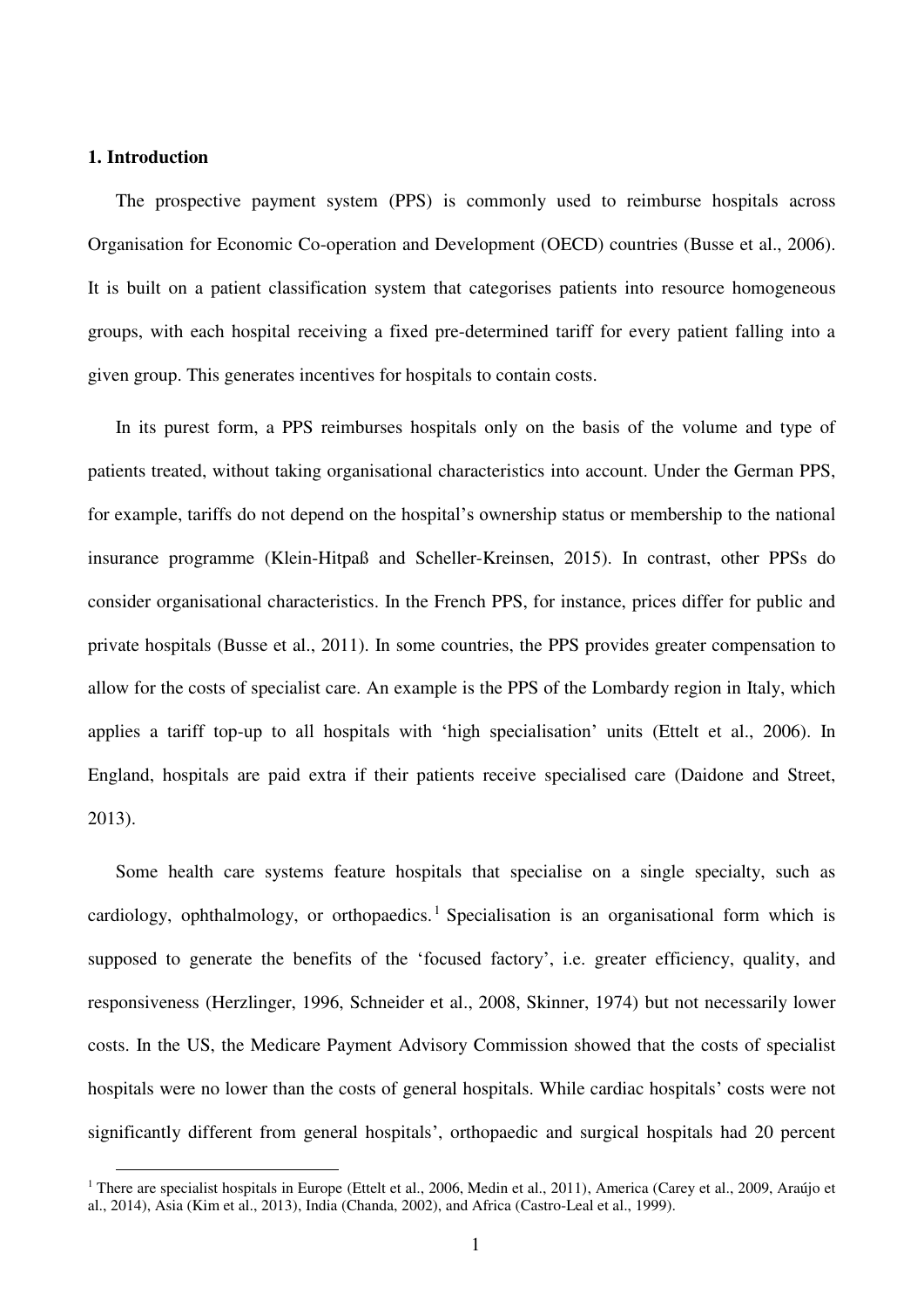higher inpatient costs. Higher costs were due to more specialised and costly facilities, higher staffing levels, better quality of care, but also excess capacity and low inpatient volumes (MedPAC, 2005, MedPAC, 2006).

Such findings have stimulated empirical research on specialist hospitals' costs. Barro et al. (2006) study the impact of specialist cardiac hospitals on overall expenditure and quality in the US between 1996 and 1999. They find that entry of specialist hospitals reduces expenditure growth without affecting outcomes. Carey et al. (2008) investigate the cost efficiency of US specialist hospitals between 1998 and 2004. They find higher levels of inefficiency in orthopaedic and surgical hospitals compared to general hospitals. Kim et al. (2013) analyse South Korean specialty orthopaedic hospitals between 2010 and 2012, which are found to apply higher patients' charges than general hospitals. The authors suggest that such higher charges are due to greater set-up, investment, staffing and treatment costs.

The present study contributes to this small empirical literature. We investigate the financial viability of specialist orthopaedic hospitals relative to trauma and orthopaedics (T&O) departments in general hospitals in the English National Health Service (NHS). Our primary objective is to test whether costs of specialist orthopaedic hospitals are higher than T&O departments in general hospitals even after accounting for differences in revenues. In other words, we test whether the current PPS covers the costs of specialist orthopaedic hospitals relative to T&O departments in general hospitals.

In England, the majority of hospitals are funded through the national tariff payment system (NTPS).<sup>2</sup> The NTPS is characterised by two key elements: the healthcare resource groups (HRGs), which classify patients into homogeneous categories based on diagnoses, procedures and some patients characteristics (Busse et al., 2011); and the tariffs, which vary by HRG and admission type

 $\overline{a}$ 

<sup>&</sup>lt;sup>2</sup> More than 60% of hospital income comes from the NTPS. The remaining part is agreed in the NHS standard contract on the basis of actual activity (Department of Health, 2012c).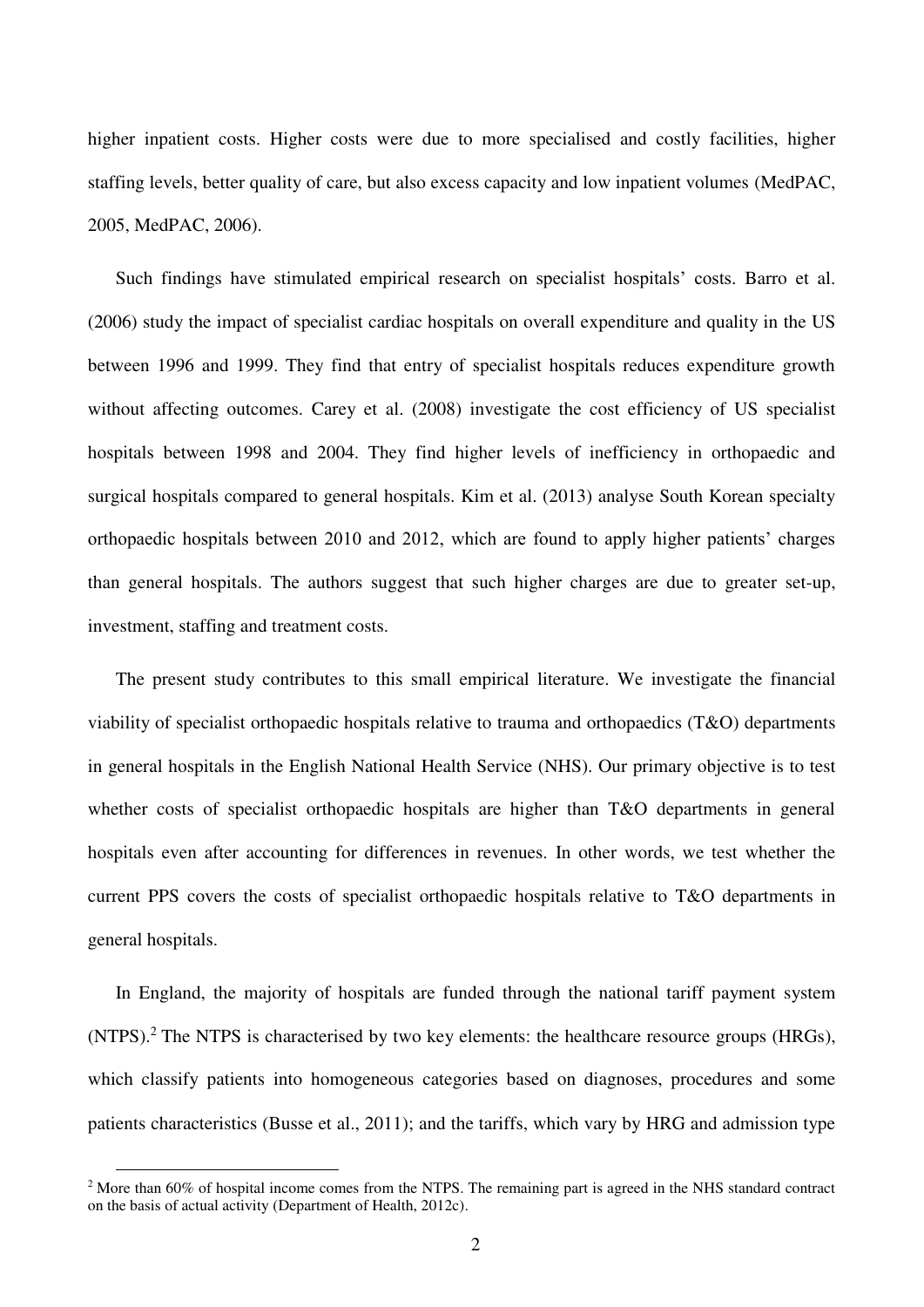(elective or non-elective) and reflect the national cost for an HRG averaged across all hospitals (Department of Health, 2013b). An additional payment for excess bed days is made for patients whose length of stay is beyond a threshold, called the trim point, which also varies by HRG and admission type.<sup>3</sup> Both the base and excess bed day tariffs are adjusted by the market forces factor (MFF) index to account for exogenous geographical differences in input prices (Department of Health, 2013a). Tariffs are inflated if the patient receives specialised services under specific HRGs (Daidone and Street, 2013).<sup>4</sup> With such a payment system, specialist hospitals are likely to obtain higher revenues owing to the greater proportion of patients within an HRG who receive a specialised service.

We collect data at HRG level from the NHS reference cost (RC) database for the financial year 2013/14. Such data allow us to analyse the unit cost per patient of every inpatient HRG delivered through the T&O department of each hospital trust (hospital from now on) in the sample.<sup>5</sup> Our econometric strategy employs four regressions. The first regression provides raw differences in unit costs between specialist orthopaedic hospitals and T&O departments. In a second regression, we compare unit costs after controlling for differential payments (due to different HRGs and other tariff corrections). This is our key model and provides differences in profit margins between the two types of hospital: given that HRG tariffs are fixed, any differences in unit costs after controlling for differences in payment will be reflected in the profit margin. In the third regression, we explain any differences in profit margins (i.e. in costs after controlling for payment) as a function of possible determinants including patient characteristics such as proportion of males, age, socio-economic status, number of diagnoses and procedures, and hospital characteristics such as the salary of

 $\overline{a}$ 

<sup>&</sup>lt;sup>3</sup> The trim point is the maximum expected length of stay for a patient falling under a specific HRG. It is defined by the Department of Health in order to identify unusually long lengths of stay and statistical outliers (Department of Health, 2013a).

<sup>&</sup>lt;sup>4</sup> At the time of our study, top-ups were paid for Children's, orthopaedic, spinal, and neurosciences specialised services. While all hospitals can obtain the top-up for specialised orthopaedic services, top-ups for the other specialised services are paid to a restricted number of eligible providers.

<sup>&</sup>lt;sup>5</sup> In the English NHS, a hospital trust or acute trust is an authority that provides secondary health care services through one or more acute hospitals.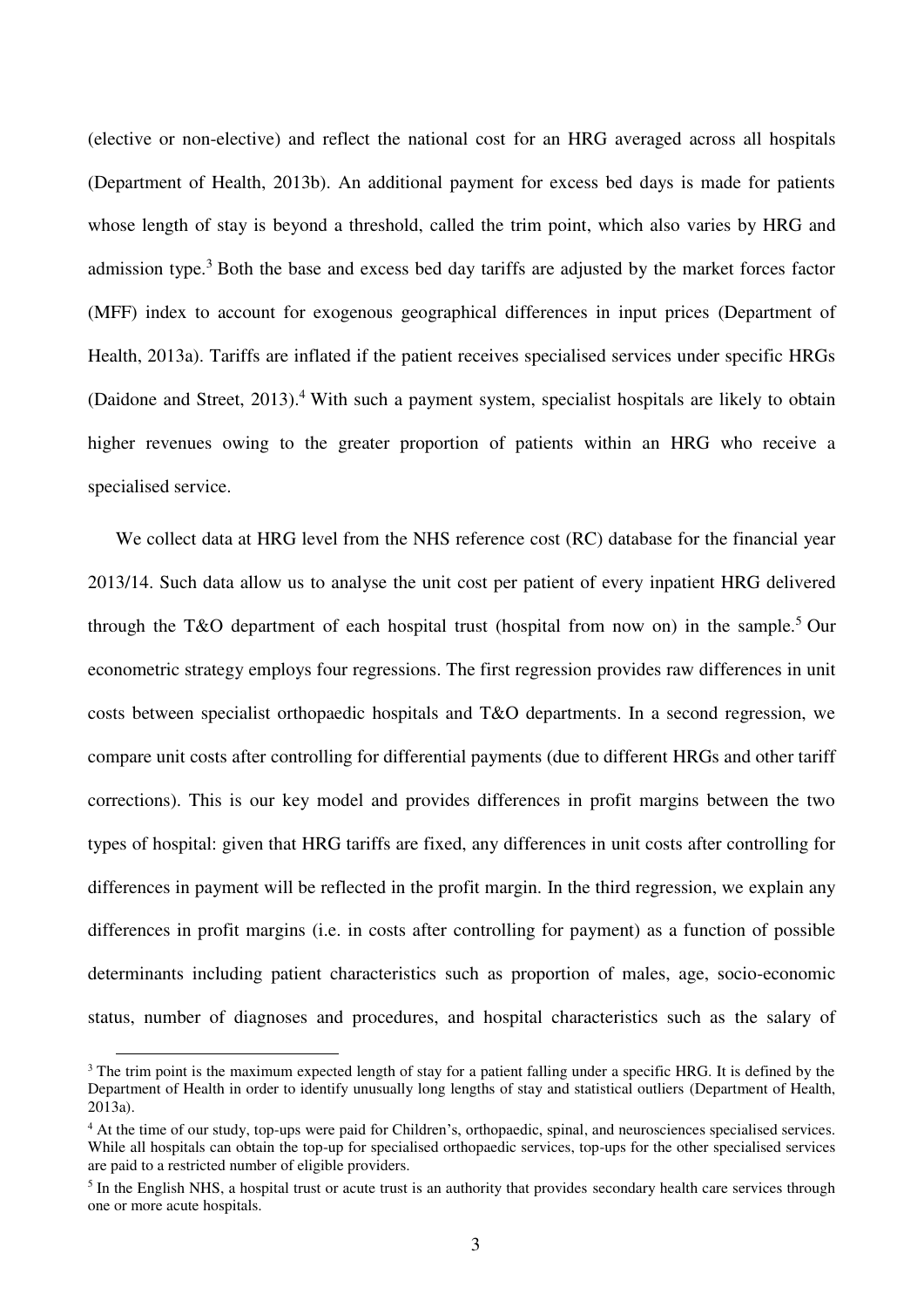doctors, hospital type, scale economies, quality, and geographical location. Our fourth regression examines the heterogeneity in profit margins across specialist hospitals. We estimate these models by weighted least squares (WLS), clustering standard errors within hospitals.

The English NHS includes 141 general hospitals with a T&O department and three specialist orthopaedic hospitals. Although there are few specialist orthopaedic hospitals, they play an important role in the English NHS. They deliver high proportions of specialised services, commonly low-volume but high-cost treatments for patients with complex and rare conditions. Specialist orthopaedic hospitals therefore allow the achievement of a critical mass of clinical expertise to ensure patients receive specialised treatments that produces better health outcomes (NHS commissioning board, 2012). For instance, they provide 90% of bone and soft tissue sarcomas surgeries, and 50% of scoliosis treatments. They also perform high proportions of more common, corrective procedures, such as 50% of revision knee replacements and 20% of revision hip replacements (Briggs, 2012). We focus on specialist orthopaedic hospitals because T&O is the specialty with the fourth highest volume of patients, after general medicine, general surgery, and paediatrics. In 2013, 6.7% of all NHS patients were treated in a T&O department.

To the best of our knowledge, this is one of the first attempts to study differences in profit margins between specialist hospitals and departments within general hospitals undertaking similar activities. Previous work focuses on either costs (e.g. MedPAC, 2006) or revenues (e.g. Kim et al., 2013). Our analysis is at HRG level, rather than patient level, making use of cost data that all English hospitals are required to report annually to the Department of Health (DH). This is a natural choice since payment is also at HRG level and our focus is on controlling for differences in payment across hospital types. As cost data are available only at HRG-level in most countries, our methodological approach can easily be employed and replicated in future studies, either to compare specialist and general hospitals, or to make other types of comparison, such as between teaching and non-teaching hospitals.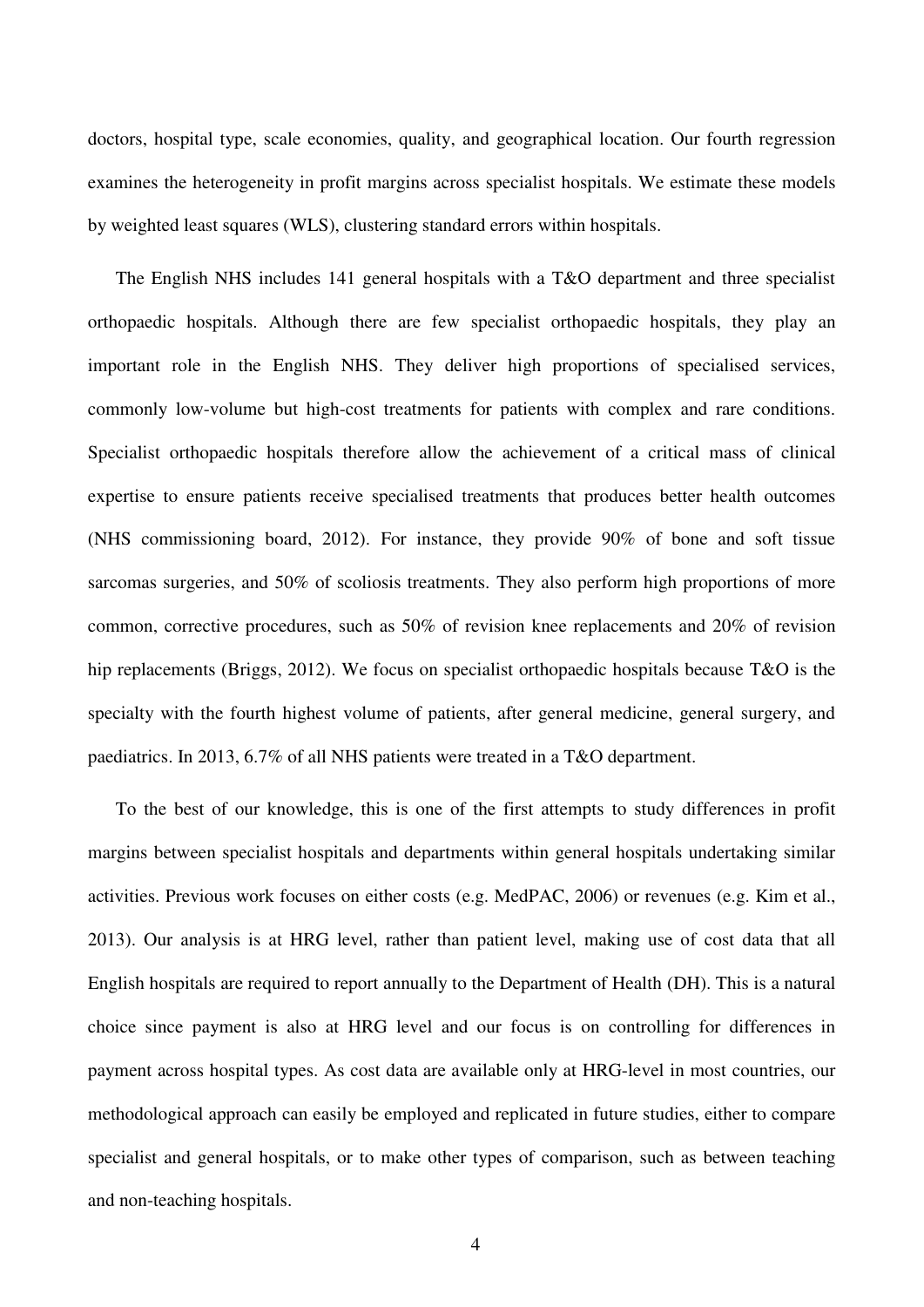The paper is structured as follows. Section [2](#page-6-0) provides the economic framework. Section [3](#page-8-0)  describes the econometric strategy. Section [4](#page-12-0) describes the data and shows descriptive statistics. Section [5](#page-15-0) presents the results. Section [6](#page-19-0) discusses and concludes.

## <span id="page-6-0"></span>**2. Economic framework**

 $\overline{a}$ 

Under a PPS, hospitals are funded according to the number and type of patients treated. In the English payment system, the total revenue of hospital  $k = 1, ..., K$  for providing HRG  $j = 1, ..., J$ amounts to:

$$
R_{jk} = R_{jk}^{IN} + R_{jk}^{EB} = p_{jk}^{IN} (1 + te_{jk}) y_{jk} + p_{jk}^{EB} (1 + te_{jk}) q_{jk}, \qquad (1)
$$

where  $R_{jk}^N$  is the total *inlier* revenue of hospital *k* for treating patients who have a normal length of stay for their HRG *j*;  $R_{jk}^{EB}$  is the total *excess bed day* revenue of hospital *k* earned for each additional day that patients stay beyond their specific HRG *j*'s trim point;  $p_{jk}^{N}$  is the HRG *inlier* price received by hospital *k* for treating a patient falling under HRG *j*;  $p_{jk}^{EB}$  is the *per diem* price received by hospital *k* for a single excess bed day produced under HRG *j*; *t* is the tariff top-up on specialised orthopaedic services, which is a constant proportion across HRGs and hospitals;  $e_{jk}$  is the proportion of patients in hospital *k* falling under HRG *j* receiving a specialised orthopaedic treatment;  $y_{jk}$  is the number of patients admitted in hospital *k* under HRG *j*;<sup>6</sup> and  $q_{jk}$  is the number of excess bed days produced in hospital *k* under HRG *j*.

The HRG prices  $p_{jk}^N$  and  $p_{jk}^{EB}$  can be written more explicitly as:

$$
p_{jk}^{IN} = \left(\alpha_j^{IN} + b\right)m_k, \tag{2}
$$

$$
p_{jk}^{EB} = \left(\alpha_j^{EB} + b\right)m_k, \tag{3}
$$

where  $\alpha_j^N$  is the *inlier* tariff for treating a patient falling under HRG *j*;  $\alpha_j^{EB}$  is the *excess bed day* 

<sup>&</sup>lt;sup>6</sup> The number of patients is expressed by the number of finished consultant episodes (FCEs). A FCE is a hospital episode for a patient under the care of an individual consultant.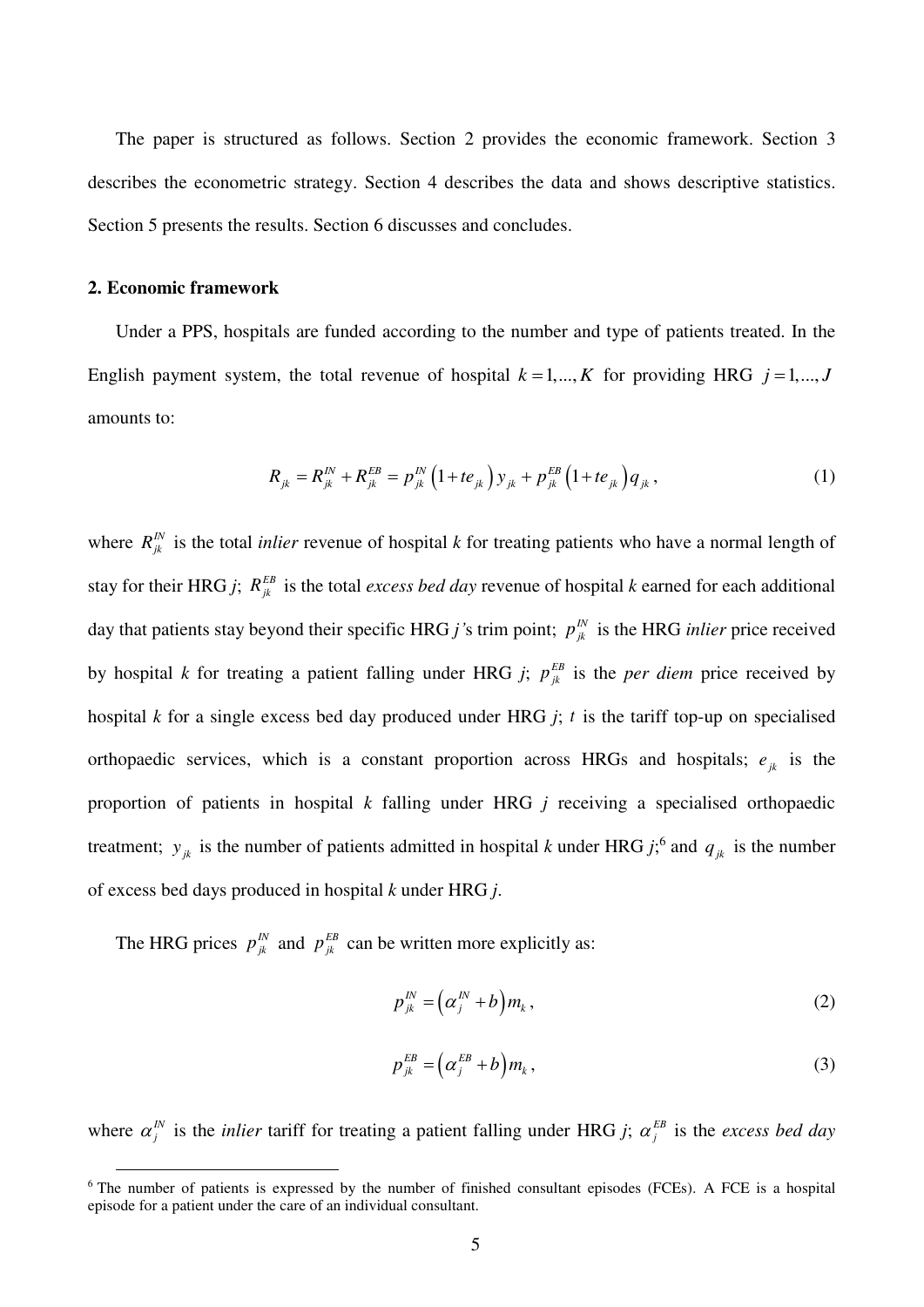tariff of each excess bed day under HRG *j*. These do not vary by hospital. In contrast,  $m_k$  is a MFF index capturing exogenous geographical differences in the prices of hospital inputs (staff, land, and buildings) that vary depending on the hospital's location. Finally, *b* is a fixed tariff adjustment common across hospitals, such as pay and price inflation or the national efficiency adjustment.

The total cost of hospital *k* for providing HRG *j* is:

$$
C_{jk} = C_{jk}^{IN} + C_{jk}^{EB} = c_{jk}^{IN} y_{jk} + c_{jk}^{EB} q_{jk}, \qquad (4)
$$

where  $C_{jk}^{IN}$  is the total *inlier* cost of hospital *k* for treating patients under HRG *j* (up to the trim point);  $C_{jk}^{EB}$  is the total *excess bed day* cost of hospital *k* for the excess bed days produced under HRG *j*;  $c_{jk}^{N}$  is the *inlier* unit cost of hospital *k* for HRG *j*, and  $c_{jk}^{EB}$  is the *per diem* unit cost of hospital *k* for each excess bed day falling under HRG *j*. Since the national tariffs are set equal to the national average cost, we can write them more explicitly as:

$$
\alpha_j^{IN} = \frac{\sum_k c_{jk}^{IN} y_{jk}}{\sum_k y_{jk}} \text{ and } \alpha_j^{EB} = \frac{\sum_k c_{jk}^{EB} q_{jk}}{\sum_k q_{jk}}.
$$
 (5)

Therefore, the total profit function of hospital *k* for providing HRG *j* is:

$$
\pi_{jk} = R_{jk}^{IN} - C_{jk}^{IN} + R_{jk}^{EB} - C_{jk}^{EB} = \left[ p_{jk}^{IN} \left( 1 + te_{jk} \right) - c_{jk}^{IN} \right] y_{jk} + \left[ p_{jk}^{EB} \left( 1 + te_{jk} \right) - c_{jk}^{EB} \right] q_{jk}.
$$
 (6)

The profit margin, i.e. the profit per patient allocated to HRG *j* in hospital *k*, can be written as:

$$
\tilde{\pi}_{jk} = \frac{\pi_{jk}}{y_{jk}} = p_{jk}^{IN} \left( 1 + te_{jk} \right) - c_{jk}^{IN} + \left[ p_{jk}^{EB} \left( 1 + te_{jk} \right) - c_{jk}^{EB} \right] \frac{q_{jk}}{y_{jk}},
$$
\n(7)

where  $p_{jk}^{IN} (1 + t e_{jk}) - c_{jk}^{IN}$  is the *inlier* profit margin of hospital *k* for HRG *j*, and  $p_{jk}^{EB} (1 + t e_{jk}) - c_{jk}^{EB}$ is the *per diem* profit margin of hospital *k* for each excess bed day produced under HRG *j*. As prices are fixed, this simply demonstrates that profitability will vary according to differences in costs that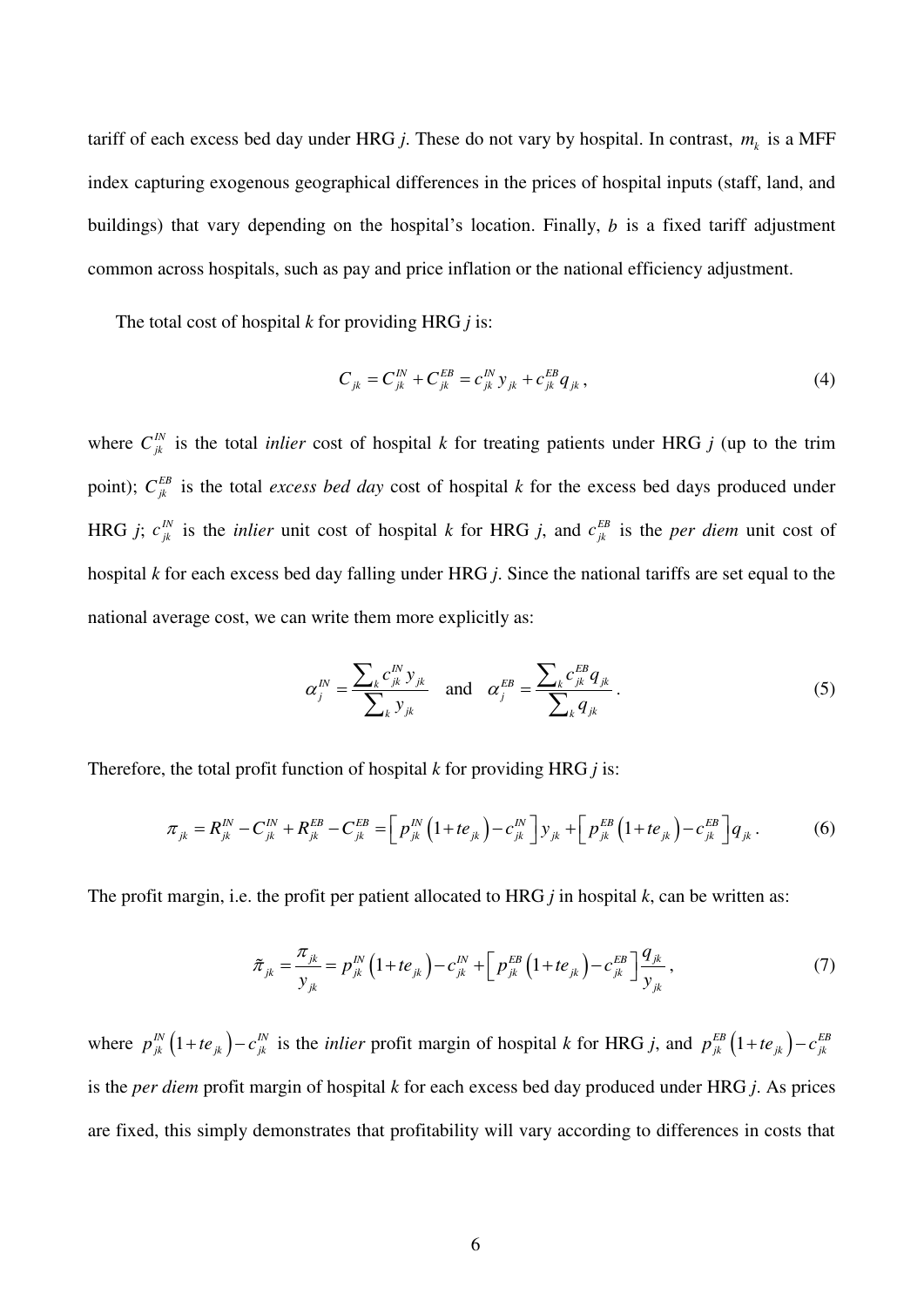are not accounted for in the payment arrangement.<sup>7</sup>

Several factors driving hospital unit costs may also explain differences between specialist and general hospitals. Following Bradford et al. (2001), we summarise these in the following function:

$$
c_{jk} = c(\mathbf{x}_{jk}, \mathbf{z}_k), \tag{8}
$$

where  $x_{jk}$  is a vector of patient characteristics not captured by the HRG classification system; and  $z<sub>k</sub>$  is a vector of hospital characteristics, such as input prices that are not captured fully by the market forces adjustment, teaching activity, or economies of scale. For instance, specialist hospitals are likely to employ surgeons with advanced expertise that are paid higher salaries, and to use more costly high tech equipment. A high level of specialisation is likely to produce high quality of care and, perhaps, higher costs. Specialist hospitals might attract higher volumes of patients, which may allow them to exploit economies of scale but could translate into larger proportions of complex patients requiring a more intensive use of resources. Below, in our empirical analysis, we are able to control for a number of such explanatory factors.

#### <span id="page-8-0"></span>**3. Econometric specification**

 $\overline{a}$ 

We focus on four key specifications. The dependent variable is the log of the *inlier* unit cost (  $c_{jk}^{I N}$ ) or the *per diem* unit cost  $(c_{jk}^{E B})$ .<sup>8</sup> All models are estimated by WLS in order to take into account, respectively, the number of patients ( $y_{ik}$ ) or excess bed days ( $q_{ik}$ ) of every HRG within each hospital. Moreover, we cluster standard errors within hospitals in order to allow for any form of serial correlation of errors across HRGs.

<sup>7</sup> To illustrate this point, suppose that a specialist orthopaedic hospital *s* and a T&O department in general hospital *g* have the same volume of patients and excess bed days  $(y_s = y_g, q_s = q_g)$ , the same location  $(m_s = m_g)$ , and the same proportion of top-up tariffs ( $e_s = e_g$ ). Then, differences in profits will be equal to  $\pi_g - \pi_s = (c_s^N - c_g^N) y_g + (c_s^{EB} - c_g^{EB})$ .  $\pi_{g} - \pi_{g} = (c_{g}^{I N} - c_{g}^{I N}) y_{g} + (c_{g}^{E B} - c_{g}^{E B}).$ For instance,  $\pi_{g} - \pi_{g} > 0$  implies that the specialist orthopaedic hospital has lower profit margins than the T&O department in a general hospital. Such a difference will reflect factors not allowed for in the payment mechanism.

<sup>&</sup>lt;sup>8</sup> We take the logarithm to improve model fit, since unit costs are left-skewed. All estimated coefficients are therefore interpreted as semi-elasticities.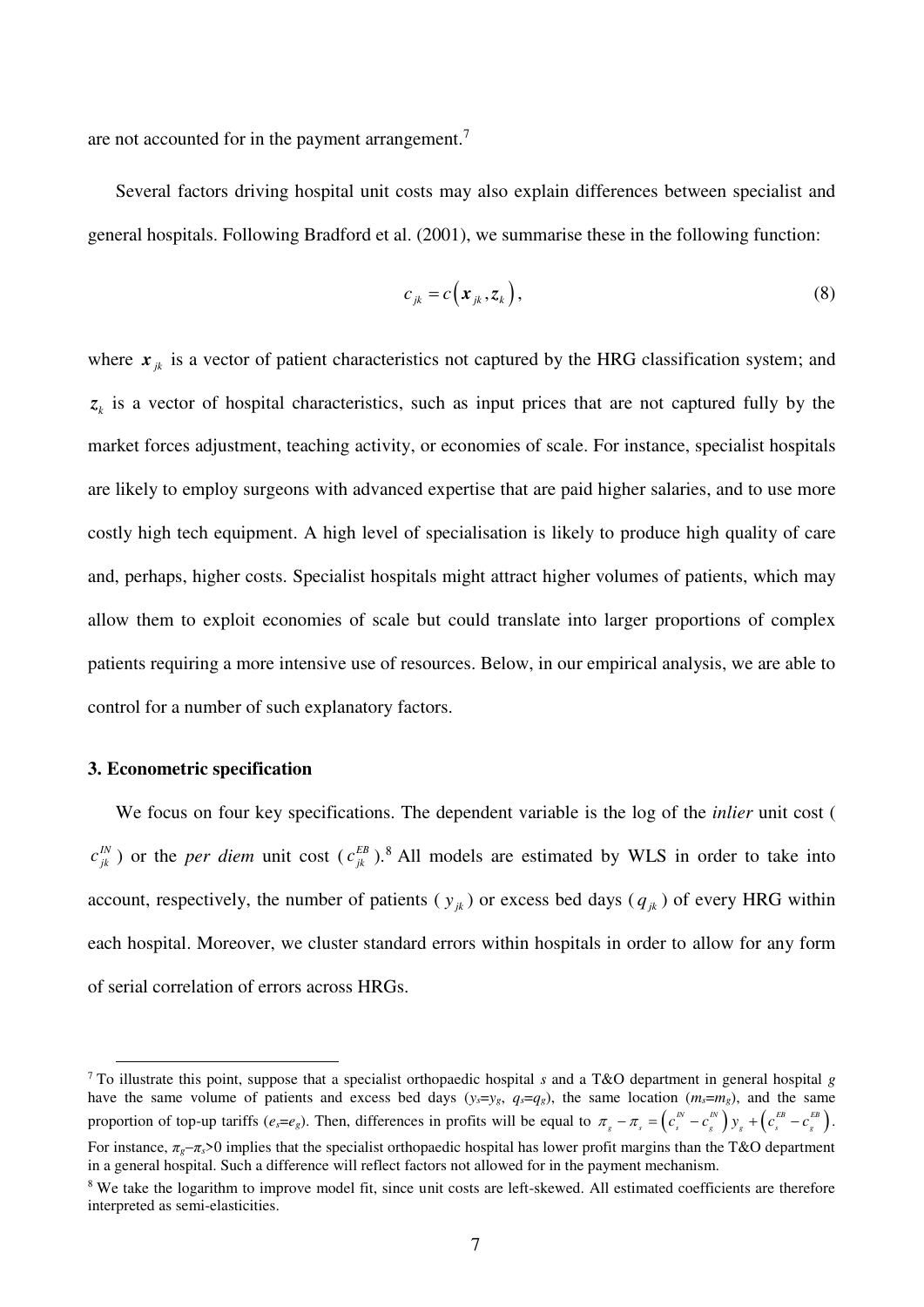In the first regression, model I, we test whether unit costs are on average higher in specialist orthopaedic hospitals before accounting for any differences in payments across hospitals:

$$
\ln\left(c_{jk}\right) = \mu + \beta s_k + \varepsilon_{jk},\tag{9}
$$

where  $c_{jk}$  is the *inlier* or *per diem* unit cost of HRG *j* in hospital *k*,  $\mu$  is the intercept,  $s_k$  is a dummy equals one if hospital *k* is a specialist orthopaedic hospital, and  $\varepsilon_{ik}$  is the error term.

The estimated coefficient  $\hat{\beta}$  translates into  $\tilde{\beta} = \exp(\hat{\beta}) - 1$  (Bamezai et al., 1999 p. 240, Halvorsen and Palmquist, 1980). This expresses the percentage difference in unit costs between specialist orthopaedic hospitals and T&O departments in general hospitals, i.e.  $\tilde{\beta} = (\bar{c}_s - \bar{c}_s)/\bar{c}_s$ with  $\bar{c}_s$  and  $\bar{c}_g$  being respectively the specialist orthopaedic hospitals and the T&O departments' unit cost averaged across HRGs and hospitals. Suppose that  $\tilde{\beta} > 0$ , which implies higher unit costs in specialist orthopaedic hospitals. This, however, does not necessarily imply that specialist orthopaedic hospitals have lower profit margins because no account is taken of hospital revenue. Specialist orthopaedic hospitals may provide more expensive treatments that are fully compensated by a higher HRG tariff.

Our second and main econometric specification, model II, accounts for differences in payments across specialist orthopaedic hospitals and T&O departments:

$$
\ln(c_{jk}) = \mu + \beta s_k + \gamma m_k + \delta e_{jk} + \alpha_j + \varepsilon_{jk}, \qquad (10)
$$

where  $m_k$  is the MFF index,  $e_{jk}$  is the proportion of specialised services, and  $\alpha_j$  indicates a set of HRG fixed effects which controls for differences in average cost for each HRG; in turn, this controls for the fixed prices at HRG level which are based on the average cost within each HRG.

This specification compares unit costs across specialist orthopaedic hospitals and T&O departments, after differences in the MFF and specialist top-up payments are taken into account. The tariffs are subtracted through the HRG fixed effects, i.e. a dummy variable for each HRG *j*. The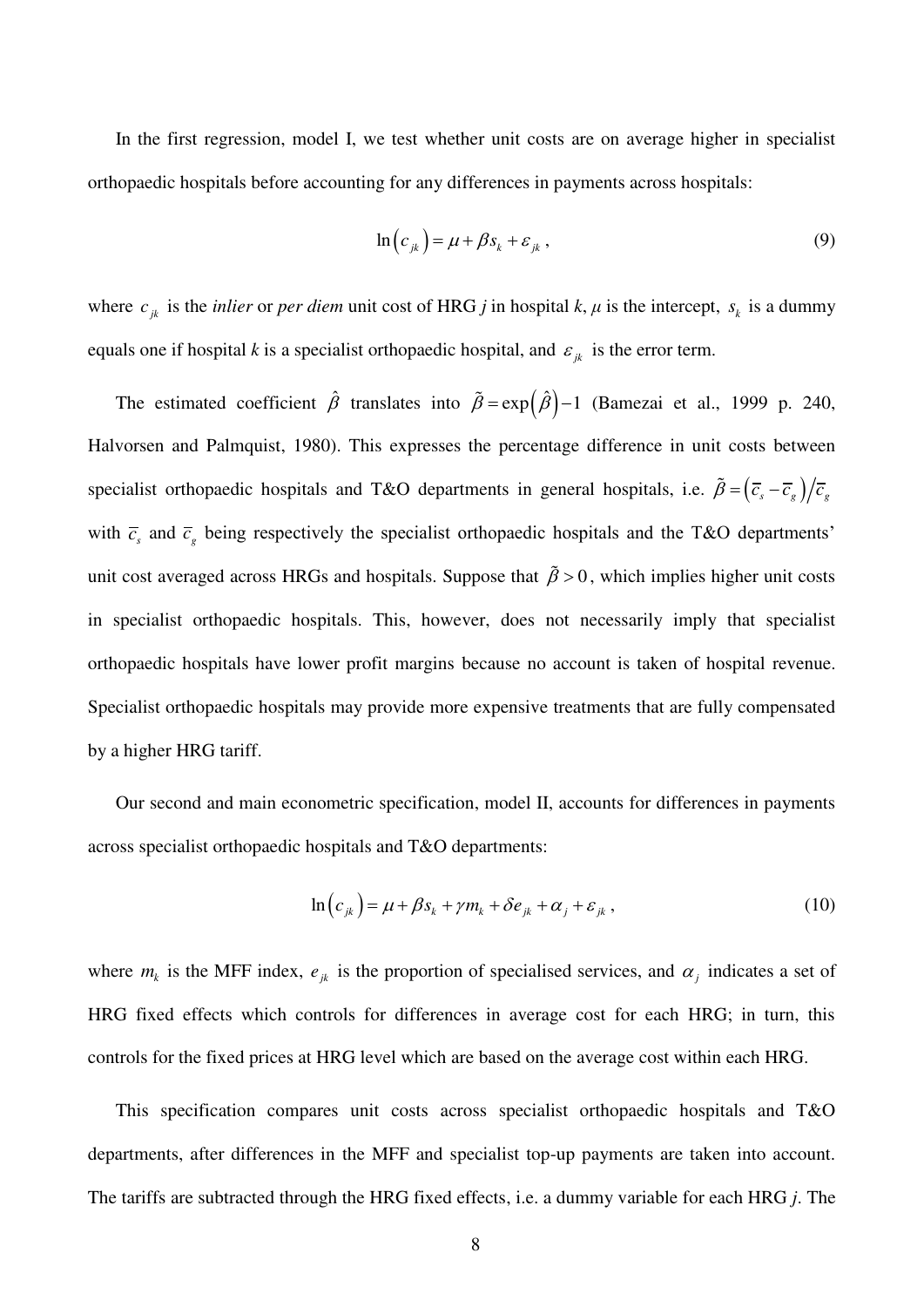estimated coefficient of every HRG dummy captures the average unit cost of the corresponding HRG category. Suppose again that  $\tilde{\beta} > 0$  (computed using the estimated  $\hat{\beta}$  in Model II). This result now implies that specialist orthopaedic hospitals exhibit lower profit margins compared with T&O departments.

If we find that specialist orthopaedic hospitals are less financially viable, the finding could be due to a number of competing reasons which we account for in our model III. Following common practice (e.g. Gutacker et al., 2013, Street et al., 2010), this model controls for patient and hospital characteristics that may explain differences in unit costs in addition to differences in payments and, therefore, profitability:

$$
\ln\left(c_{jk}\right) = \mu + \beta s_k + \gamma m_k + \delta e_{jk} + \rho' \mathbf{x}_{jk} + \theta' \mathbf{z}_k + \alpha_j + \varepsilon_{jk},\tag{11}
$$

where  $x_{ik}$  is a vector of patient characteristics measured at HRG level namely the proportion of males, average age, average socio-economic status, average number of diagnoses and procedures; and  $z<sub>k</sub>$  is a vector of hospital characteristics such as doctor salaries, a dummy indicating whether the hospital is teaching hospital or a foundation trust, size dummies calculated using the number of T&O beds to capture potential economies of scale, the average patient outcomes for hip and knee replacement as measure of quality, and regional dummies to allow for residual geographical differences not captured by other adjustments.

The estimated coefficient  $\hat{\beta}$  in model II provides an average effect across specialist orthopaedic hospitals. There may be heterogeneity in terms of their financial position, with some exhibiting lower deficits and others higher surpluses. To explore such heterogeneity, as a sensitivity analysis, we estimate the following model IV which includes hospital fixed effects and directly standardises unit costs  $(c_{jk})$  by the MFF index  $(m_k)$ :

$$
\ln\left(c_{jk}/m_k\right) = \mu + \beta' \mathbf{h}_k + \delta e_{jk} + \alpha_j + \varepsilon_{jk} \,. \tag{12}
$$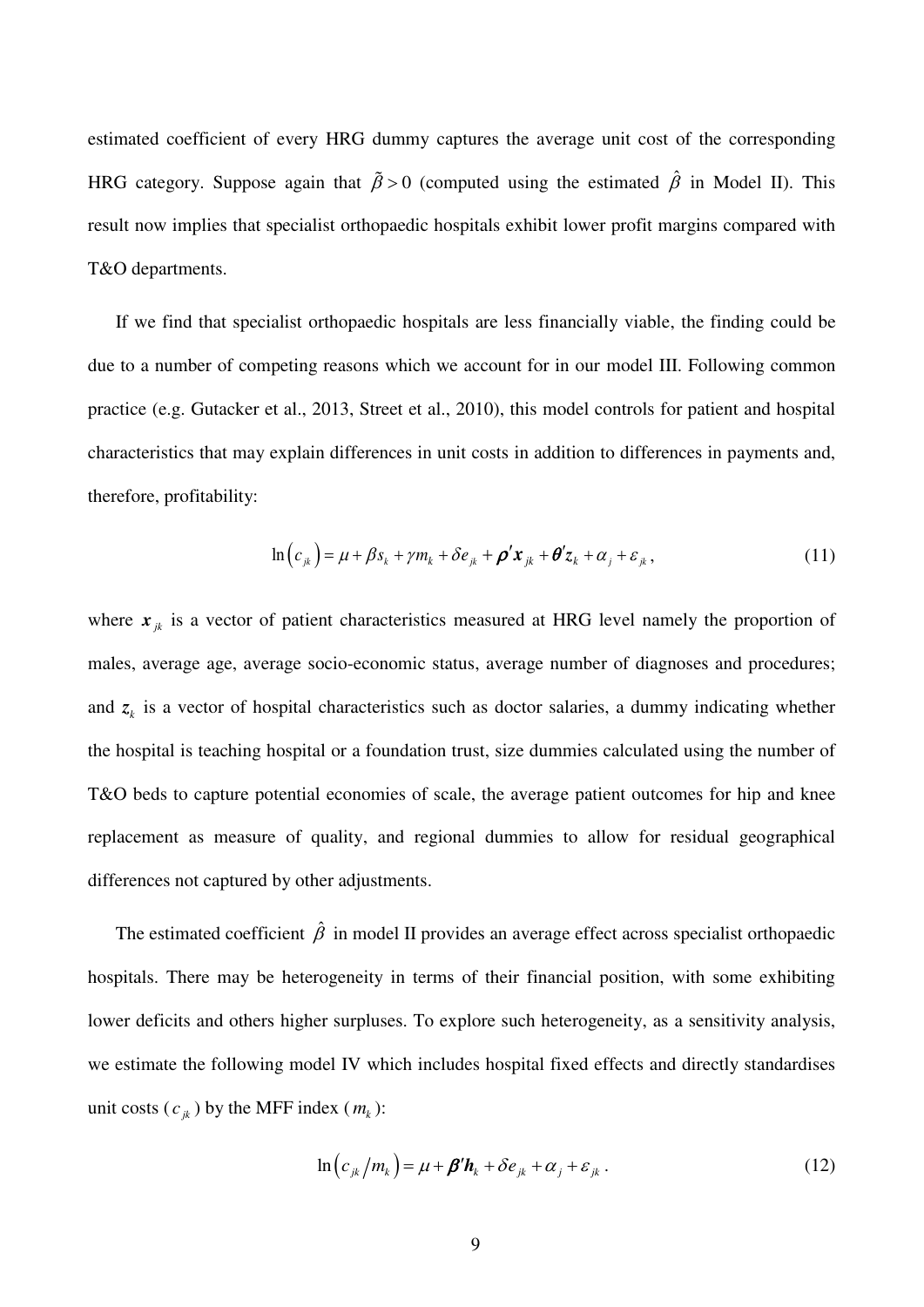In this specification, the specialist orthopaedic hospital dummy  $(s_k)$  used in model I, II, or III is replaced with a vector of hospital dummies  $(h_k)$ . Also  $\beta$  is now a vector including *k* coefficients, one for each hospital dummy: for instance, if  $\hat{\beta}_k > 0$  then the provision of trauma and orthopaedic services in hospital *k* implies lower profit margins relative to the average hospital. We directly standardise unit costs  $(c_{jk})$  because the MFF index  $(m_k)$  would be perfectly collinear with hospital dummies  $(h_k)$  if added as an additional control variable.

All regression models are estimated separately for *inlier* and *per diem* unit costs because the HRG price is computed separately for *inlier* and *excess bed day* activity. For each model, we obtain the *inlier* and *per diem* estimates of  $\beta$ , which are then used to compute an *overall* measure of cost (for model I) or profitability (for models II, III, and IV). For instance, consider our key model II in equation (10), which estimates the percentage difference in *inlier* or *per diem* profit margins between specialist orthopaedic hospitals and T&O departments. The percentage difference in *overall* profit margin per patient treated between specialist orthopaedics hospitals and T&O departments, after allowing for differences in unit costs of excess bed days, can be written as:

$$
\frac{\overline{\pi}_s - \overline{\pi}_s}{\overline{C}_s} = \frac{\left(\overline{C}_s^{IN} - \overline{C}_s^{IN}\right)\overline{y} + \left(\overline{C}_s^{EB} - \overline{C}_s^{EB}\right)\overline{q}}{\overline{C}_s^{IN}\overline{y} + \overline{C}_s^{EB}\overline{q}},
$$
\n(13)

where  $\bar{\pi}_g - \bar{\pi}_s$  is the difference in profit averaged across HRGs and hospitals between T&O departments and specialist orthopaedic hospitals, expressed as a percentage of the T&O departments' total cost averaged across HRGs and hospitals,  $C<sub>g</sub>$  (to be consistent with the interpretation of profitability of the *inlier* activity,  $\tilde{\beta}^{IN}$ , and *excess bed day* activity,  $\tilde{\beta}^{EB}$  ); *IN*  $\overline{a}^{IN} = \overline{a}^{IN} \overline{a}^{IN}$  $\bar{c}_s^{\scriptscriptstyle{I\!N}} - \bar{c}_g^{\scriptscriptstyle{I\!N}} = \tilde{\beta}^{\scriptscriptstyle{I\!N}} \bar{c}_g^{\scriptscriptstyle{I\!N}}$  and  $\bar{c}_s^{\scriptscriptstyle{I\!E\!B}} - \bar{c}_g^{\scriptscriptstyle{I\!E\!B}} = \tilde{\beta}^{\scriptscriptstyle{I\!E\!B}} \bar{c}_g^{\scriptscriptstyle{I\!E\!B}}$  are the difference in *inlier* and *per diem* unit costs averaged across HRGs and hospitals, respectively;  $\bar{y}$  and  $\bar{q}$  are the average volume of patients and the average number of excess bed days, respectively.<sup>9</sup> Standard errors of the *overall* estimates are

 $\overline{a}$ 

<sup>&</sup>lt;sup>9</sup> The computation of the *overall* profitability for model IV in equation (12) differs from the computation described in equation (13). It becomes  $(\overline{\pi}_k - \overline{\pi})/\overline{C} = \left[ (\overline{c}_k^{N} - \overline{c}^{N}) \overline{y} + (\overline{c}_k^{EB} - \overline{c}^{EB}) \overline{q} \right] / (\overline{c}^{N} \overline{y} + c^{EB} \overline{q})$ , where  $\overline{\pi}_k$  and  $\overline{c}_k$  are the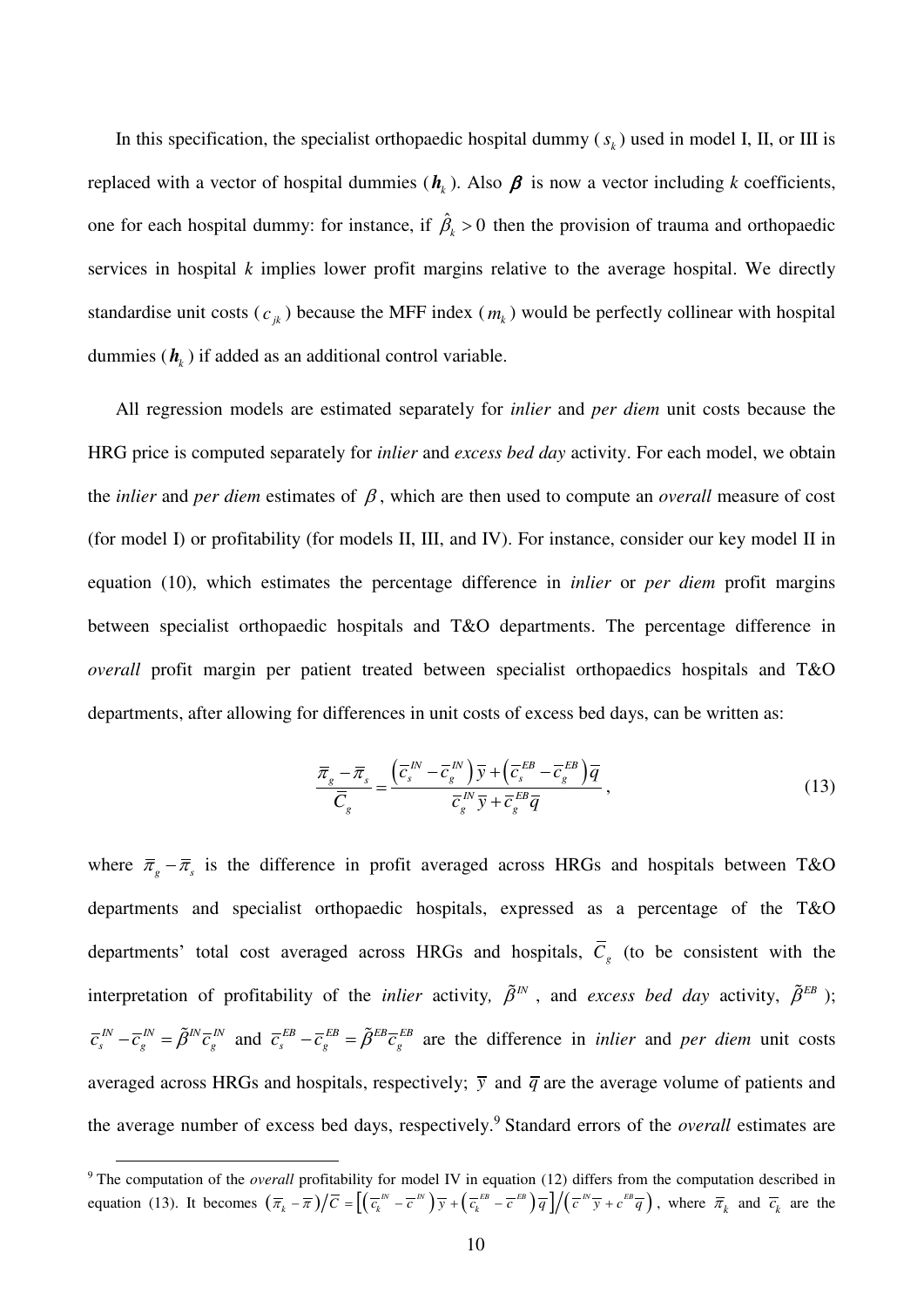bootstrapped using 1,000 replications.

#### <span id="page-12-0"></span>**4. Data**

1

Our primary source of data is the RC database for the financial year 2013/14. For every admission type of every single inpatient HRG, each hospital annually reports information on *inlier* unit costs, *per diem* unit costs, number of patients, and excess bed days.

Hospitals follow a standard process in calculating unit costs by applying the rules set out in the NHS costing manual, which establishes three basic principles (Department of Health, 2012a): first, costs capture the full cost of the services delivered, so that they can be reconciled back to the original aggregated costs in the accounts; second, costs are preferably allocated through direct imputation rather than through apportionment; and third, costs rigorously match the services generating them. The costing process consists of a top-down approach that, in the first instance, groups total costs into: costs that are directly attributable to patients (e.g. doctors, nurses, drugs); costs that are only indirectly linked to patients and that are identified on an activity basis (e.g. linen, catering); and overhead costs that are not related to patients (e.g. senior managers, administrative employees). Such costs are then attributed to macro-areas of treatment and support services (e.g. pharmacy, building maintenance), to hospital specialties (e.g. general surgery, orthopaedics), to wards, and finally to HRGs. Costs are further split by admission type such as non-elective (short or long), elective, and day case.<sup>10</sup> Cost data are audited and must comply with validation rules to assure their accuracy, which is fundamental for the calculation of the national tariffs (Department of Health, 2014).

hospital *k*'s total profit and unit cost respectively averaged across HRGs and hospitals,  $\bar{\pi}$  and  $\bar{c}$  are the total profit and unit cost respectively averaged across HRGs and hospitals,  $\overline{C}$  is the total cost averaged across HRGs and hospitals,  $\left(\overline{c_k}^m - \overline{c}^m\right) = \tilde{\beta}^m \overline{c}^m$  and  $\left(\overline{c_k}^{EB} - \overline{c}^{EB}\right) = \tilde{\beta}^{EB} \overline{c}^{EB}$ . Also in this case, the standard errors of the *overall* estimates are bootstrapped using 1,000 repetitions.

 $10$  Unlike elective and day case patients, the admission of non-elective patients is unplanned. Day case and short nonelective patients do not have an overnight stay in hospital, while elective and long non-elective patients have at least one overnight stay.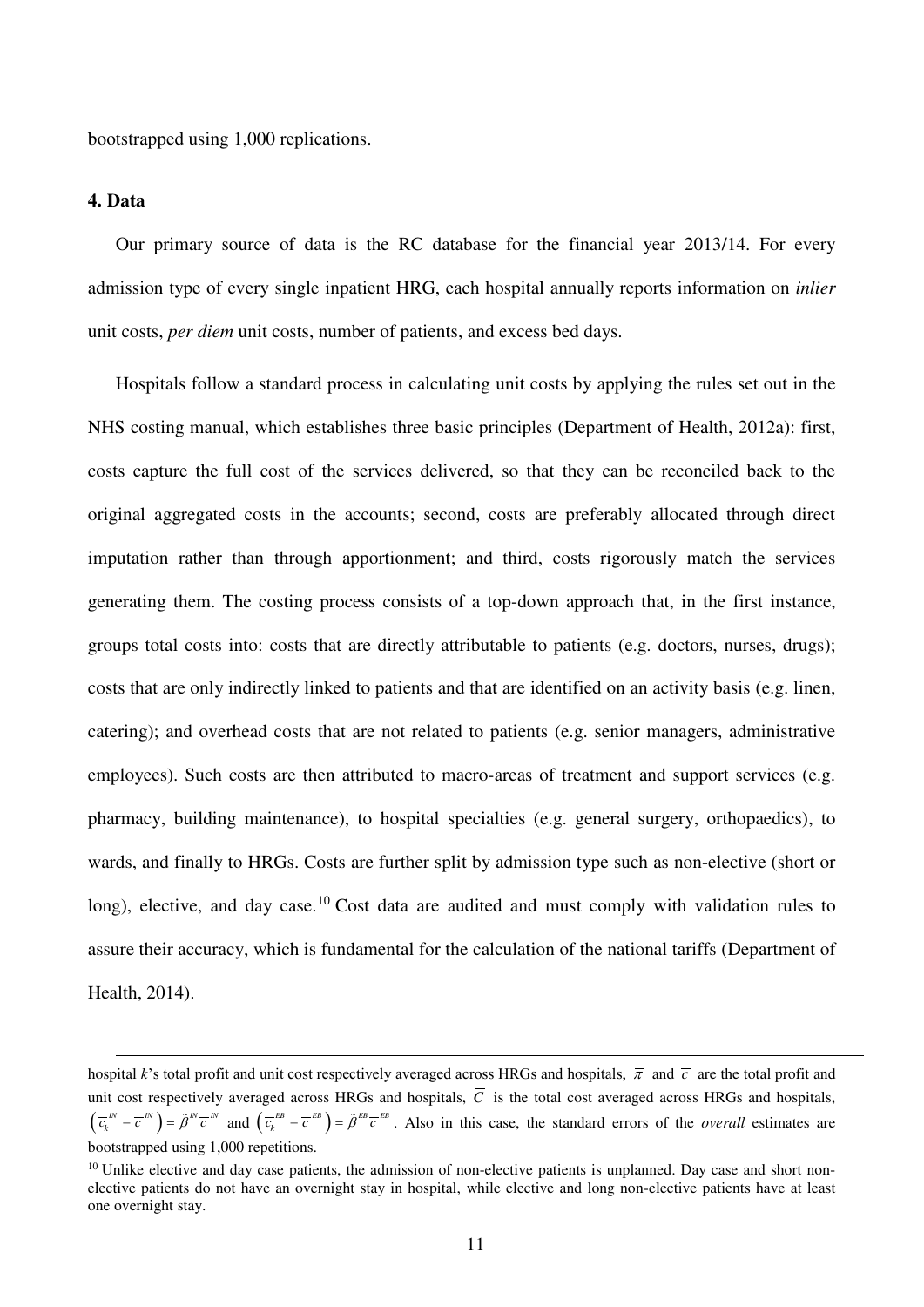Our sample for the analysis of *inlier* unit costs consists of 79,096 observations across 1,284 HRGs and 134 hospitals.<sup>11</sup> Of these observations, 14,181 refer to day case treatment, 18,170 to elective care, 19,532 are short-stay non-elective care, and 27,186 are long-stay non-elective care. The sample for the analysis of *per diem* unit costs comprises 16,098 observations, of which 4,087 are elective and 12,011 are non-elective.

For every HRG in each hospital, we calculate the proportion of patients who receive specialised orthopaedic services, the proportion of male patients, average patient age, average socio-economic status, average number of diagnoses and procedures using data summarised from patient-level information in the HES (Bojke et al., 2015).<sup>12</sup> We collect several variables measured at hospital level, most of which are from the Health and Social Care Information Centre (HSCIC; since renamed NHS Digital): a dummy variable for specialist orthopaedic hospitals, teaching hospitals, and foundation trusts; the average salary of doctors employed in the T&O specialty;<sup>13</sup> and regional dummies. The HSCIC also provides Patient Reported Outcome Measures (PROMs) including, for each hospital, the average health change of patients undergoing hip and knee replacement (Appleby and Devlin, 2004, Gomes et al., 2015). PROMs measure the patients' quality of life through the EQ-5D health-status questionnaire before and six months after their surgery. Hence, the health change is the difference between the post and pre-surgery EQ-5D scores, and it is estimated through a risk-adjustment methodology that takes account of patient characteristics and factors beyond hospitals' control (Department of Health, 2012b). <sup>14</sup> Using data from the NHS statistics, we

 $\overline{a}$ 

<sup>&</sup>lt;sup>11</sup> Ten T&O departments in general hospitals did not report data on PROMs for hip or knee replacement and they are, therefore, dropped from the sample.

<sup>&</sup>lt;sup>12</sup> We count specialised services following the rules defined in the Prescribed Specialised Services, and not the criteria specified in the Specialised Services National Definition Sets. We use the overall Index of Multiple Deprivation (IMD) as a measure of socio-economic status. This index is constructed through the combination of seven IMD domains such as income, employment, health deprivation and disability, education, skills and training, barriers to housing and services, crime, and living environment. A value of one indicates extreme deprivation while 32,482 indicates no deprivation.

<sup>&</sup>lt;sup>13</sup> The salary of a doctor employed in the T&O specialty is estimated through a s-shape function of age, minimum and maximum salary. Further details are provided in section [A.1](#page-31-0) of the appendix.

<sup>&</sup>lt;sup>14</sup> More precisely, the risk-adjustment methodology comprises three steps. The first step consists of estimating a Generalised Least Square fixed effects model in which the dependent variable is the post-surgery EQ-5D score of each patient, the covariates are pre-surgery EQ-5D score, patient characteristics (e.g. gender, age, ethnicity), economic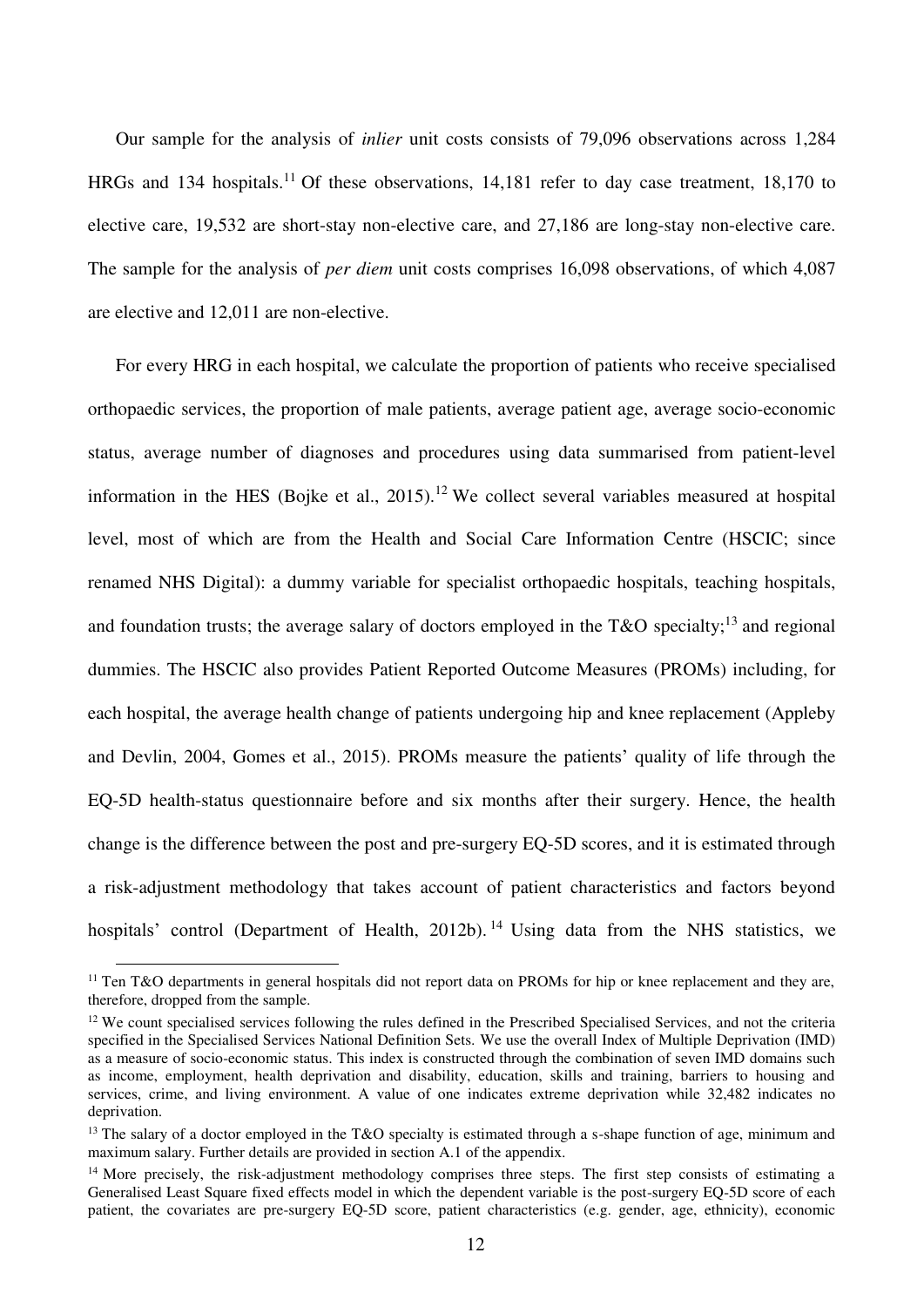construct dummies related to the size of the T&O department (small, medium, large, and very large), which are defined on the quartiles of the T&O beds distribution of all hospitals. Finally, the RC database reports the MFF index.

## **4.1. Descriptive statistics**

<u>.</u>

[Figure 1](#page-29-0) illustrates that the distribution of *inlier* and *per diem* unit costs substantially departs from normality when in natural units, while it is approximately normal after taking the log. [Table 1](#page-24-0)  contains descriptive statistics of the variables measured at HRG level for the sample with observations of all admission types.<sup>15</sup> Our sample includes the three specialist orthopaedic hospitals and 131 T&O departments in general hospitals. Specialist orthopaedic hospitals have on average higher *inlier* unit costs than T&O departments (£5,196 vs £2,987) and a higher number of patients per HRG (20 vs 12). The proportion of patients receiving specialised services is higher in specialist orthopaedic hospitals (1.1%) than T&O departments (0.1%). 49% of patients are male in both specialist orthopaedic hospitals and T&O departments, while patients in specialist orthopaedic hospitals are on average eight years younger (47 vs 55) and better-off (deprivation index greater by 2%). Specialist orthopaedic hospitals record about the same number of diagnoses (5) for their average patient but provide one more procedure (4 vs 3) than T&O departments.

The lower part of [Table 1](#page-24-0) also provides descriptive statistics for excess bed days. *Per diem* unit costs are on average higher in specialist orthopaedic hospitals (£465) than in T&O departments (£301). There are on average 22 excess bed days per HRG, but many more in the specialist orthopaedic hospitals (45) than in T&O departments (22). The proportion of patients receiving specialised services with a *per diem* unit cost is also higher in specialist orthopaedic hospitals (2.7%

deprivation, comorbidity, procedure and post-operative length of stay. This regression also controls for unobserved hospital heterogeneity through fixed effects. In the second step, the model is used to estimate predictions. The third step aggregates such predictions to obtain the adjusted average post-surgery EQ-5D score for each provider, from which the national average pre-surgery EQ-5D score is subtracted for the calculation of the adjusted average health gain.

<sup>&</sup>lt;sup>15</sup> [Table A1](#page-33-0) and [Table A2](#page-34-0) in section [A.2](#page-33-1) of the appendix show descriptive statistics of the variables measured at HRG level for the sample with day case and elective observations, and short non-elective and long-non elective observations, respectively.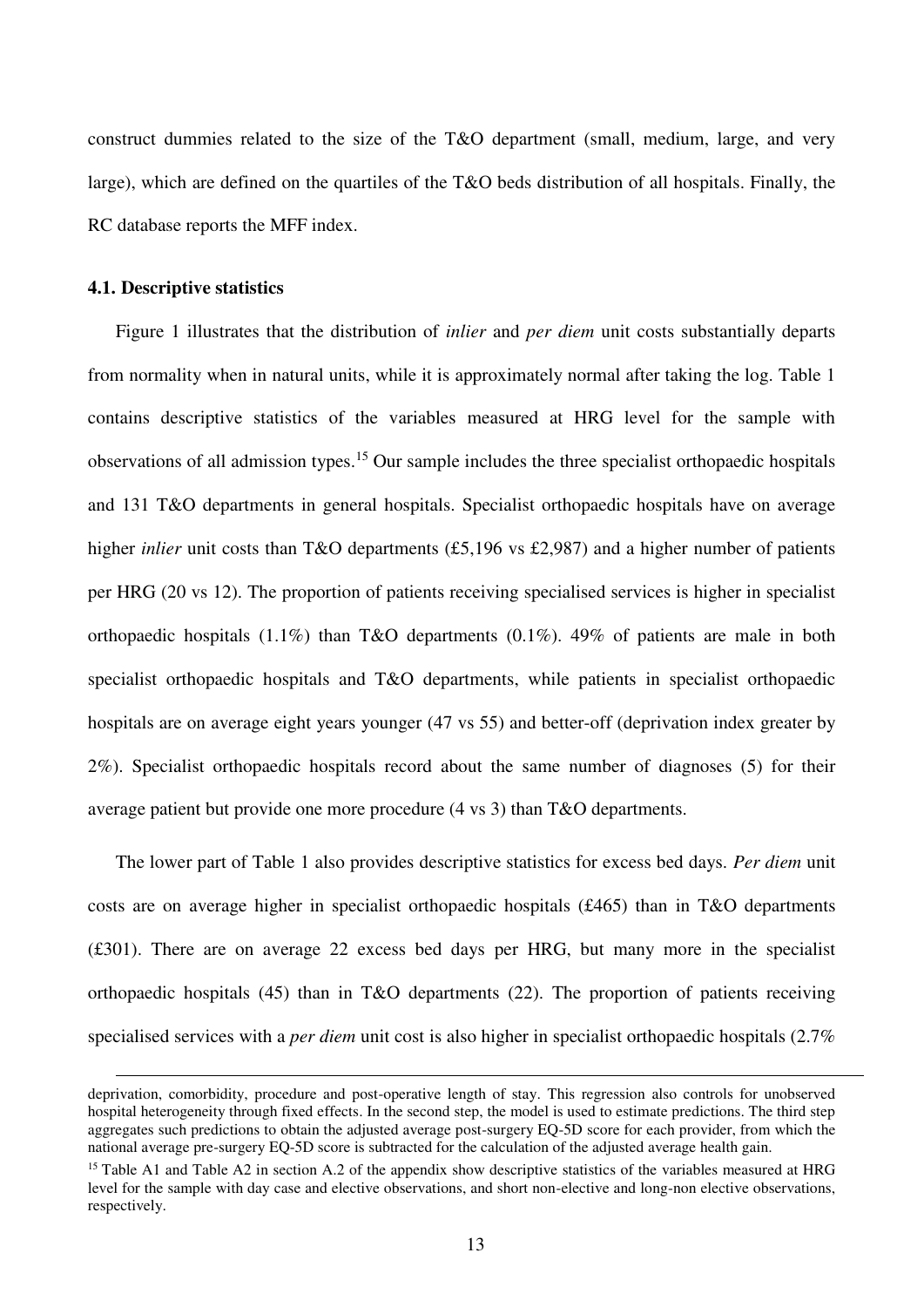vs 0.1%). Similarly, the proportion of male patients with a long length of stay in specialist hospitals is slightly greater than in T&O departments (47.5% vs 46.8%). Long-stay patients are nine years younger (49 vs 58), better-off (deprivation index greater by 3%), and have the same number of diagnoses (5) but one more procedure (4 vs 3) in specialist orthopaedic hospitals compared to T&O departments.

[Table 2](#page-25-0) illustrates descriptive statistics of the variables measured at hospital level. 24 (17.9%) trusts are teaching hospitals, and 80 (59.7%) hospitals have foundation status. Two of the specialist orthopaedic hospitals are foundation trusts but none is a teaching hospital. 15 hospitals are in the London region, one of which is specialised. The remaining two specialist orthopaedic hospitals are located in the West Midlands region, which includes 14 other general hospitals. The regions with the largest and smallest number of hospitals are, respectively, the North West including 22 hospitals, and the East Midlands and the North East with 8 hospitals. On the basis of the quartile division, a T&O department is categorised as small if it has less than 46 specialty beds, medium if between 46 and 61 beds, large if between 62 and 79 beds, and very large if it has more than 79 beds. The three specialist orthopaedic hospitals fall into the very large group. The MFF index is on average greater in specialist orthopaedic hospitals compared to T&O departments (1.085 vs 1.075). A doctor working in T&O earns on average approximately £86,000. Doctors in specialist orthopaedic hospitals are paid 5.6% more, on average, than doctors in T&O departments.

Of all NHS patients treated in the T&O specialty, 9.5% receive a hip replacement and 6.7% undergo a knee replacement. Specialist orthopaedic hospitals have a higher average health gain for hip (0.442 vs 0.425) and knee (0.317 vs 0.315) replacement.

## <span id="page-15-0"></span>**5. Results**

[Table 3](#page-26-0) provides the estimation results of models I, II and III for *inlier* and *per diem* unit costs when all admission types are included in the sample. Recall that unit costs are in logs. The specialist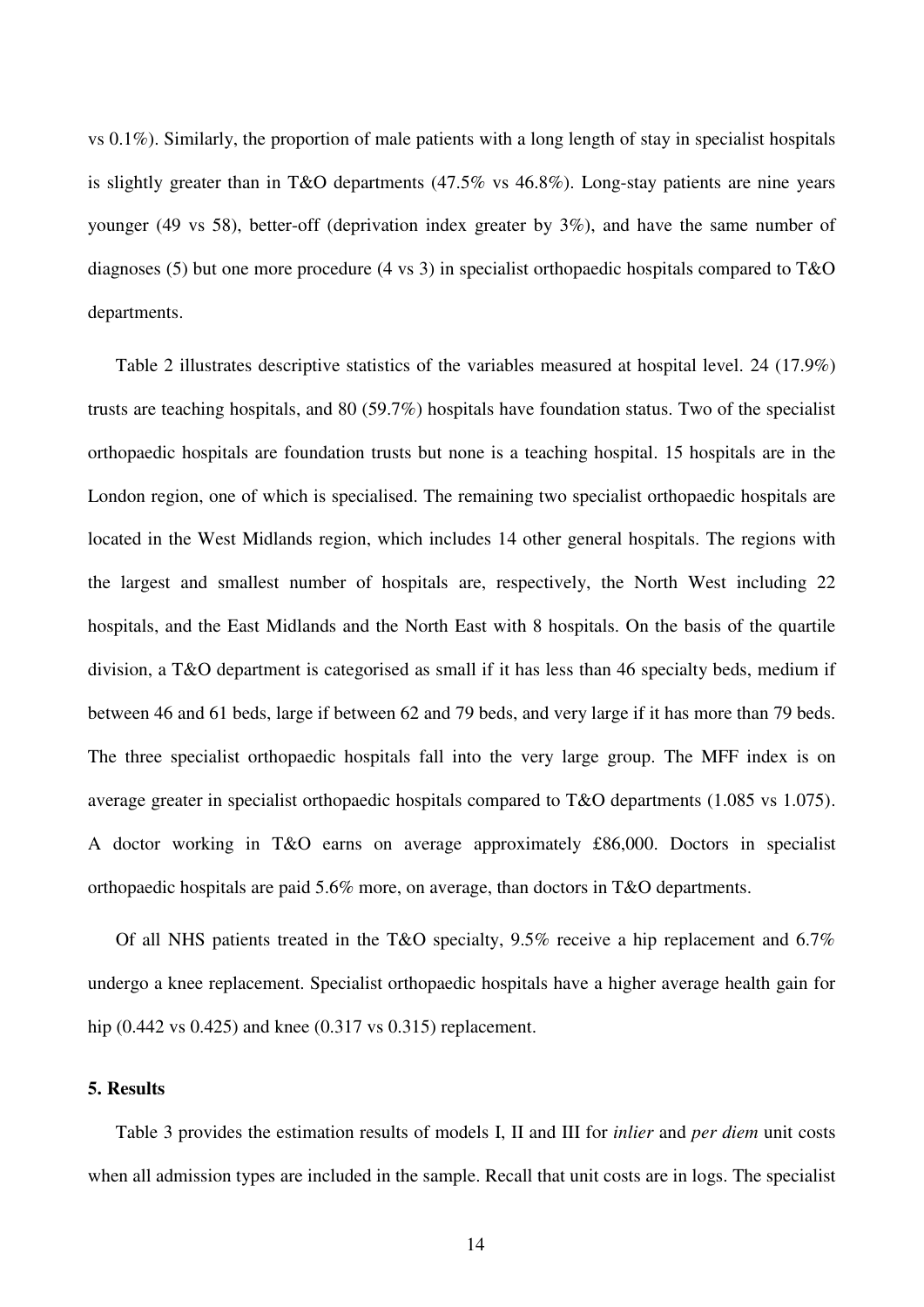orthopaedic hospital dummy's estimated coefficient is positive and statistically significant at 5% level in model I and II but it is insignificant in model III for the *inlier* unit costs. It is always negative but statistically insignificant in the regressions for the *per diem* unit costs. Specialist orthopaedic hospitals and T&O departments in general hospitals have therefore statistically different costs for the *inlier* activity but statistically similar costs for the *excess bed day* activity. The first column of [Table 3](#page-26-0) shows the estimates of model I in equation (9), indicating raw differences in unit costs between specialist orthopaedic hospitals and T&O departments. Specialist orthopaedic hospitals have on average (exp(0.149)−1=)<sup>16</sup> 16.1% higher *inlier* unit costs. In contrast, they have on average 14.4% lower *per diem* unit costs but this result is not statistically significant.

<span id="page-16-0"></span>Model II in equation (10) provides estimates of differences in unit costs after accounting for differences in revenue by subtracting tariffs (HRG fixed effects) and by accounting for tariff adjustments (MFF and specialised services top-ups). The specialist orthopaedic hospital dummy's estimated coefficient therefore can be interpreted as the difference in profit margins between specialist orthopaedic hospitals and T&O departments.<sup>17</sup> Specialist orthopaedic hospitals have on average 20.3% lower *inlier* profit margins. A percentage point increase in the proportion of specialised services raises *inlier* unit costs by 1.2%. A standard deviation increase in the MFF (0.064) is associated with an increase in *inlier* unit costs of 5.6%.

With model III in equation (11), we investigate whether differences in profit margins can be explained by patient and hospital characteristics. The differences in *inlier* and *per diem* unit costs (  $\hat{\beta}$ ) are both statistically insignificant, as are the variables capturing hospital characteristics. Instead, patient characteristics measuring age and number of diagnoses and procedures are significant at 1%

 $\overline{a}$ 

<sup>&</sup>lt;sup>16</sup> The exponential transformation is applied to all the figures reported in the text in this section. This explains the differences with the coefficients reported in [Table 3.](#page-26-0)

<sup>&</sup>lt;sup>17</sup> Recall that the unit cost is the dependent variable in model II (III or IV) while tariffs are on the right-hand-side of the equation. Under such a regression design, *β* reflects the difference between unit costs and tariffs instead of the definition of profit margins, i.e. difference between tariffs and unit costs. To abide by the correct definition of profit margins, the interpretation of  $\beta$  must be reversed so that, for example, a positive estimate indicates lower profit margins in specialist orthopaedic hospitals relative to T&O departments in general hospitals.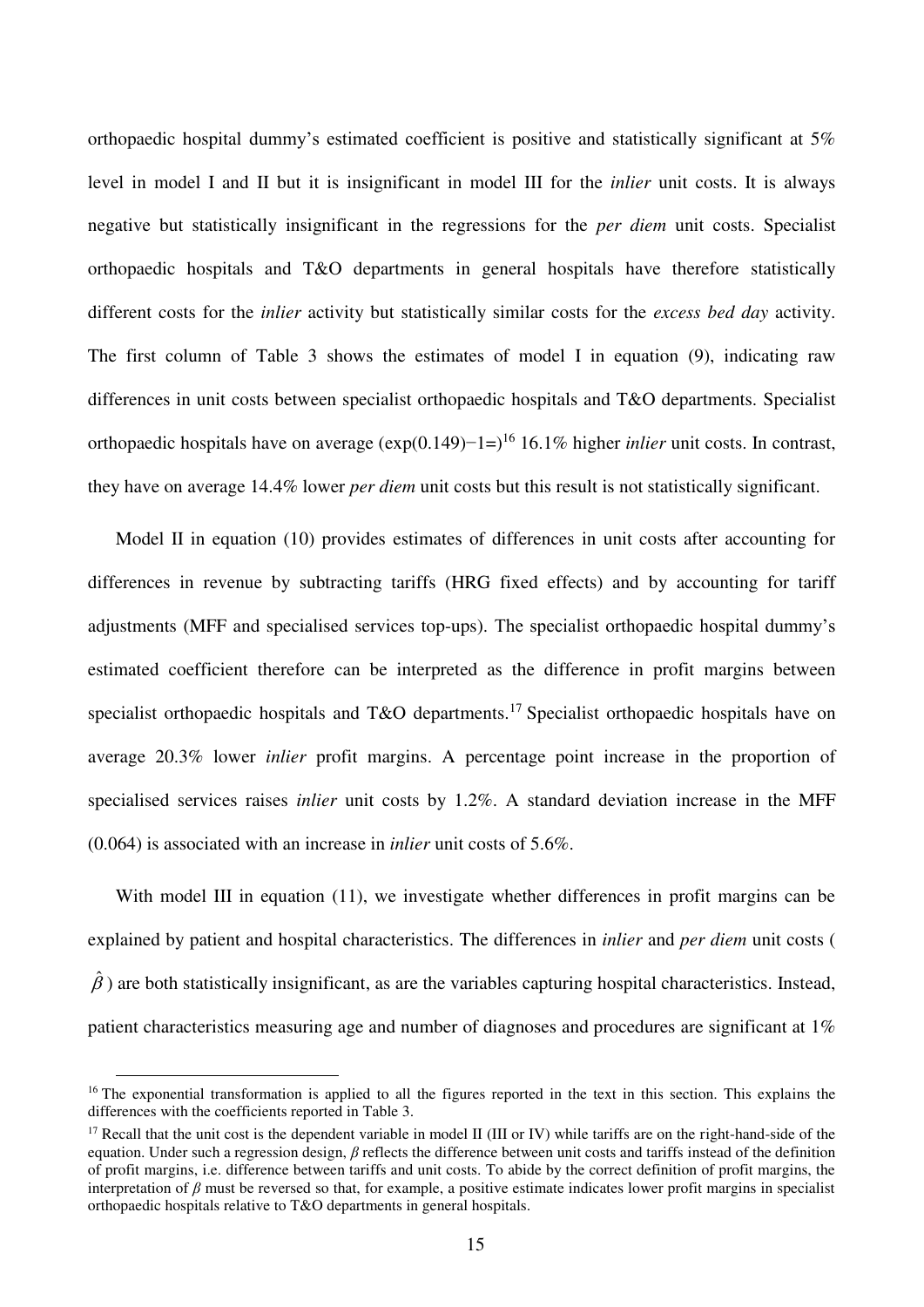level in explaining the differences in *inlier* (but not *per diem*) profit margins between specialist orthopaedic hospital and T&O departments.<sup>18</sup> Age and *inlier* unit costs have a quadratic relationship so that unit costs decrease up to 75 years  $(-0.015/(2 \times 0.0001))$  and increase above that. At the sample mean of 54.7 years, one more year decreases inlier unit costs by 0.4% (-0.015+2×0.0001×54.7). An additional diagnosis or procedure raises *inlier* unit costs by 3.8% or 2.4%, respectively. We extend model III by adding interactions between all control variables. We find that differences in both *inlier* and *per diem* profit margins between specialist orthopaedic hospitals and T&O departments remain statistically insignificant (see [Table A5](#page-37-0) in section [A.3](#page-35-0) of the appendix). $19$ 

So far, we have presented our findings on specialist orthopaedic hospitals for *inlier* and *excess bed day* hospital activity, separately. [Table 4](#page-27-0) reports the *overall* percentage change in unit costs ( $\tilde{\beta}$ ) between specialist orthopaedic hospitals and T&O departments for each admission type.<sup>20</sup> The *overall* percentage change is calculated as the sum of *inlier* and *per diem* percentage changes in unit costs or profit margins. The first column shows the percentage changes derived from model I. The *overall* unit costs are not statistically different between specialist orthopaedic hospitals and T&O departments. In model II, when hospital revenues are taken into account, specialist orthopaedic hospitals have on average 13% lower *overall* profit margins than T&O departments at 1% of statistical significance (see footnote [17](#page-16-0) for details on the interpretation). Model III shows that the

 $\overline{a}$ 

 $18$  To reinforce this finding, we provide the results of a stepwise regression in [Table A3](#page-35-1) in section [A.3](#page-35-0) of the appendix. These results show that age, number of diagnoses and procedures together drive the differences in *inlier* unit costs between specialist orthopaedic hospitals and T&O departments in general hospitals, with there being a seeming difference between the hospital types if any of these patient characteristics is omitted. [Table A4](#page-36-0) shows that differences between hospital types in *per diem* unit costs are always statistically insignificant whether or not patient characteristics are accounted for.

 $19$  As a further robustness check, we estimate model V which is akin to model III but also includes hospital random effects. Unlike the hospital fixed-effects model, the hospital random-effects model can be estimated when the specialist orthopaedic hospital dummy is included although this requires the additional assumption that the covariates are uncorrelated with the HRG-invariant unobserved hospital heterogeneity. [Table A6 i](#page-38-0)n section [A.3](#page-35-0) of the appendix shows that the results for model V are very similar to those for model III.

<sup>&</sup>lt;sup>20</sup> Recall that the percentage change ( $\tilde{\beta}$ ) is obtained through the exponential transformation of the estimated coefficient

 $(\hat{\beta})$ .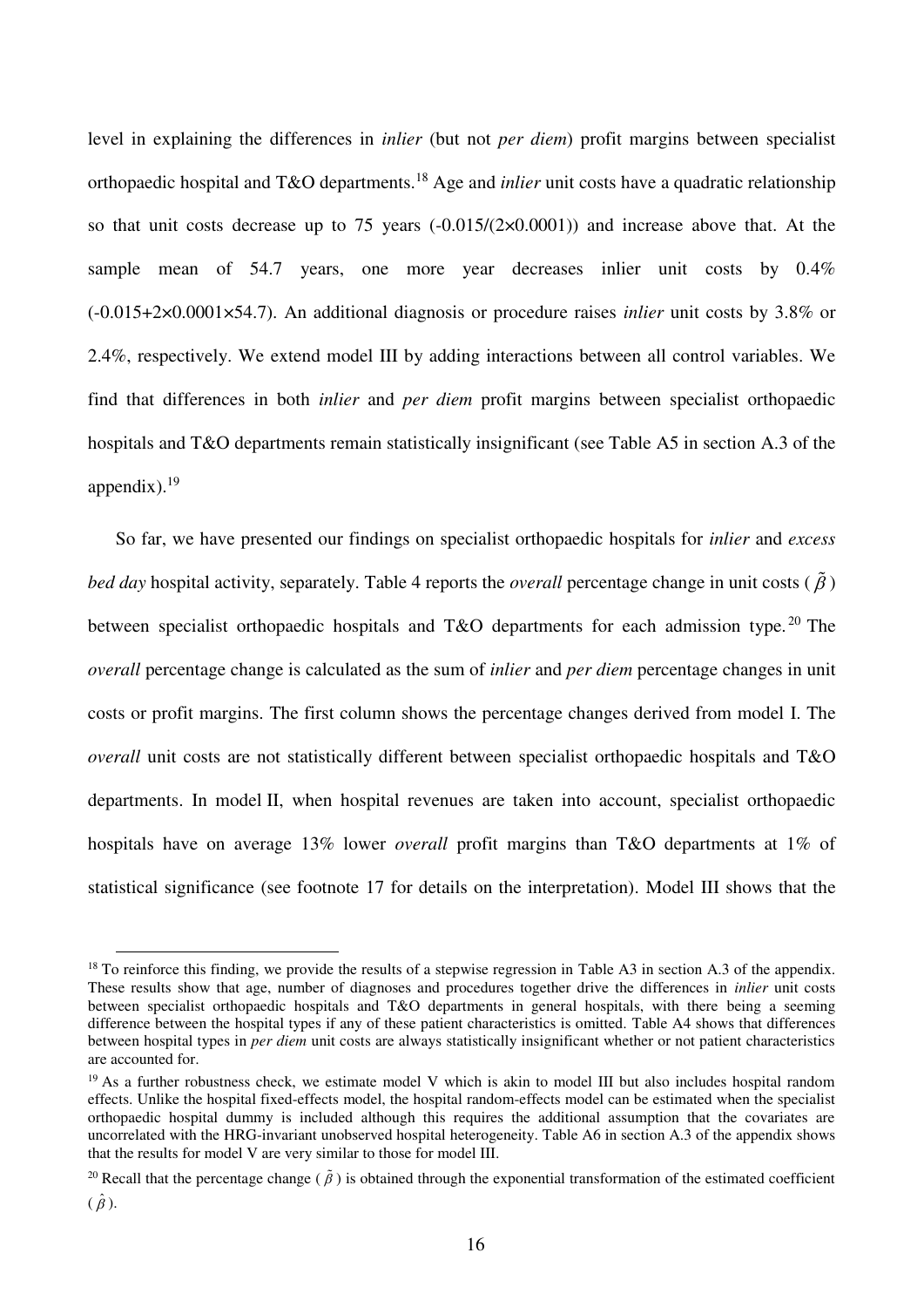*overall* profit margins in specialist orthopaedic hospitals are no longer significantly different from those in T&O departments after controlling for some key determinants including patient characteristics such as proportion of males, age, socio-economic status, number of diagnoses and procedures, and hospital characteristics such as salary of doctors, hospital type, specialty size, quality, and other regional differences.

## **5.1. Sensitivity analysis**

 $\overline{a}$ 

As a sensitivity analysis, we estimate the same three models for each admission type. The lower panel of [Table 4](#page-27-0) (second column) shows that statistically significant lower *overall* profit margins in specialist orthopaedic hospitals are found for elective (22.6%) and long non-elective activity (38.9%), but not for short non-elective and day case activity.

Finally, estimation of model IV including hospital fixed effects in equation (12) suggests wide variation in *overall* (*inlier*) profit margins across hospitals in our sample, from 37.5% (38.6%) below the average to 38% (40.6%) above the average. [Figure 2](#page-30-0) indicates that 45 hospitals, i.e. about a third, have significantly lower *overall* profit margins compared to the average profit margins, and 42 have significantly higher *overall* profit margins. <sup>21</sup> None of the three specialist orthopaedic hospitals have *overall* or *inlier* profit margins significantly above the average. In particular, as shown in [Table 5,](#page-28-0) the *overall* profit margins of the Robert Jones and Agnes Hunt orthopaedic hospital (minus 19.9%) and the Royal orthopaedic hospital (minus 35.2%) are significantly below the average.<sup>22</sup> The Royal National orthopaedic hospital has instead average *overall* profit margins. The latter finding is driven by higher profit margins on day case activity (40.6%).

 $21$  We count only hospitals for which confidence intervals do not overlap the dashed horizontal line at zero, i.e. hospitals for which the deviation of profit margins from the mean is statistically different from zero.

<sup>&</sup>lt;sup>22</sup> Recall that  $\beta_k$  in model IV captures the deviation of hospital *k*'s profit margins from the mean profit margins: a positive *βk* means that hospital *k*'s profit margins are lower than the mean, while a negative *βk* suggests that hospital *k*'s profit margins are higher than the mean (see also footnote [17](#page-16-0) for details on the interpretation). For ease of interpretation, we multiply the estimate of *βk* by minus one and, therefore, the negative sign now indicates profit margins that are lower than the mean. All coefficients in [Table 5](#page-28-0) indicate the percentage change  $(\hat{\beta}_k)$  obtained through the exponential transformation of  $\hat{\beta}_k$ .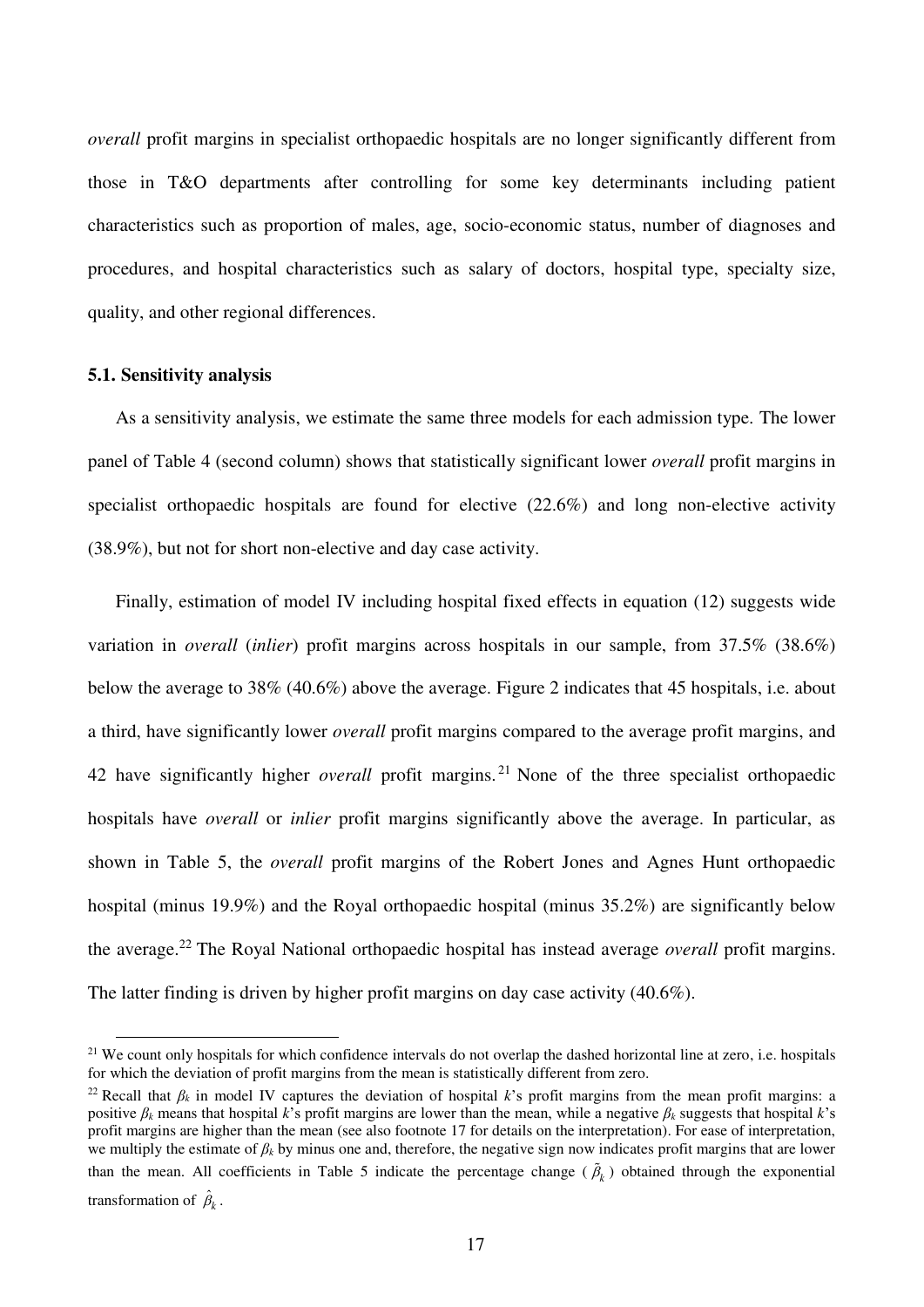#### <span id="page-19-0"></span>**6. Discussion and conclusion**

The English NTPS is used to reimburse hospitals according to the amount and mix of activity that they undertake. Like most PPSs, there is a recognition that HRGs imperfectly account for all patient or exogenous hospital characteristics that might influence costs (Busse, 2012, Monteith, 2013). As such, payment adjustments include top-ups to the tariff if patients received particular specialised care and payment corrections allow for differential costs of labour and capital across the country. These refinements help ensure a fair reimbursement system that rewards hospitals according to the care that they provide, not the advantageous circumstances in which they might operate (Daidone and Street, 2013, Grašič et al., 2015).

Given these payment adjustments, hospitals that provide care at a cost below tariff should be more profitable. Arguably specialist hospitals should be in a strong position to benefit financially from these arrangements. By focussing on a limited set of services they should be able to better exploit informational or organisational advantages associated with specialisation. Such advantages derive from concentrating on a specific, defined caseload that enhances learning-by-doing and attracts staff with particular expertise and more easily allows efficient practice in care delivery to be identified and operationalised (Schneider et al., 2008).

If these advantages obtain we would expect specialist hospitals to earn higher profits than general hospitals that undertake similar activities. The evidence provided in this study does not support this claim. We have analysed the costs and revenues associated with delivery of trauma and orthopaedic services in all three specialist orthopaedic hospitals and 131 T&O departments in general hospitals in England. We find that, compared to the national average, profit margins are 13% lower in the three specialist orthopaedic hospitals. Profits are statistically significantly lower across all patients that have at least one overnight stay, either elective or non-elective.

These lower profits are not due simply to patients in specialist hospitals requiring long lengths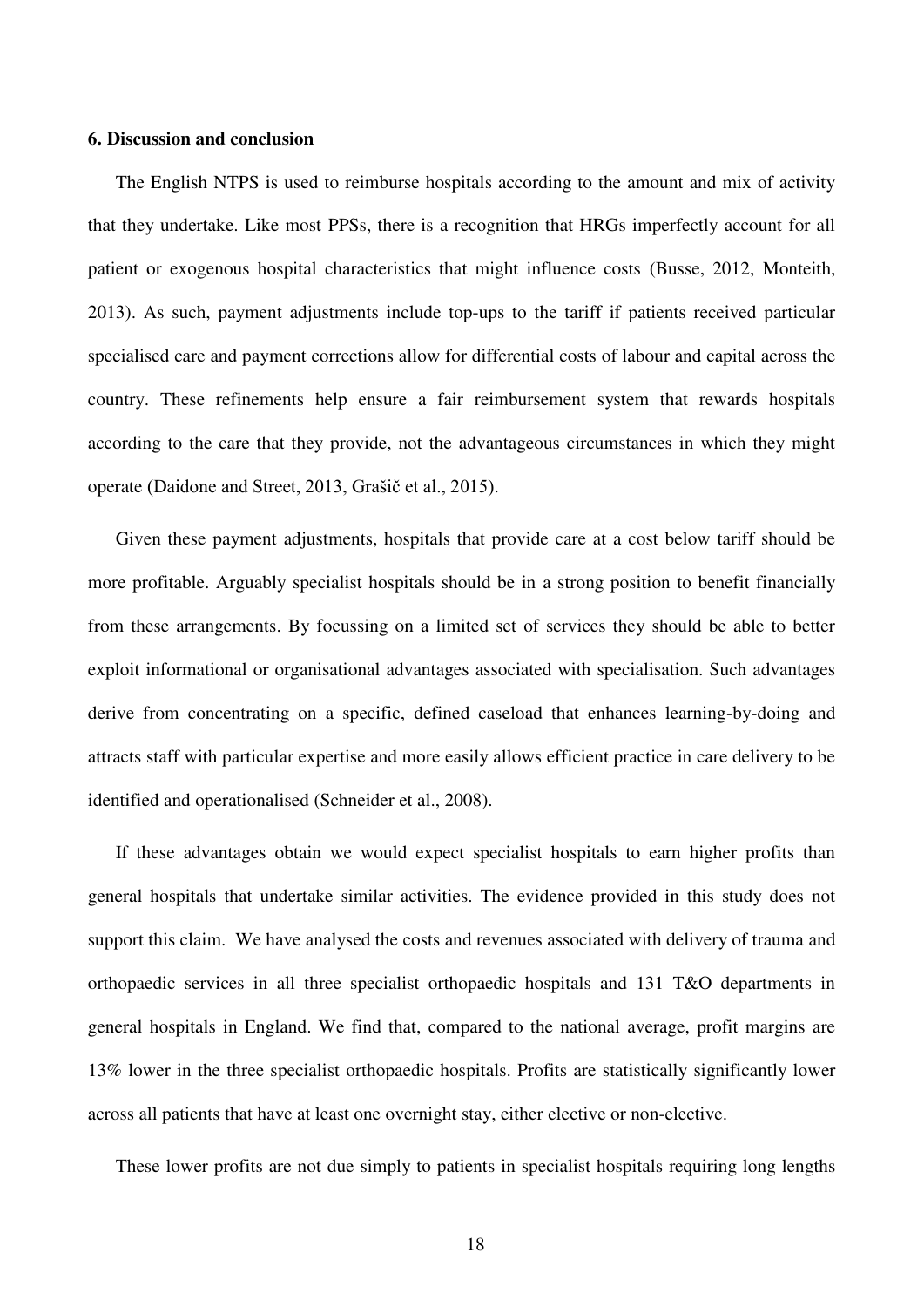of stay or specialist care. Payment arrangements allow for this possibility through *excess bed day* payments and tariff top-ups for specialised treatments, and we account for these revenue adjustments in our analysis. Nor does it appear that differences can be explained by the characteristics of the hospitals such as their teaching and foundation status or geographical location, nor by the number of the T&O patients treated, nor by variation in doctors' salaries, nor by the quality of care as captured by PROMs for two high-volume orthopaedic procedures such as hip and knee replacement. Lower profits are observed even after these potential explanatory factors are taken into account.

Instead, we find that lower profit margins in specialist orthopaedic hospitals are explained by patient characteristics such as age and severity as captured by the number of diagnoses and procedures. This means that, although hospital payments are based on a detailed patient classification system (HRG) and on adjustments for the higher cost of specialised care, providers that generally attract more complex patients such as specialist orthopaedic hospitals may be financially disadvantaged. That said, being part of a general hospital does not guarantee better financial performance with 33% of the T&O departments also making a loss.

Our study has three main limitations. First, our sample includes only three specialist orthopaedic hospitals. Such a small number of specialist orthopaedic hospital trusts, however, is not the result of sample selection but reflects the reality that there are only three specialist orthopaedic hospital trusts in the English NHS. Specialist hospitals are few and far between in many countries. Hence, we believe that our analysis is appropriate and generally applicable. Moreover, although we are limited by the actual number of hospitals, we analyse hundreds of HRGs for each specialist hospital and we investigate heterogeneity across the three hospitals in model IV using hospital fixed effects. This model shows that two of the three specialist hospitals make a loss and none of them makes a profit, which confirms that specialist orthopaedic hospitals are in a relatively weak financial position.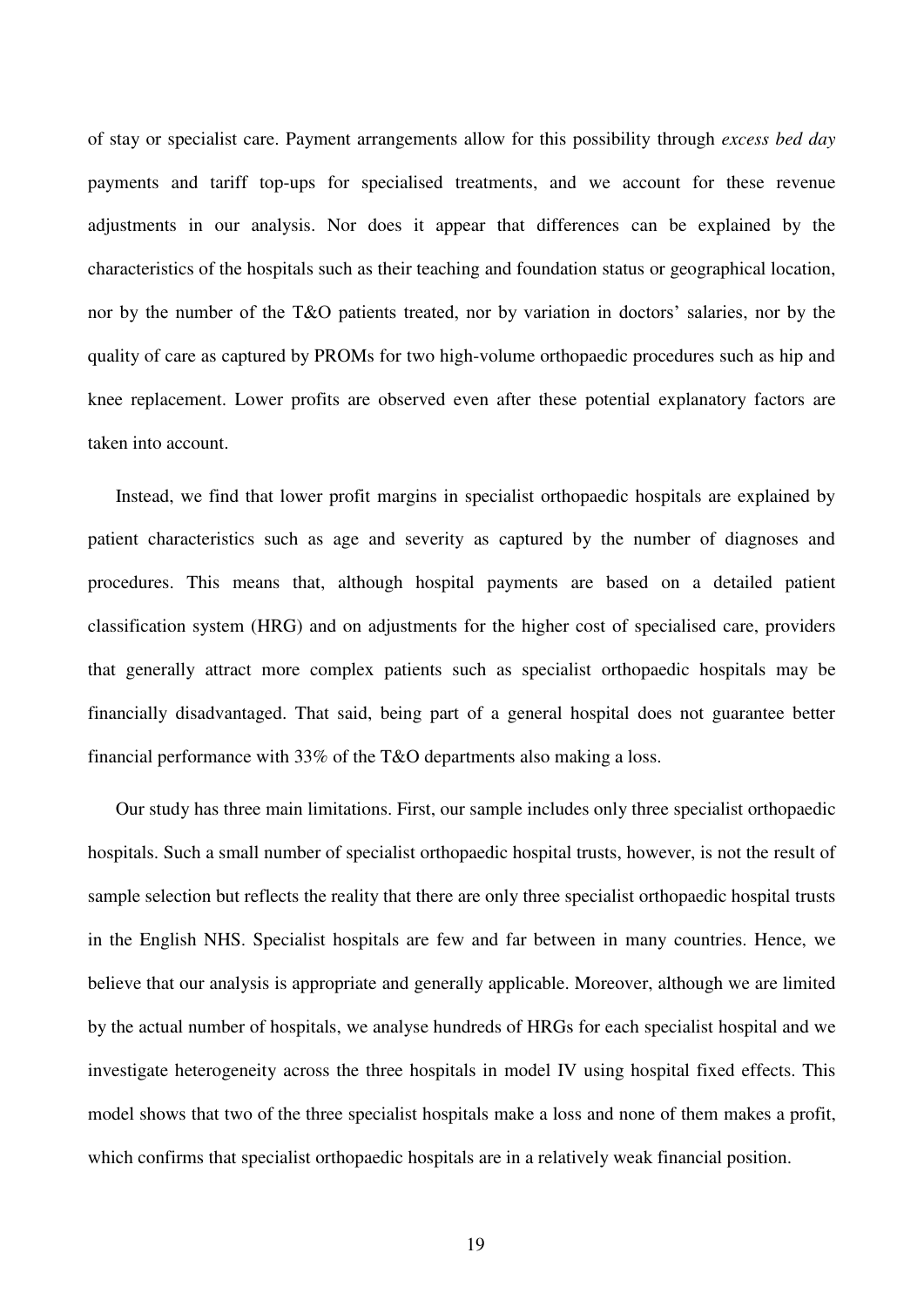Second, our estimated tariffs may not be identical to current tariffs, i.e. the actual tariffs that hospitals receive in 2013/14. We compute tariffs by including in our models (II, III, or IV) the HRG fixed effects, which capture the unit cost of each HRG averaged across hospitals. This reflects the methodology used to compute current tariffs but, in practice, current tariffs are based on cost data lagged by three years in order to ensure data accuracy and stakeholder engagement in their calculation (Department of Health, 2013a). To account for the time lag, the current tariffs' methodology adjusts for inflation and efficiency trends. We therefore argue that tariffs estimated through our methods are a reasonable approximation to current tariffs.

Finally, PROMs are currently available only for two orthopaedic procedures such as hip and knee replacements. These procedures are however the most common in T&O departments: of all NHS patients treated in the T&O specialty, 9.5% receive a hip replacement and 6.7% undergo a knee replacement. We therefore argue that hip and knee replacements are indicative of departmental performance.

Future research may be required before a definitive recommendation about whether profit margins differ in trauma and orthopaedic services across general and specialised hospitals. But we have set out a methodology that can be applied to other types of hospital service and in other settings, to investigate the extent to which differences in costs between groups of hospitals are adequately covered by prospective payment systems.

20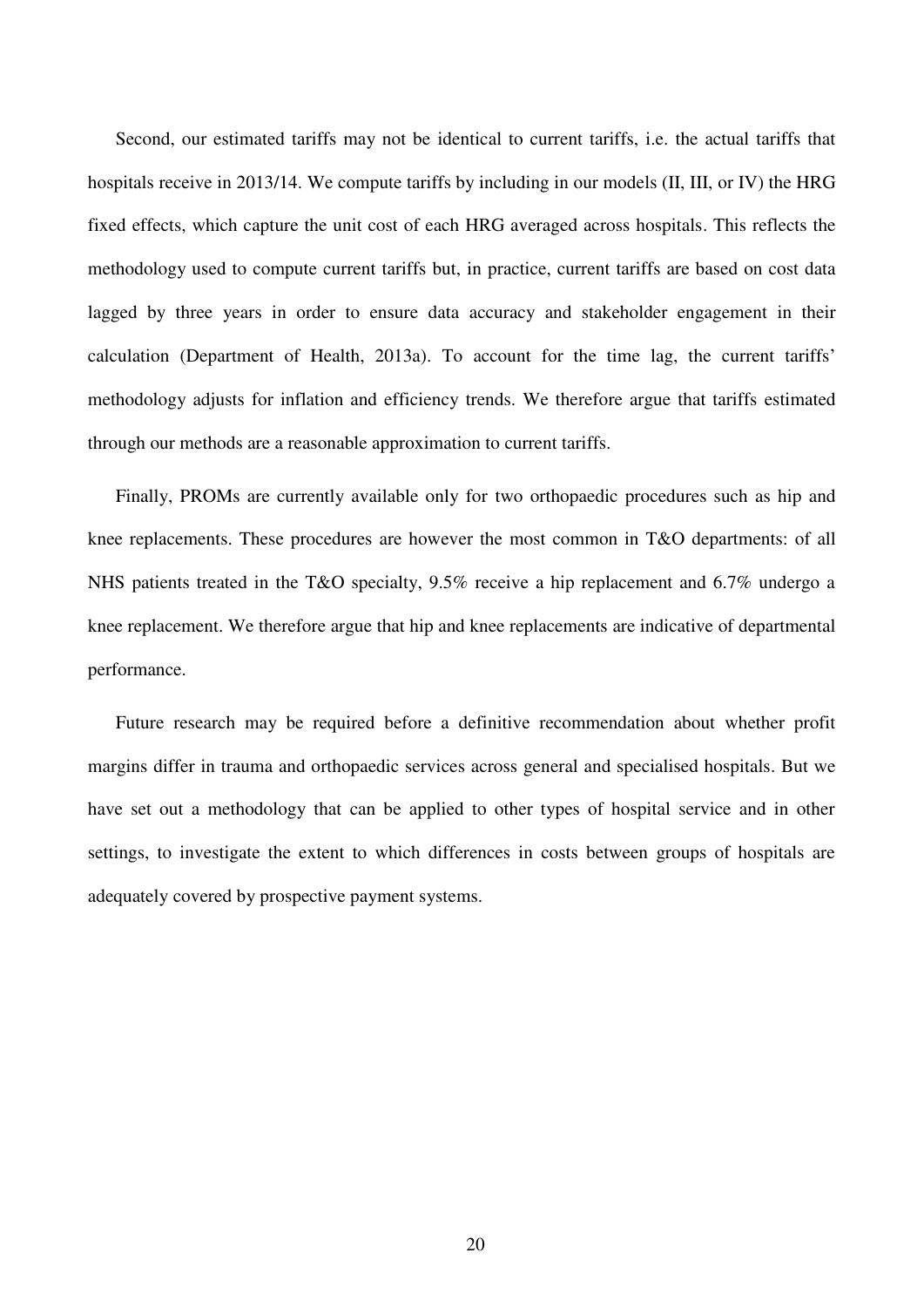#### **References**

- APPLEBY, J. & DEVLIN, N. J. 2004. *Measuring success in the NHS: using patient-assessed health outcomes to manage the performance of healthcare providers*, Dr Foster Ethics Committee.
- ARAÚJO, C., BARROS, C. P. & WANKE, P. 2014. Efficiency determinants and capacity issues in Brazilian for-profit hospitals. *Health care management science,* 17**,** 126-138.
- BAMEZAI, A., ZWANZIGER, J., MELNICK, G. A. & MANN, J. M. 1999. Price competition and hospital cost growth in the United States (1989-1994). *Health Economics,* 8**,** 233-243.
- BARRO, J. R., HUCKMAN, R. S. & KESSLER, D. P. 2006. The effects of cardiac specialty hospitals on the cost and quality of medical care. *Journal of health economics,* 25**,** 702-721.
- BOJKE, C., GRASIC, K. & STREET, A. 2015. *How much should be paid for Prescribed Specialised Services?*, University of York, Centre for Health Economics.
- BRADFORD, W. D., KLEIT, A. N., KROUSEL-WOOD, M. A. & RE, R. N. 2001. Stochastic frontier estimation of cost models within the hospital. *Review of Economics and Statistics,* 83**,** 302-309.
- BRIGGS, T. 2012. Improving the quality of orthopaedic care within The National Health Service in England. Get it Right First Time.
- BUSSE, R. 2012. Do Diagnosis‐Related Groups explain variations in hospital costs and length of stay? – Analyses from the EuroDRG project for 10 episodes of care across 10 European countries. *Health Economics,* 21**,** 1-5.
- BUSSE, R., GEISSLER, A. & QUENTIN, W. 2011. *Diagnosis-Related Groups in Europe: Moving towards transparency, efficiency and quality in hospitals*, McGraw-Hill Education (UK).
- BUSSE, R., SCHREYÖGG, J. & SMITH, P. C. 2006. Editorial: hospital case payment systems in Europe. *Health care management science,* 9**,** 211-213.
- CAREY, K., BURGESS, J. F. & YOUNG, G. J. 2008. Specialty and Full‐Service Hospitals: A Comparative Cost Analysis. *Health services research,* 43**,** 1869-1887.
- CAREY, K., BURGESS, J. F. & YOUNG, G. J. 2009. Single specialty hospitals and service competition. *INQUIRY: The Journal of Health Care Organization, Provision, and Financing,* 46**,** 162-171.
- CASTRO-LEAL, F., DAYTON, J., DEMERY, L. & MEHRA, K. 1999. Public social spending in Africa: do the poor benefit? *The World Bank Research Observer,* 14**,** 49-72.
- CHANDA, R. 2002. Trade in health services. *Bulletin of the World Health Organization,* 80**,** 158- 163.
- DAIDONE, S. & STREET, A. 2013. How much should be paid for specialised treatment? *Social Science & Medicine,* 84**,** 110-118.
- DEPARTMENT OF HEALTH 2012a. NHS costing manual. London.
- DEPARTMENT OF HEALTH 2012b. Patient Reported Outcome Measures (PROMs) in England. The case-mix adjustment methodology. London.
- DEPARTMENT OF HEALTH 2012c. A simple guide to Payment by Results. London.
- DEPARTMENT OF HEALTH 2013a. Payment by Results Guidance for 2013-14. London.
- DEPARTMENT OF HEALTH 2013b. Step-by-Step guide: Calculating the 2013-14 National Tariff. London.
- DEPARTMENT OF HEALTH 2014. Reference cost 2013-14. London.
- ETTELT, S., THOMSON, S., NOLTE, E. & MAYS, N. 2006. *Reimbursing highly specialised hospital services: the experience of activity-based funding in eight countries*, London School of Hygiene and Tropical Medicine.
- GOMES, M., GUTACKER, N., BOJKE, C. & STREET, A. 2015. Addressing Missing Data in Patient-Reported Outcome Measures (PROMS): Implications for the Use of PROMS for Comparing Provider Performance. *Health economics*.
- GRAŠIČ, K., MASON, A. R. & STREET, A. 2015. Paying for the quantity and quality of hospital care: the foundations and evolution of payment policy in England. *Health Economics Review,* 5**,** 1-10.
- GUTACKER, N., BOJKE, C., DAIDONE, S., DEVLIN, N. J., PARKIN, D. & STREET, A. 2013. Truly inefficient or providing better quality of care? Analysing the relationship between risk‐adjusted hospital costs and patients' health outcomes. *Health economics,* 22**,** 931-947.
- HALVORSEN, R. & PALMQUIST, R. 1980. The interpretation of dummy variables in semilogarithmic equations. *American economic review,* 70**,** 474-75.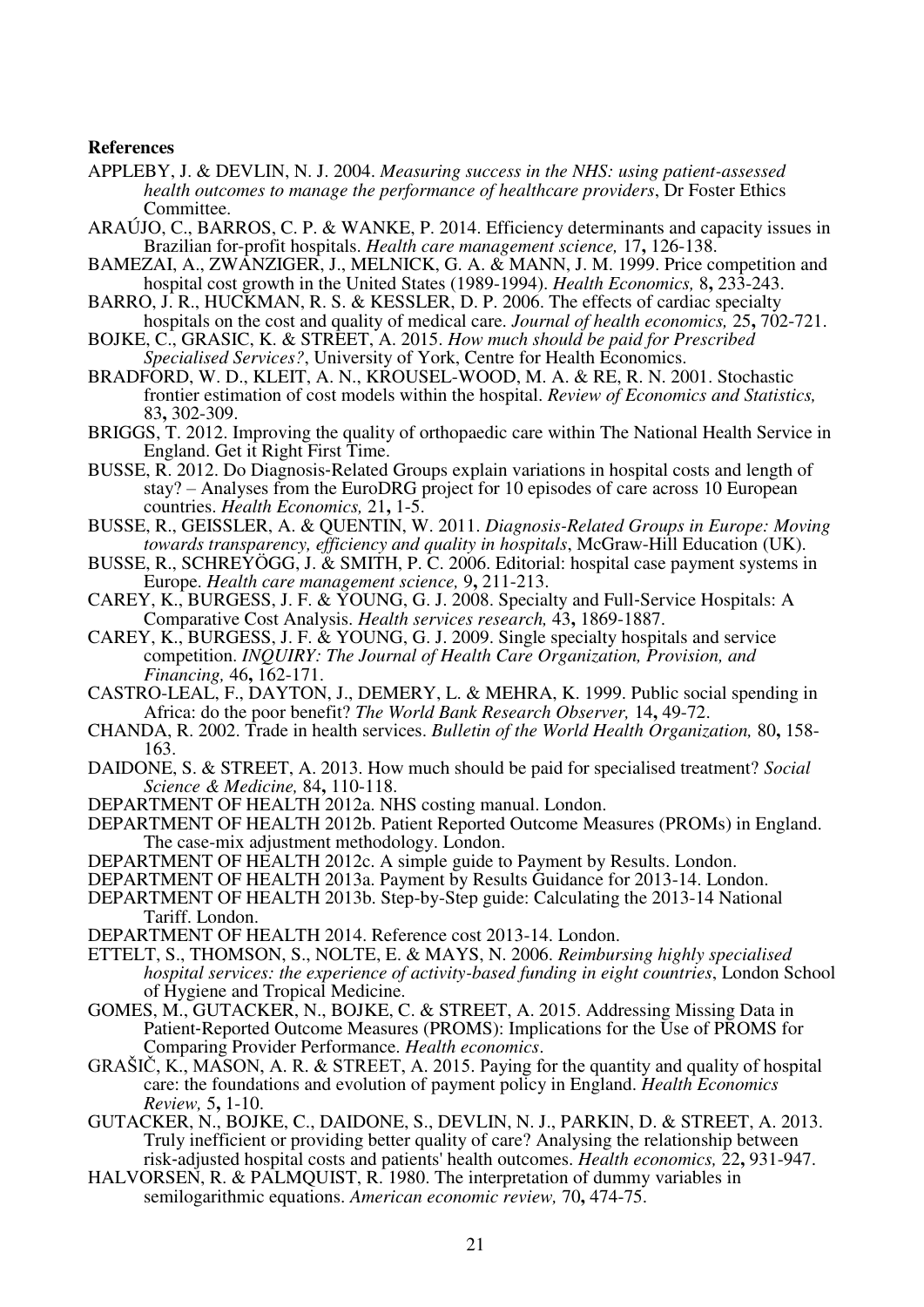HERZLINGER, R. 1996. *Market driven health care,* MA, Addison-Wesley Publishing Company.

- KIM, S. J., PARK, E.-C., JANG, S. I., LEE, M. & KIM, T. H. 2013. An analysis of the inpatient charge and length of stay for patients with joint diseases in Korea: specialty versus small general hospitals. *Health policy,* 113**,** 93-99.
- KLEIN-HITPAß, U. & SCHELLER-KREINSEN, D. 2015. Policy trends and reforms in the German DRG-based hospital payment system. *Health Policy,* 119**,** 252-257.
- MEDIN, E., ANTHUN, K. S., HÄKKINEN, U., KITTELSEN, S. A., LINNA, M., MAGNUSSEN, J., OLSEN, K. & REHNBERG, C. 2011. Cost efficiency of university hospitals in the Nordic countries: a cross-country analysis. *The European journal of health economics,* 12**,** 509-519.
- MEDPAC 2005. Report to the Congress: physician-owned specialty hospitals. *In:* MEDICARE PAYMENT ADVISORY COMMISSION (ed.). Medicare Payment Advisory Commission.
- MEDPAC 2006. Report to the Congress: Physician-Owned Specialty Hospitals Revisited. *In:* MEDICARE PAYMENT ADVISORY COMMISSION (ed.). Medicare Payment Advisory Commission.
- MONTEITH, P. 2013. The plus factor. *Healthcare Finance***,** 20-21.
- NHS COMMISSIONING BOARD 2012. Manual for prescribed specialised services.
- SCHNEIDER, J. E., MILLER, T. R., OHSFELDT, R. L., MORRISEY, M. A., ZELNER, B. A. & LI, P. 2008. The economics of specialty hospitals. *Medical Care Research and Review*.
- SKINNER, W. 1974. *The focused factory*, Harvard Business Review.
- STREET, A., SCHELLER-KREINSEN, D., GEISSLER, A. & BUSSE, R. 2010. Determinants of hospital costs and performance variation.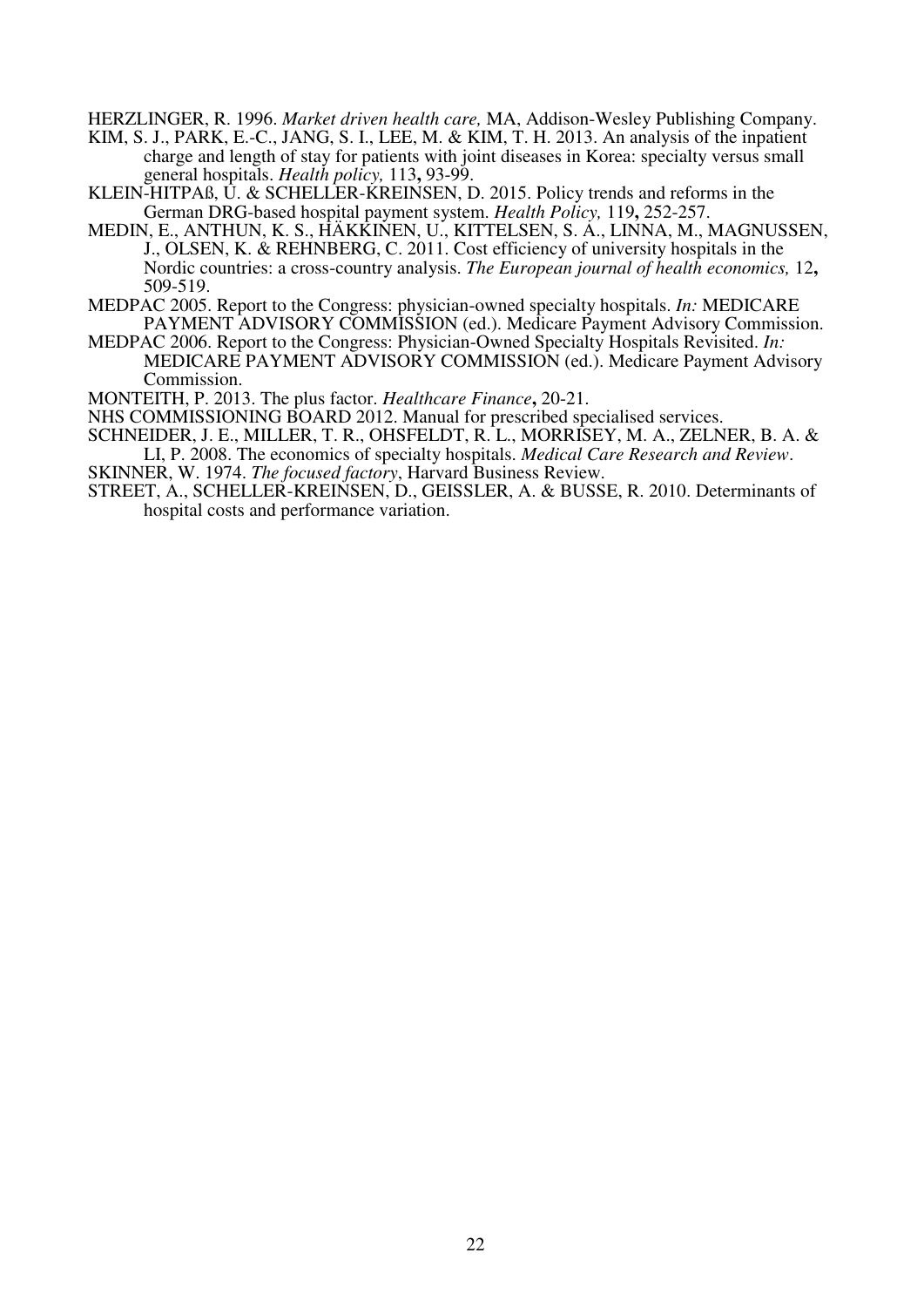# **Tables and Figures**

<span id="page-24-0"></span>

|                | Variable at HRG level                      |        |           | All hospitals  | $\ldots$ . $\ldots$ $\ldots$ $\ldots$ $\ldots$ |        | Specialist hospitals |                |         |        | General hospitals |                |        |  |
|----------------|--------------------------------------------|--------|-----------|----------------|------------------------------------------------|--------|----------------------|----------------|---------|--------|-------------------|----------------|--------|--|
|                |                                            | Mean   | <b>SD</b> | Min            | Max                                            | Mean   | <b>SD</b>            | Min            | Max     | Mean   | <b>SD</b>         | Min            | Max    |  |
|                | Inlier unit cost                           | 3,031  | 3,484     | 22             | 129,419                                        | 5,196  | 8,555                | 173            | 129,419 | 2,987  | 3,287             | 22             | 78,447 |  |
|                | Number of patients (FCEs)                  | 12.2   | 37.4      | $\mathbf{1}$   | 1,622                                          | 20.3   | 57.7                 | $\mathbf{1}$   | 644     | 12.1   | 36.9              |                | 1,622  |  |
|                | Number of specialised services             | 0.05   | 0.73      | $\overline{0}$ | 55                                             | 0.66   | 4.23                 | $\overline{0}$ | 55      | 0.04   | 0.42              | $\overline{0}$ | 26     |  |
|                | Proportion of specialised services $(\% )$ | 0.1    | 1.7       | 0.0            | 100.0                                          | 1.1    | 6.1                  | 0.0            | 69.2    | 0.1    | 1.5               | 0.0            | 100.0  |  |
|                | Proportion of males $(\%)$                 | 49.1   | 19.6      | 0.0            | 100.0                                          | 49.2   | 24.3                 | 0.0            | 100.0   | 49.1   | 19.5              | 0.0            | 100.0  |  |
| Inlier         | Age                                        | 54.7   | 18.9      | 0.0            | 97.0                                           | 47.4   | 17.4                 | 1.0            | 90.0    | 54.8   | 18.9              | 0.0            | 97.0   |  |
|                | Deprivation index                          | 15,969 | 4,889     | 12             | 32,474                                         | 16,296 | 4,365                | 194            | 32,417  | 15,963 | 4,899             | 12             | 32,474 |  |
|                | Number of diagnoses                        | 4.969  | 2.655     | $\mathbf{1}$   | 20                                             | 4.733  | 2.511                | $\mathbf{1}$   | 13      | 4.974  | 2.657             | $\mathbf{1}$   | 20     |  |
|                | Number of procedures                       | 3.079  | 2.108     | $\overline{0}$ | 24                                             | 4.118  | 2.158                | $\mathbf{0}$   | 12      | 3.058  | 2.102             | $\overline{0}$ | 24     |  |
|                | Number of HRGs                             |        |           | 1,284          |                                                |        |                      | 415            |         |        | 1,272             |                |        |  |
|                | Observations                               | 79,069 |           |                |                                                |        | 1,564                |                |         | 77,505 |                   |                |        |  |
|                | Per diem unit cost                         | 305    | 474       | 20             | 54,422                                         | 465    | 2,867                | 65             | 54,422  | 301    | 188               | 20             | 9,499  |  |
|                | Number of excess bed days                  | 22.2   | 35.5      |                | 715                                            | 44.8   | 81.8                 | $\mathbf{1}$   | 715     | 21.7   | 33.4              |                | 538    |  |
|                | Number of specialised services             | 0.11   | 1.31      | $\mathbf{0}$   | 55                                             | 1.95   | 7.56                 | $\overline{0}$ | 55      | 0.07   | 0.56              | $\overline{0}$ | 26     |  |
|                | Proportion of specialised services $(\%)$  | 0.2    | 2.0       | 0.0            | 69.2                                           | 2.7    | 9.6                  | 0.0            | 69.2    | 0.1    | 1.3               | 0.0            | 45.6   |  |
|                | Proportion of males $(\%)$                 | 46.8   | 16.2      | 0.0            | 100.0                                          | 47.5   | 18.1                 | 0.0            | 100.0   | 46.8   | 16.2              | 0.0            | 100.0  |  |
|                | Age                                        | 57.8   | 15.7      | 0.1            | 97.0                                           | 49.2   | 16.2                 | 7.9            | 90.0    | 58.0   | 15.6              | 0.1            | 97.0   |  |
| Excess bed day | Deprivation index                          | 16,047 | 4,564     | 201            | 32,268                                         | 16,499 | 3,636                | 1,428          | 31,664  | 16,036 | 4,583             | 201            | 32,268 |  |
|                | Number of diagnoses                        | 5.096  | 2.535     | 1              | 20                                             | 4.906  | 2.501                | $\overline{2}$ | 13      | 5.100  | 2.536             | $\mathbf{1}$   | 20     |  |
|                | Number of procedures                       | 3.160  | 2.096     | $\overline{0}$ | 24                                             | 4.378  | 2.265                | $\overline{0}$ | 12      | 3.131  | 2.084             | $\overline{0}$ | 24     |  |
|                | Number of HRGs                             |        |           | 675            |                                                |        |                      | 183            |         |        | 662               |                |        |  |
|                | Observations                               |        |           | 16,098         |                                                |        |                      | 373            |         |        | 15,725            |                |        |  |

Table 1 – Descriptive statistics of variables measured at HRG level.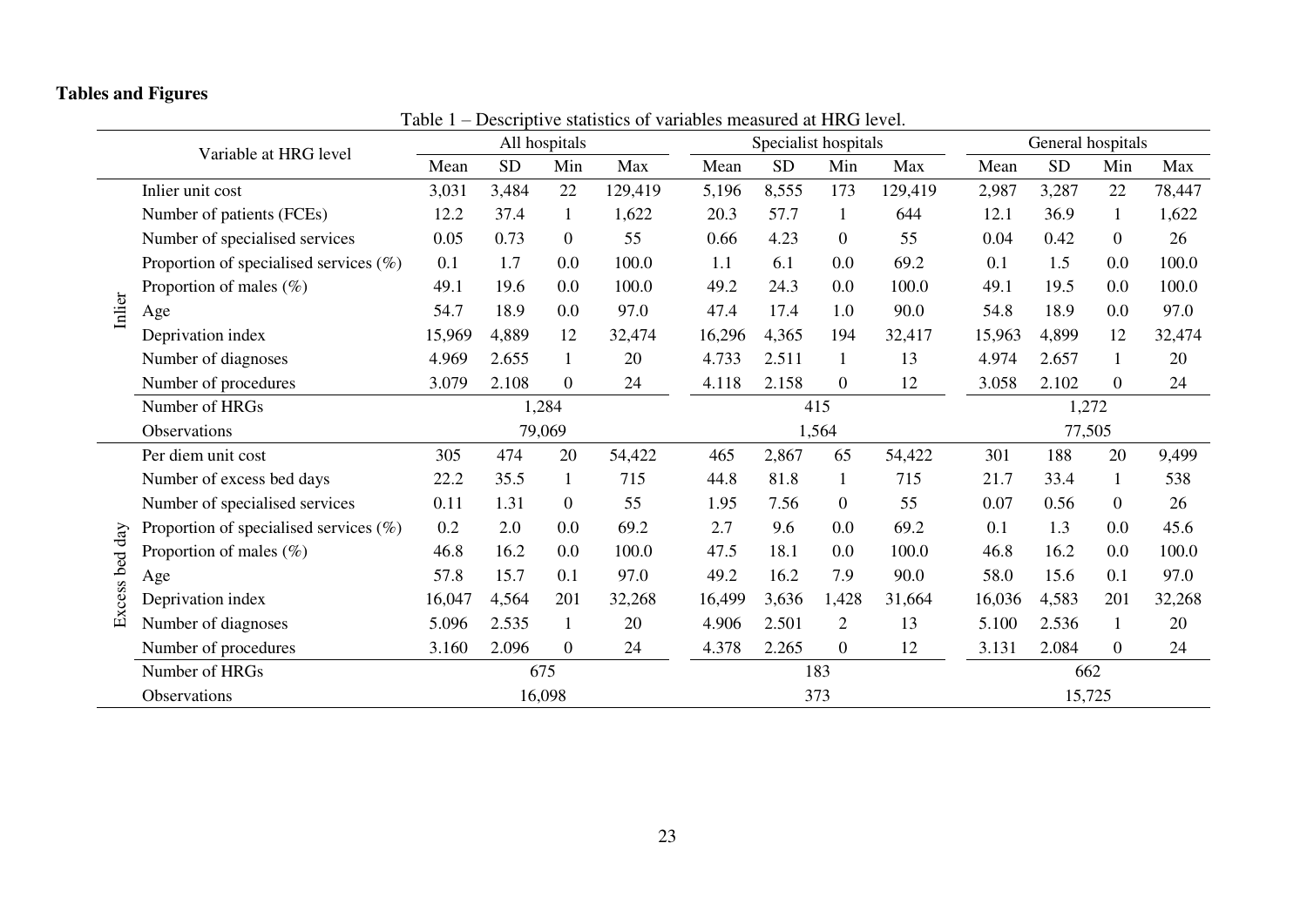<span id="page-25-0"></span>

| Variable at hospital trust level             |       | All hospitals |                |        |       | Specialist hospitals |                |                |       | General hospitals |                  |              |  |
|----------------------------------------------|-------|---------------|----------------|--------|-------|----------------------|----------------|----------------|-------|-------------------|------------------|--------------|--|
|                                              | Mean  | <b>SD</b>     | Min            | Max    | Mean  | <b>SD</b>            | Min            | Max            | Mean  | <b>SD</b>         | Min              | Max          |  |
| Specialist orthopaedic hospital              | 0.022 | 0.148         | $\overline{0}$ |        | 1.000 | 0.000                |                |                | 0.000 | 0.000             | $\boldsymbol{0}$ | $\mathbf{0}$ |  |
| Market forces factor                         | 1.076 | 0.064         | 1.003          | 1.298  | 1.085 | 0.082                | 1.032          | 1.180          | 1.075 | 0.063             | 1.003            | 1.298        |  |
| Salary of doctors $(\text{\pounds}10,000)$   | 8.664 | 0.744         | 6.596          | 10.060 | 9.134 | 0.293                | 8.797          | 9.324          | 8.653 | 0.749             | 6.596            | 10.060       |  |
| Teaching hospital                            | 0.179 | 0.385         | $\overline{0}$ |        | 0.000 | 0.000                | $\overline{0}$ | $\overline{0}$ | 0.183 | 0.388             | $\boldsymbol{0}$ |              |  |
| Foundation hospital                          | 0.597 | 0.492         | $\Omega$       |        | 0.667 | 0.577                | $\Omega$       |                | 0.595 | 0.493             | 0                |              |  |
| Small department                             | 0.201 | 0.403         | $\Omega$       |        | 0.000 | 0.000                | $\overline{0}$ | $\Omega$       | 0.206 | 0.406             | $\overline{0}$   |              |  |
| Medium department                            | 0.284 | 0.452         | $\Omega$       |        | 0.000 | 0.000                | $\overline{0}$ | $\Omega$       | 0.290 | 0.456             | $\boldsymbol{0}$ |              |  |
| Large department                             | 0.254 | 0.437         | $\overline{0}$ |        | 0.000 | 0.000                | $\overline{0}$ | $\overline{0}$ | 0.260 | 0.440             | $\boldsymbol{0}$ |              |  |
| Very large department                        | 0.261 | 0.441         | $\overline{0}$ |        | 1.000 | 0.000                |                |                | 0.244 | 0.431             | $\boldsymbol{0}$ |              |  |
| Average health change after hip replacement  | 0.425 | 0.028         | 0.311          | 0.476  | 0.442 | 0.033                | 0.410          | 0.476          | 0.425 | 0.028             | 0.311            | 0.474        |  |
| Average health change after knee replacement | 0.315 | 0.028         | 0.215          | 0.396  | 0.317 | 0.025                | 0.288          | 0.332          | 0.315 | 0.028             | 0.215            | 0.396        |  |
| London                                       | 0.112 | 0.316         | $\Omega$       |        | 0.333 | 0.577                | $\overline{0}$ |                | 0.107 | 0.310             | $\boldsymbol{0}$ |              |  |
| East Midlands                                | 0.060 | 0.238         | $\Omega$       |        | 0.000 | 0.000                | $\Omega$       | 0              | 0.061 | 0.240             | 0                |              |  |
| East of England                              | 0.127 | 0.334         | $\Omega$       |        | 0.000 | 0.000                | $\Omega$       | 0              | 0.130 | 0.337             | $\overline{0}$   |              |  |
| North East                                   | 0.060 | 0.238         | $\overline{0}$ |        | 0.000 | 0.000                | $\overline{0}$ | $\overline{0}$ | 0.061 | 0.240             | $\boldsymbol{0}$ |              |  |
| North West                                   | 0.164 | 0.372         | $\overline{0}$ |        | 0.000 | 0.000                | $\overline{0}$ | $\Omega$       | 0.168 | 0.375             | $\overline{0}$   |              |  |
| South East                                   | 0.149 | 0.358         | $\Omega$       |        | 0.000 | 0.000                | $\overline{0}$ | $\Omega$       | 0.153 | 0.361             | $\overline{0}$   |              |  |
| South West                                   | 0.112 | 0.316         | $\Omega$       |        | 0.000 | 0.000                | $\Omega$       | 0              | 0.115 | 0.320             | $\boldsymbol{0}$ |              |  |
| <b>West Midlands</b>                         | 0.119 | 0.325         | $\overline{0}$ |        | 0.667 | 0.577                | $\overline{0}$ |                | 0.107 | 0.310             | $\boldsymbol{0}$ |              |  |
| Yorkshire and The Humber                     | 0.097 | 0.297         | $\overline{0}$ |        | 0.000 | 0.000                | $\overline{0}$ | 0              | 0.099 | 0.300             | $\overline{0}$   |              |  |
| Number of trusts                             | 134   |               |                |        |       | 3                    |                |                | 131   |                   |                  |              |  |

Table 2 – Descriptive statistics of variables measured at hospital trust level.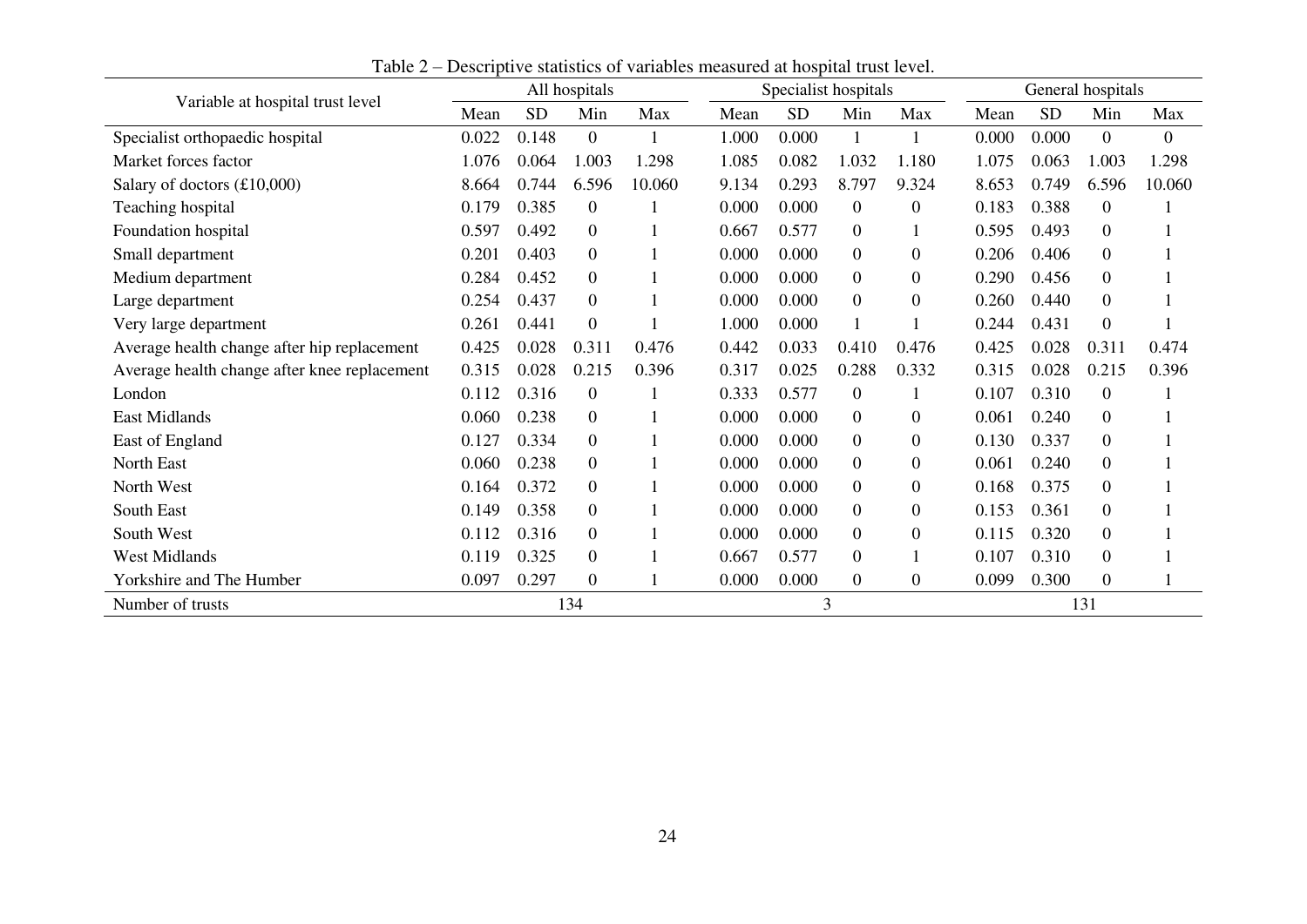<span id="page-26-0"></span>

|                                              | Inlier    |            |             | Per diem |            |             |  |
|----------------------------------------------|-----------|------------|-------------|----------|------------|-------------|--|
| Regressor                                    | Model I   | Model II   | Model III   | Model I  | Model II   | Model III   |  |
|                                              | $0.149**$ | $0.185**$  | 0.149       | $-0.156$ | $-0.276$   | $-0.140$    |  |
| Specialist orthopaedic hospital              | (0.059)   | (0.076)    | (0.097)     | (0.187)  | (0.196)    | (0.204)     |  |
|                                              |           | $0.845***$ | $0.928**$   |          | 0.353      | 0.485       |  |
| Market forces factor                         |           | (0.213)    | (0.460)     |          | (0.381)    | (1.228)     |  |
|                                              |           | $0.012**$  | $0.010*$    |          | 0.003      | 0.003       |  |
| Proportion of specialised services           |           | (0.005)    | (0.006)     |          | (0.003)    | (0.003)     |  |
|                                              |           |            | $-0.00009$  |          |            | $-0.0004$   |  |
| Proportion of males                          |           |            | (0.000)     |          |            | (0.001)     |  |
|                                              |           |            | $-0.015***$ |          |            | $-0.006$    |  |
| Age                                          |           |            | (0.004)     |          |            | (0.006)     |  |
|                                              |           |            | $0.0001***$ |          |            | $0.0001*$   |  |
| Age (squared)                                |           |            | (0.000)     |          |            | (0.000)     |  |
|                                              |           |            | $-0.000003$ |          |            | $-0.000007$ |  |
| Deprivation index                            |           |            | (0.000)     |          |            | (0.000)     |  |
|                                              |           |            | $0.037***$  |          |            | $-0.031*$   |  |
| Number of diagnoses                          |           |            | (0.010)     |          |            | (0.018)     |  |
|                                              |           |            | $0.024***$  |          |            | $-0.017$    |  |
| Number of procedures                         |           |            | (0.007)     |          |            | (0.012)     |  |
|                                              |           |            | 0.003       |          |            | $-0.041$    |  |
| Salary of doctors                            |           |            | (0.021)     |          |            | (0.040)     |  |
|                                              |           |            | $0.057*$    |          |            | 0.097       |  |
| Teaching trust                               |           |            | (0.034)     |          |            | (0.076)     |  |
|                                              |           |            | $-0.049*$   |          |            | 0.011       |  |
| Foundation trust                             |           |            | (0.026)     |          |            | (0.059)     |  |
|                                              |           |            | $-0.019$    |          |            | $-0.068$    |  |
| Medium department                            |           |            | (0.035)     |          |            | (0.081)     |  |
|                                              |           |            | $-0.021$    |          |            | 0.002       |  |
| Large department                             |           |            | (0.032)     |          |            | (0.083)     |  |
|                                              |           |            | 0.022       |          |            | $-0.117$    |  |
| Very large department                        |           |            | (0.034)     |          |            | (0.077)     |  |
|                                              |           |            | $0.952*$    |          |            | $-1.896*$   |  |
| Average health change after hip replacement  |           |            | (0.523)     |          |            | (1.081)     |  |
|                                              |           |            | $-0.414$    |          |            | 0.468       |  |
| Average health change after knee replacement |           |            | (0.465)     |          |            | (1.177)     |  |
|                                              |           |            | $6.625***$  |          |            | 6.429***    |  |
| Constant                                     |           |            | (0.608)     |          |            | (1.607)     |  |
|                                              |           |            |             |          |            |             |  |
| HRG fixed effects                            | $\rm NO$  | <b>YES</b> | <b>YES</b>  | $NO$     | <b>YES</b> | <b>YES</b>  |  |
| Regional fixed effects                       | NO        | NO         | <b>YES</b>  | NO       | NO         | <b>YES</b>  |  |
|                                              |           |            |             |          |            |             |  |
| Observations                                 | 79,069    | 79,069     | 79,069      | 16,098   | 16,098     | 16,098      |  |
| Adjusted R-squared                           | 0.001     | 0.797      | 0.805       | 0.005    | 0.074      | 0.157       |  |

Table 3 – Estimation results when all admission types are included.

Standard errors are clustered at hospital trust level and are reported in parentheses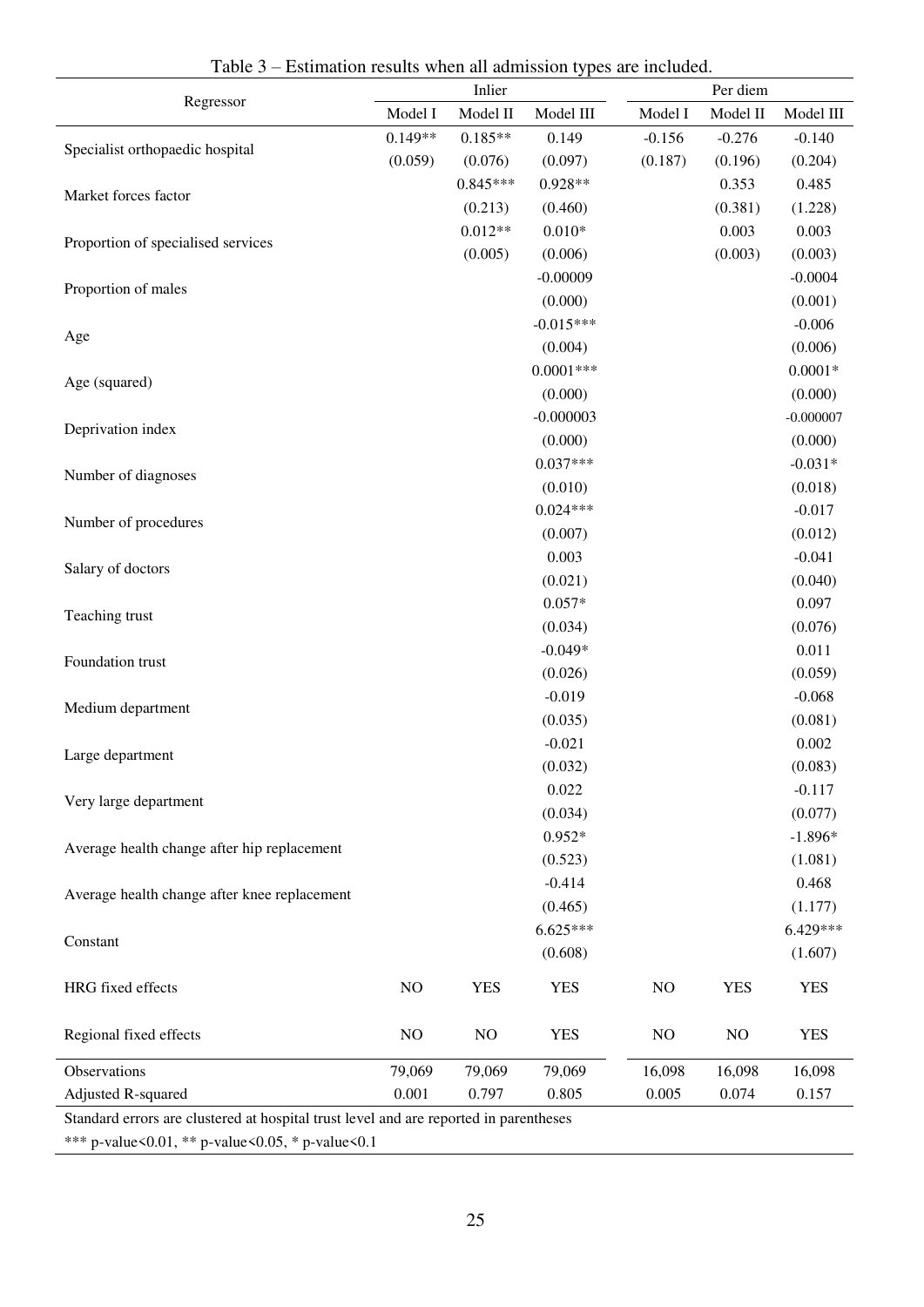|                     | nospitais.           |            |            |            |  |  |  |  |  |  |
|---------------------|----------------------|------------|------------|------------|--|--|--|--|--|--|
|                     | Inpatient activity   | Model I    | Model II   | Model III  |  |  |  |  |  |  |
|                     | Overall <sup>1</sup> | 0.114      | $0.135***$ | 0.116      |  |  |  |  |  |  |
|                     |                      | (0.157)    | (0.000)    | (0.466)    |  |  |  |  |  |  |
|                     | Inlier               | $0.161**$  | $0.203**$  | 0.161      |  |  |  |  |  |  |
|                     |                      | (0.013)    | (0.016)    | (0.125)    |  |  |  |  |  |  |
| All admission types | Per diem             | $-0.144$   | $-0.241$   | $-0.131$   |  |  |  |  |  |  |
|                     |                      | (0.408)    | (0.161)    | (0.494)    |  |  |  |  |  |  |
|                     | Overall <sup>1</sup> | $0.254***$ | $0.226***$ | $0.204**$  |  |  |  |  |  |  |
|                     |                      | (0.000)    | (0.000)    | (0.026)    |  |  |  |  |  |  |
|                     |                      | $0.311***$ | $0.282***$ | $0.249***$ |  |  |  |  |  |  |
| Elective            | Inlier               | (0.000)    | (0.000)    | (0.000)    |  |  |  |  |  |  |
|                     | Per diem             | $-0.225$   | $-0.248$   | $-0.176$   |  |  |  |  |  |  |
|                     |                      | (0.195)    | (0.175)    | (0.243)    |  |  |  |  |  |  |
|                     |                      | $0.601***$ | 0.389***   | $0.403*$   |  |  |  |  |  |  |
|                     | Overall <sup>1</sup> | (0.000)    | (0.000)    | (0.076)    |  |  |  |  |  |  |
|                     |                      | $0.741*$   | $0.499***$ | $0.486***$ |  |  |  |  |  |  |
| Long non-elective   | Inlier               | (0.064)    | (0.004)    | (0.003)    |  |  |  |  |  |  |
|                     |                      | $-0.140$   | $-0.192$   | $-0.033$   |  |  |  |  |  |  |
|                     | Per diem             | (0.395)    | (0.196)    | (0.864)    |  |  |  |  |  |  |
|                     |                      | 0.293      | 0.320      | $0.369*$   |  |  |  |  |  |  |
|                     | Short non-elective   | (0.101)    | (0.147)    | (0.099)    |  |  |  |  |  |  |
|                     |                      | $-0.071$   | 0.029      | $-0.018$   |  |  |  |  |  |  |
| Day case            |                      | (0.731)    | (0.887)    | (0.924)    |  |  |  |  |  |  |
|                     |                      |            |            |            |  |  |  |  |  |  |

<span id="page-27-0"></span>

| Table 4 – Differences in unit costs between specialist orthopaedic hospitals and T&O departments in general |  |
|-------------------------------------------------------------------------------------------------------------|--|
| hospitals.                                                                                                  |  |

<sup>1</sup> Standard errors are bootstrapped using 1,000 replications.

p-value in parentheses; \*\*\* p-value<0.01, \*\* p-value<0.05, \* p-value<0.1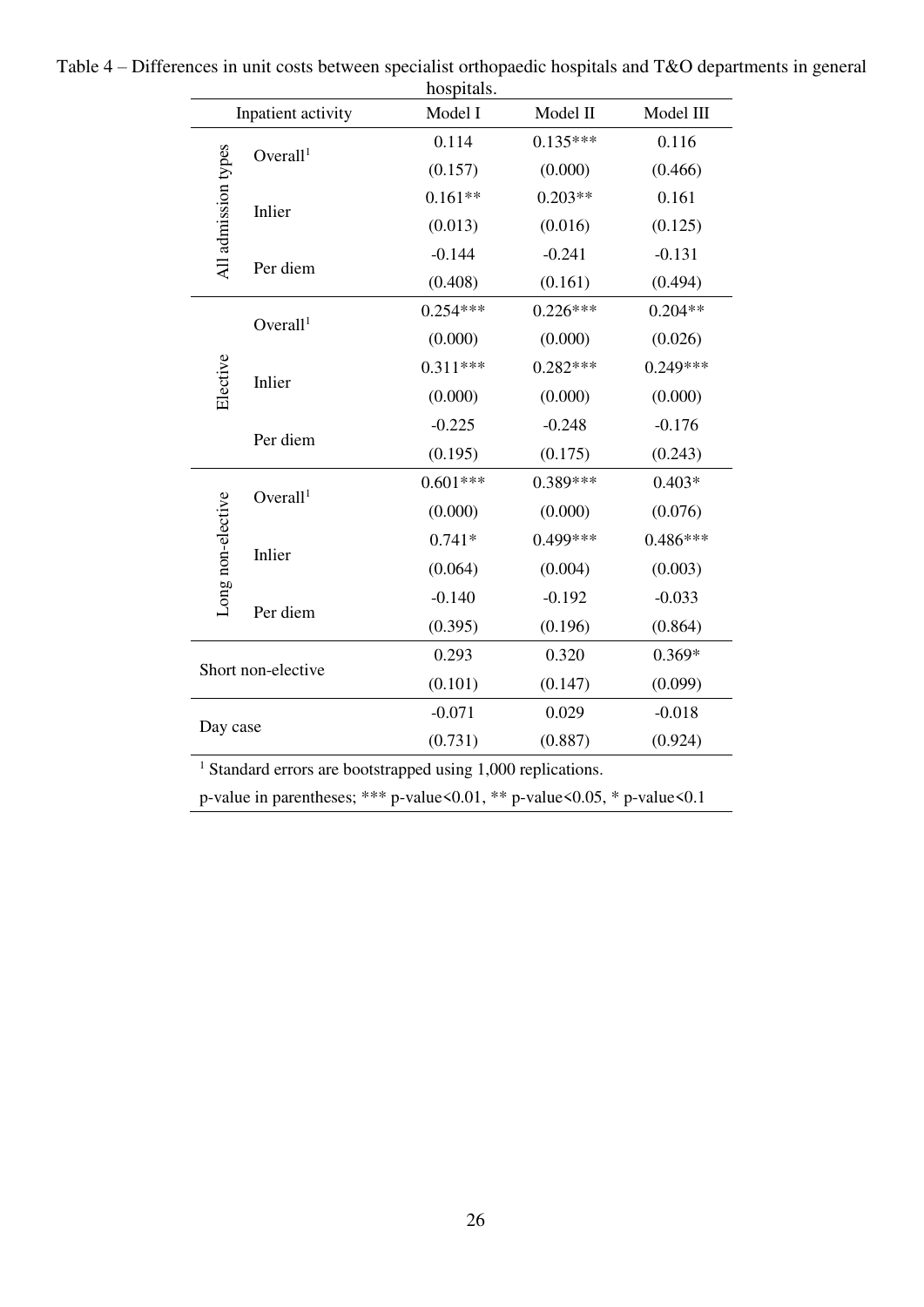<span id="page-28-0"></span>

| Specialist orthopaedic hospital                                                 | All admission<br>types | Day case   | Elective               | Short non-<br>elective | Long non-<br>elective |
|---------------------------------------------------------------------------------|------------------------|------------|------------------------|------------------------|-----------------------|
| Royal National Orthopaedic Hospital NHS<br>Trust                                | $0.0\%$                | $40.6\%*$  | $-30.5\%*$             | $-79.4*$               | $-80.5\%$ *           |
| Robert Jones And Agnes Hunt Orthopaedic<br><b>Hospital NHS Foundation Trust</b> | $-19.9\%*$             | $-21.5\%*$ | $-18.0\%$ <sup>*</sup> | $4.2\%$                | $-4.8\%$              |
| Royal Orthopaedic Hospital NHS<br><b>Foundation Trust</b>                       | $-35.2\%*$             | $-29.5\%*$ | $-29.0\%$ *            | $-69.0\%$ *            | $-30.6\%$ *           |

Table 5 – Specialist orthopaedic hospitals' *overall* profit margins.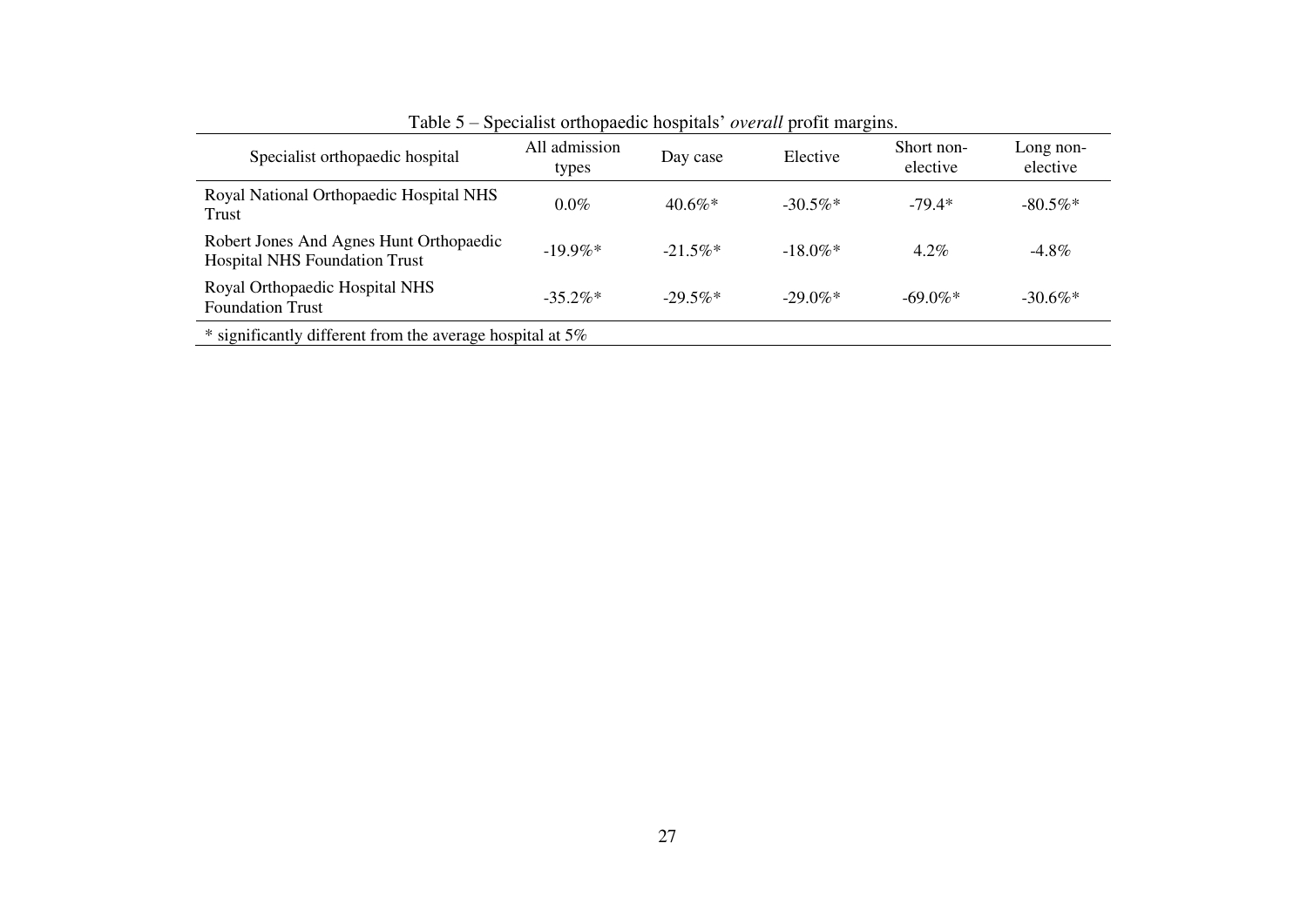Figure 1 – Distribution of *inlier* and *per diem* unit costs in natural units and logs.

<span id="page-29-0"></span>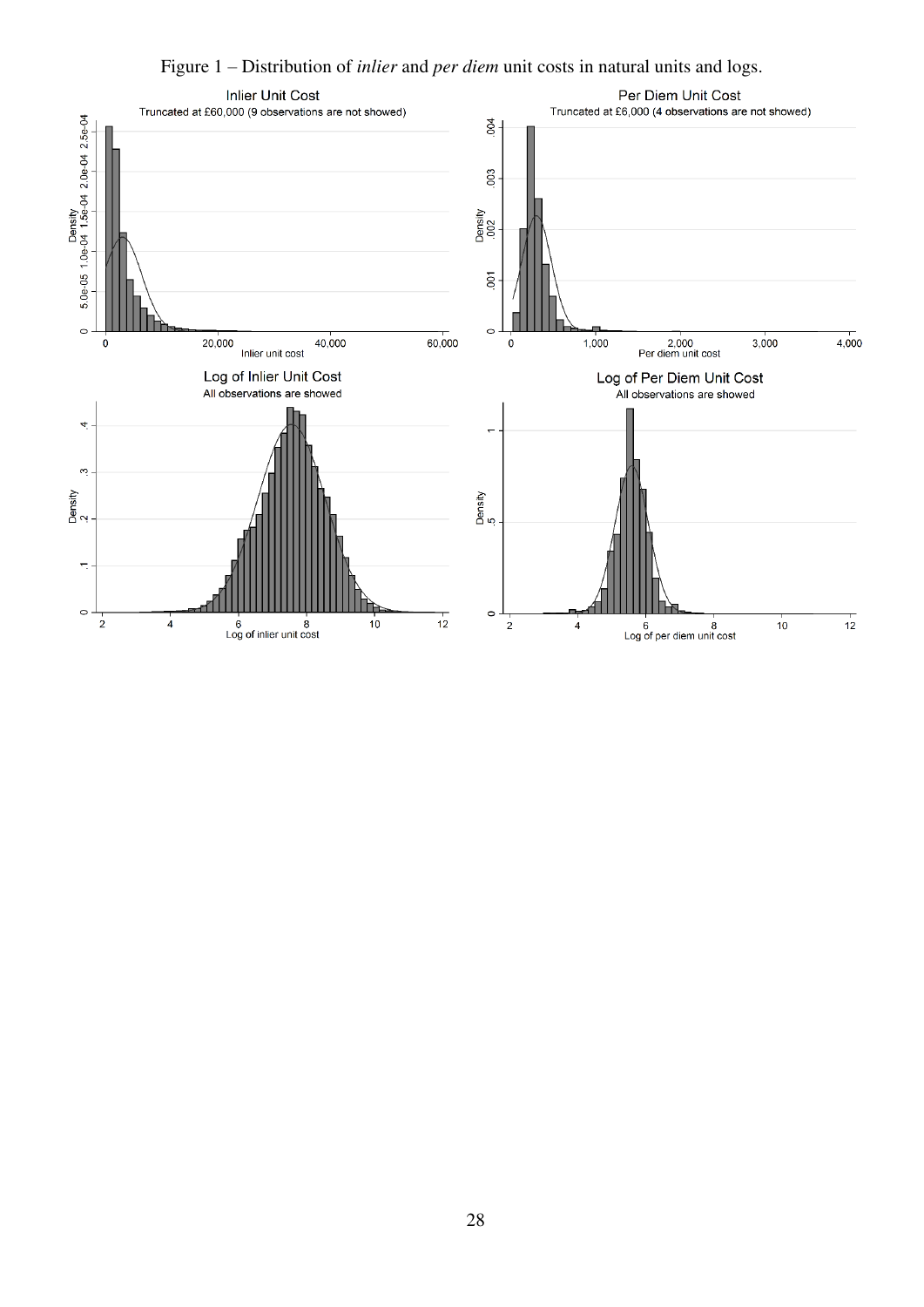Figure 2 – Distribution of *overall* and *inlier* profit margins.

<span id="page-30-0"></span>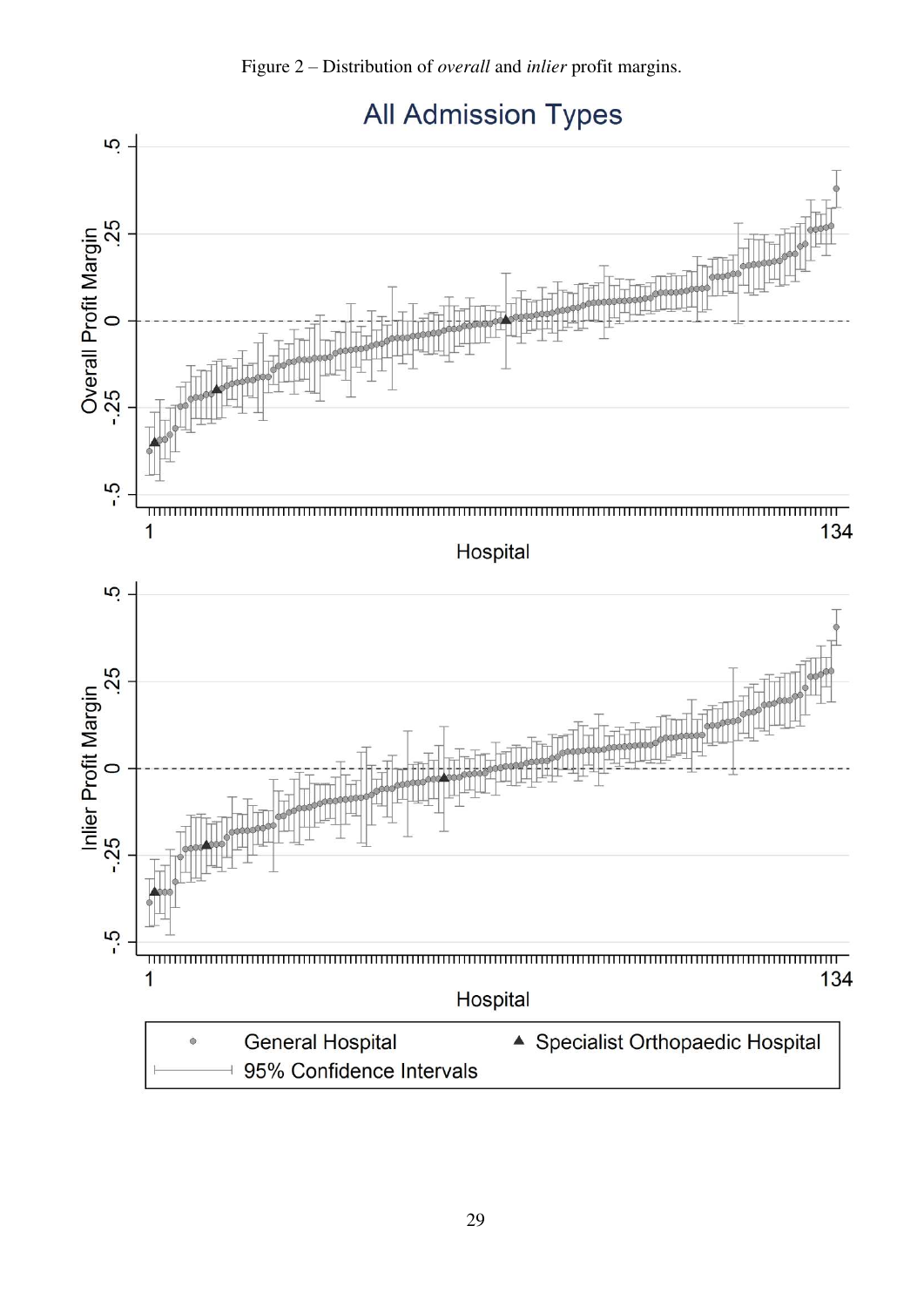#### **Appendix**

## <span id="page-31-0"></span>**A.1 Estimation of the salary of doctors**

We assume that the salary of doctors follows a s-shape function depending on age, minimum and maximum salary. This means that salary rises with increasing returns in the first half of the working life, and it goes up with decreasing returns during the second half. In symbols, we estimate the salary as follows:

$$
w_{nk} = f_{nk} \cdot W\left(w^{\min}, w^{\max}, A_{age}\right) \tag{A1}
$$

where  $W_{nk}$  is the salary of doctor  $n (=1,...,N)$  in hospital  $k$ ,  $f_{nk}$  is the full time equivalent ratio,<sup>23</sup> *W* is the s-shape salary function,  $w^{min}$  and  $w^{max}$  are the minimum and maximum salaries associated to the doctor's grade, and *A age* is a coefficient varying depending on the doctor's age. The salary function *W* can be represented as follows:

$$
W(w^{\min}, w^{\max}, A_{age}) = \begin{cases} w^{\min} & \text{if } age < 30 \\ w^{\min} + \frac{w^{\max} - w^{\min}}{A_{age}} & \text{if } 30 \le age < 50 \\ w^{\max} - \frac{w^{\max} - w^{\min}}{A_{age}} & \text{if } 50 \le age < 70 \\ w^{\max} & \text{if } age \ge 70 \end{cases}
$$
(A2)

where,

 $\overline{a}$ 

$$
A_{age} = \begin{cases} 20 & \text{if } 30 \le age \le 34 \text{ or } 65 \le age \le 69 \\ 10 & \text{if } 35 \le age \le 39 \text{ or } 60 \le age \le 64 \\ 5.5 & \text{if } 40 \le age \le 44 \text{ or } 55 \le age \le 59 \\ 3.2 & \text{if } 45 \le age \le 54 \end{cases}
$$
(A3)

<span id="page-31-1"></span>In [Figure A1,](#page-31-1) we illustrate the salary function  $W(\cdot)$  for consultant and associate specialist doctors. Figure A1 – Estimated salary function for consultants and associate specialists

<sup>&</sup>lt;sup>23</sup> The full time equivalent ratio is the proportion of the total number of paid hours during a period over the number of working hours in that period.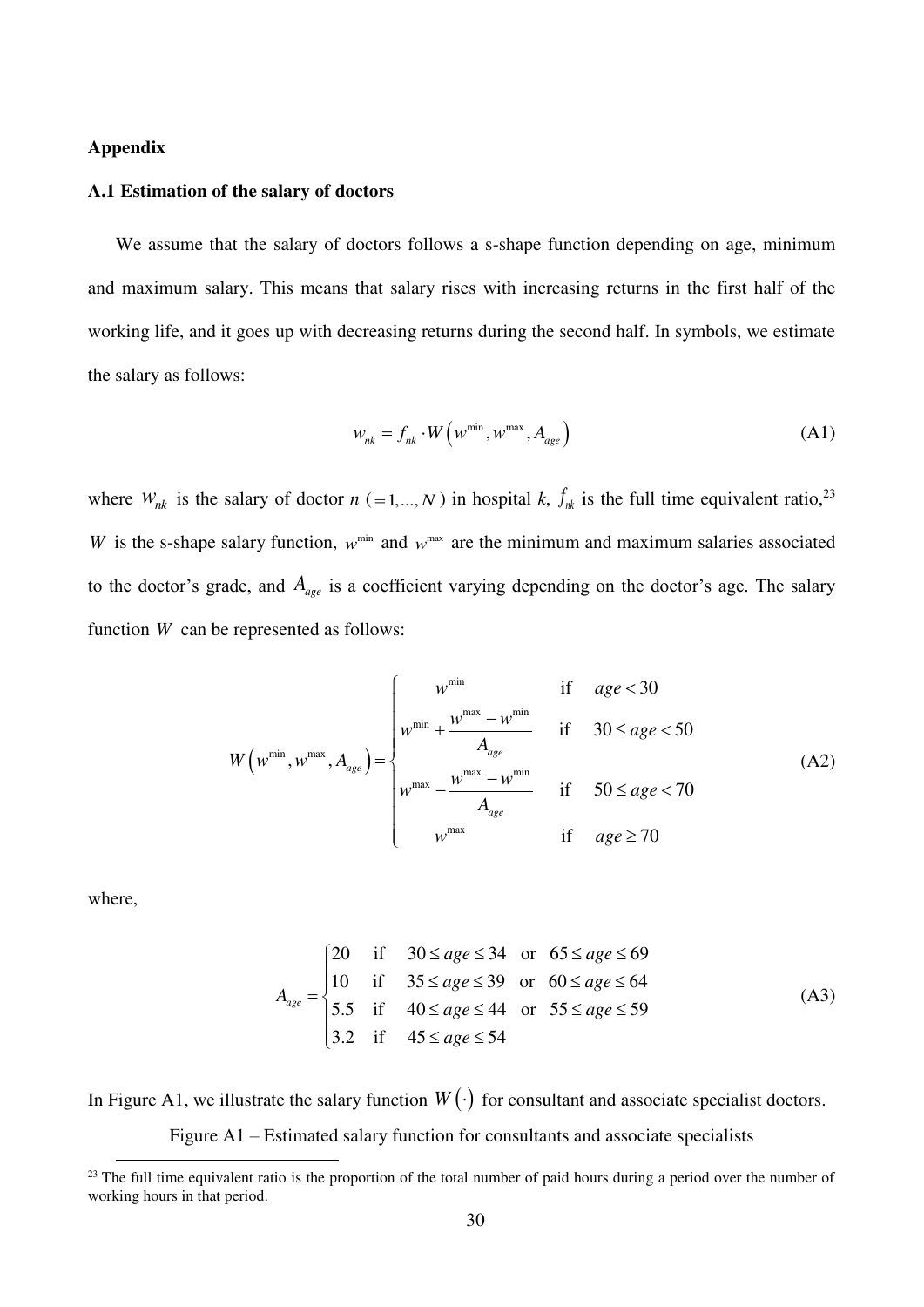

The average salary of doctors in hospital  $k$  ( $W_k$ ) is therefore calculated as follows:

$$
w_k = \frac{\sum_n w_{nk}}{N_k} \,. \tag{A4}
$$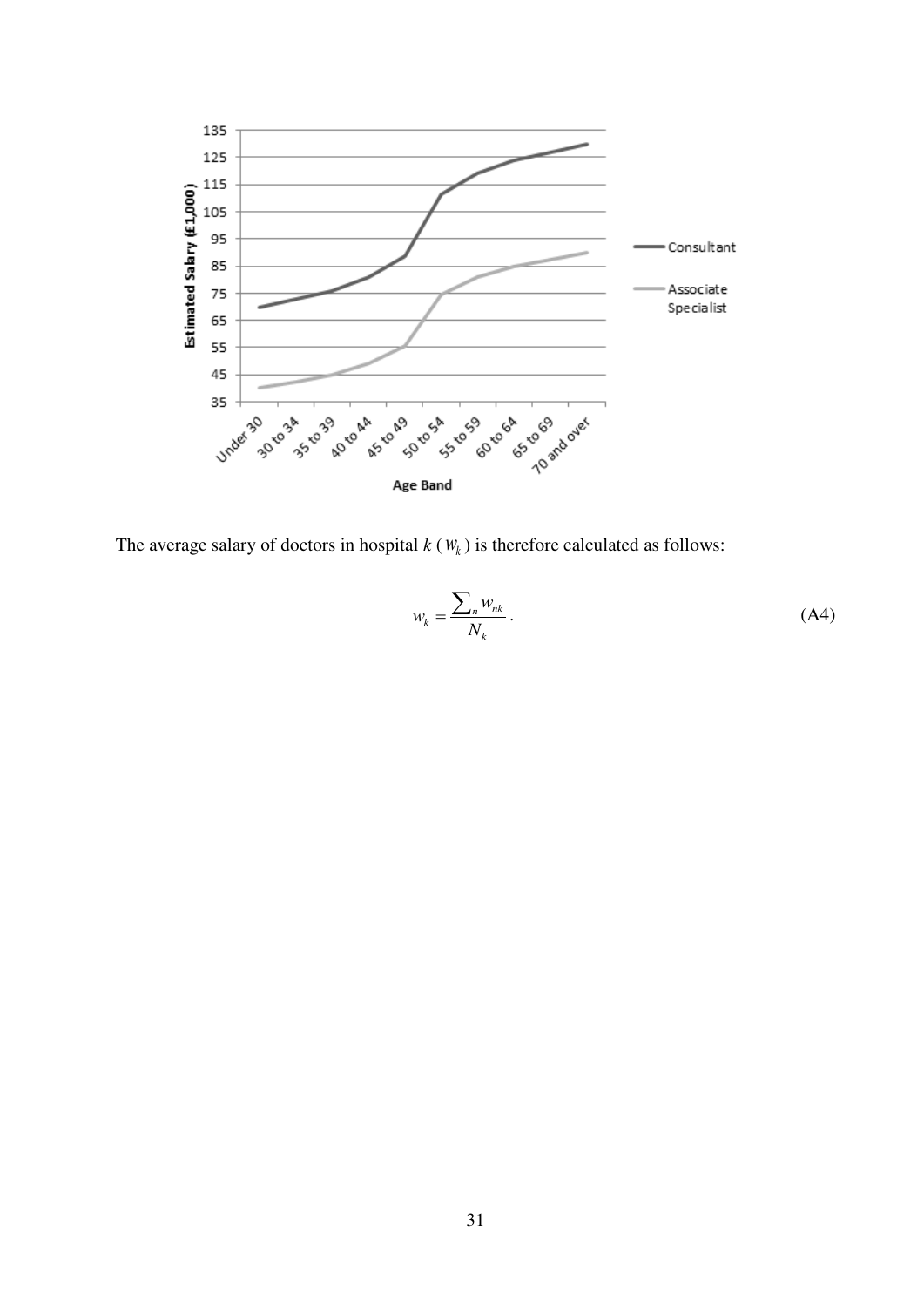# <span id="page-33-1"></span>**A.2 Descriptive statistics by admission type**

<span id="page-33-0"></span>

|                | Descriptive statistics for any<br>Variable at HRG level | All hospitals |           | $\alpha$ <sub>0</sub> and $\alpha$ <sub>0</sub> $\alpha$ <sub>0</sub> $\alpha$ <sub>0</sub> $\alpha$ <sub>1</sub> , $\alpha$ <sub>1</sub> , $\alpha$ <sub>1</sub><br>hospitals | Specialist | General hospitals |       |  |
|----------------|---------------------------------------------------------|---------------|-----------|--------------------------------------------------------------------------------------------------------------------------------------------------------------------------------|------------|-------------------|-------|--|
|                |                                                         | Mean          | <b>SD</b> | Mean                                                                                                                                                                           | <b>SD</b>  | Mean              | SD    |  |
|                |                                                         | Day case      |           |                                                                                                                                                                                |            |                   |       |  |
|                | Inlier unit cost                                        | 1,408         | 876       | 1,492                                                                                                                                                                          | 973        | 1,406             | 872   |  |
|                | Number of patients (FCEs)                               | 26            | 67        | 33                                                                                                                                                                             | 77         | 25                | 66    |  |
|                | Number of specialised services                          | 0.07          | 0.75      | 0.43                                                                                                                                                                           | 3.10       | 0.06              | 0.52  |  |
|                | Proportion of specialised services $(\%)$               | 0.2           | 1.8       | 0.6                                                                                                                                                                            | 4.2        | 0.2               | 1.6   |  |
|                | Proportion of males (%)                                 | 49.8          | 19.5      | 48.6                                                                                                                                                                           | 22.5       | 49.8              | 19.4  |  |
|                | Age                                                     | 49.6          | 17.2      | 44.2                                                                                                                                                                           | 17.3       | 49.8              | 17.1  |  |
|                | Deprivation index                                       | 16,039        | 4,769     | 16,140                                                                                                                                                                         | 3,868      | 16,036            | 4,795 |  |
|                | Number of diagnoses                                     | 3.718         | 1.704     | 3.983                                                                                                                                                                          | 1.926      | 3.709             | 1.695 |  |
|                | Number of procedures                                    | 3.449         | 1.630     | 4.041                                                                                                                                                                          | 1.729      | 3.430             | 1.623 |  |
|                | Number of HRGs                                          | 509           |           | 239                                                                                                                                                                            |            | 490               |       |  |
|                | Observations                                            | 14,181        |           | 441                                                                                                                                                                            |            | 13,740            |       |  |
|                |                                                         | Elective      |           |                                                                                                                                                                                |            |                   |       |  |
|                | Inlier unit cost                                        | 3,680         | 3,620     | 5,978                                                                                                                                                                          | 8,808      | 3,586             | 3,200 |  |
|                | Number of patients (FCEs)                               | 16            | 42        | 23                                                                                                                                                                             | 58         | 15                | 41    |  |
|                | Number of specialised services                          | 0.07          | 0.94      | 0.61                                                                                                                                                                           | 4.06       | 0.05              | 0.47  |  |
|                | Proportion of specialised services $(\%)$               | 0.2           | 2.3       | 1.2                                                                                                                                                                            | 6.3        | 0.2               | 1.9   |  |
|                | Proportion of males $(\%)$                              | 48.9          | 19.5      | 49.4                                                                                                                                                                           | 26.3       | 48.9              | 19.2  |  |
| Inlier         | Age                                                     | 54.6          | 16.9      | 47.6                                                                                                                                                                           | 17.9       | 54.8              | 16.8  |  |
|                | Deprivation index                                       | 16,080        | 4,807     | 16,368                                                                                                                                                                         | 4,648      | 16,068            | 4,813 |  |
|                | Number of diagnoses                                     | 4.644         | 2.369     | 4.908                                                                                                                                                                          | 2.640      | 4.633             | 2.357 |  |
|                | Number of procedures                                    | 3.516         | 1.901     | 4.195                                                                                                                                                                          | 2.288      | 3.488             | 1.879 |  |
|                | Number of HRGs                                          | 730           |           | 350                                                                                                                                                                            |            | 696               |       |  |
|                | Observations                                            |               | 18,179    | 716                                                                                                                                                                            |            | 17,463            |       |  |
|                | Per diem unit cost                                      | 358           | 897       | 563                                                                                                                                                                            | 3,450      | 344               | 245   |  |
|                | Number of excess bed days                               | 19            | 34        | 49                                                                                                                                                                             | 92         | 17                | 25    |  |
|                | Number of specialised services                          | 0.24          | 1.91      | 1.65                                                                                                                                                                           | 6.66       | 0.14              | 0.88  |  |
|                | Proportion of specialised services $(\%)$               | 0.4           | 2.9       | 2.5                                                                                                                                                                            | 9.0        | 0.3               | 1.8   |  |
|                | Proportion of males $(\%)$                              | 46.7          | 14.4      | 46.6                                                                                                                                                                           | 18.1       | 46.7              | 14.1  |  |
|                | Age                                                     | 56.2          | 13.3      | 48.9                                                                                                                                                                           | 16.3       | 56.7              | 12.9  |  |
| Excess bed day | Deprivation index                                       | 16,235        | 4,350     | 16,557                                                                                                                                                                         | 3,762      | 16,213            | 4,386 |  |
|                | Number of diagnoses                                     | 4.343         | 2.076     | 4.807                                                                                                                                                                          | 2.494      | 4.312             | 2.041 |  |
|                | Number of procedures                                    | 3.656         | 1.838     | 4.416                                                                                                                                                                          | 2.263      | 3.605             | 1.795 |  |
|                | Number of HRGs                                          | 313           |           | 151                                                                                                                                                                            |            | 282               |       |  |
|                | Observations                                            | 4,087         |           | 257                                                                                                                                                                            |            | 3,830             |       |  |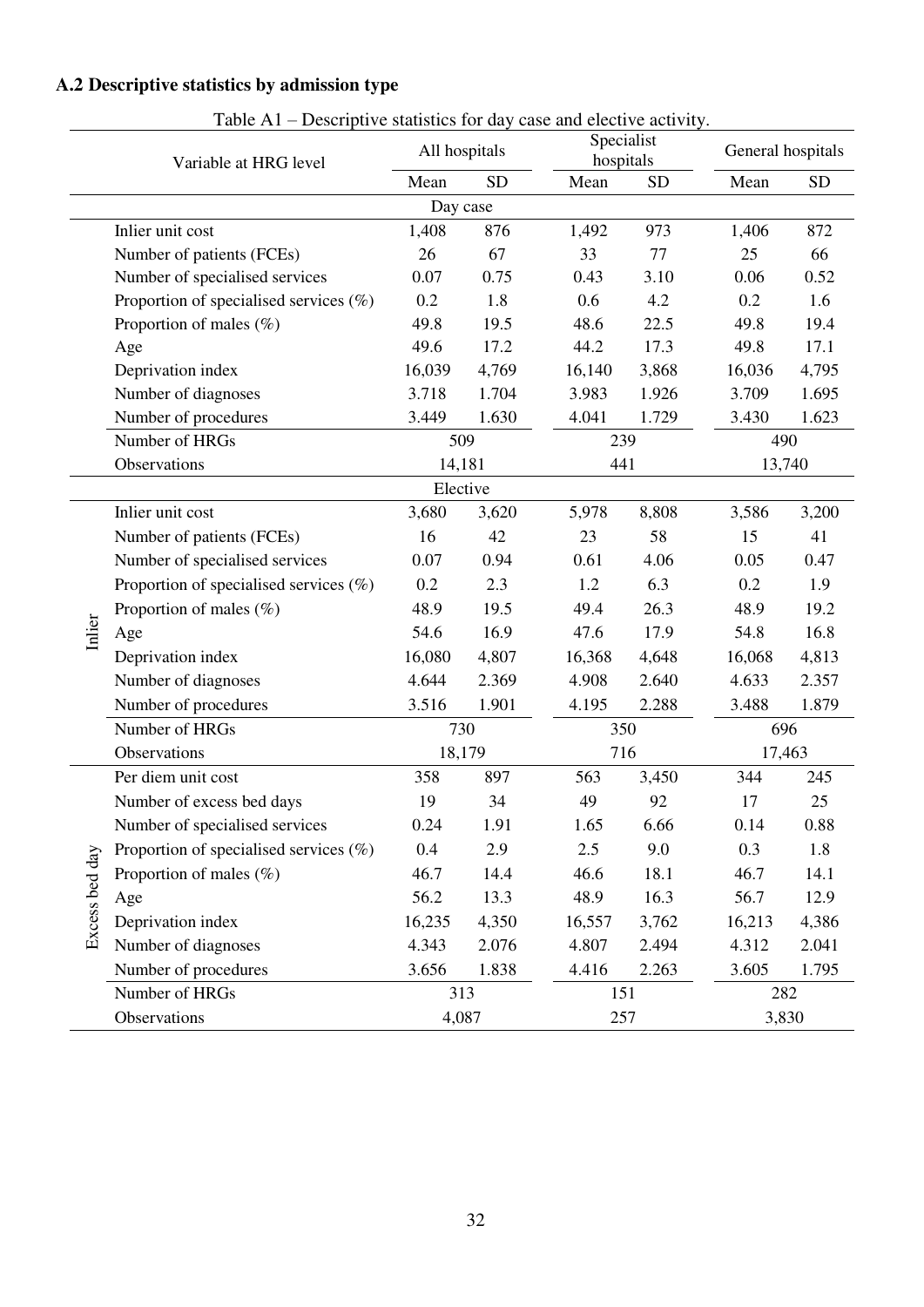<span id="page-34-0"></span>

|                | Variable at HRG level                     |        | All hospitals      |                | Specialist<br>hospitals | General hospitals |           |  |  |
|----------------|-------------------------------------------|--------|--------------------|----------------|-------------------------|-------------------|-----------|--|--|
|                |                                           | Mean   | <b>SD</b>          | Mean           | <b>SD</b>               | Mean              | <b>SD</b> |  |  |
|                |                                           |        | Short non-elective |                |                         |                   |           |  |  |
|                | Inlier unit cost                          | 1,253  | 1,381              | 2,154          | 3,412                   | 1,248             | 1,358     |  |  |
|                | Number of patients (FCEs)                 | 6      | 12                 | $\overline{2}$ |                         | 6                 | 12        |  |  |
|                | Number of specialised services            | 0.03   | 0.39               | 0.20           | 1.93                    | 0.03              | 0.36      |  |  |
|                | Proportion of specialised services $(\%)$ | 0.1    | 0.9                | 0.4            | 3.8                     | 0.1               | 0.8       |  |  |
|                | Proportion of males (%)                   | 49.5   | 18.6               | 50.0           | 21.9                    | 49.5              | 18.6      |  |  |
|                | Age                                       | 52.7   | 20.8               | 47.8           | 16.8                    | 52.7              | 20.8      |  |  |
|                | Deprivation index                         | 15,908 | 4,843              | 15,869         | 4,634                   | 15,908            | 4,845     |  |  |
|                | Number of diagnoses                       | 4.840  | 2.562              | 4.490          | 2.196                   | 4.842             | 2.564     |  |  |
|                | Number of procedures                      | 2.466  | 1.907              | 3.656          | 2.115                   | 2.459             | 1.903     |  |  |
|                | Number of HRGs                            | 839    |                    |                | 97                      | 836               |           |  |  |
|                | Observations                              |        | 19,523             |                | 119                     | 19,404            |           |  |  |
|                |                                           |        | Long non-elective  |                |                         |                   |           |  |  |
|                | Inlier unit cost                          | 4,720  | 4,241              | 10,181         | 12,150                  | 4,661             | 4,035     |  |  |
|                | Number of patients (FCEs)                 | 8      | 17                 | 3              | 3                       | 8                 | 18        |  |  |
|                | Number of specialised services            | 0.04   | 0.76               | 1.31           | 6.28                    | 0.03              | 0.37      |  |  |
|                | Proportion of specialised services $(\%)$ | 0.1    | 1.7                | 1.9            | 8.4                     | 0.1               | 1.4       |  |  |
|                | Proportion of males (%)                   | 48.6   | 20.5               | 49.4           | 22.6                    | 48.5              | 20.4      |  |  |
| Inlier         | Age                                       | 58.9   | 18.7               | 51.4           | 15.7                    | 59.0              | 18.7      |  |  |
|                | Deprivation index                         | 15,902 | 5,035              | 16,529         | 4,240                   | 15,895            | 5,043     |  |  |
|                | Number of diagnoses                       | 5.933  | 2.947              | 5.547          | 2.770                   | 5.937             | 2.949     |  |  |
|                | Number of procedures                      | 3.035  | 2.458              | 4.235          | 2.403                   | 3.022             | 2.456     |  |  |
|                | Number of HRGs                            | 1,022  |                    |                | 175                     | 1,020             |           |  |  |
|                | Observations                              | 27,186 |                    |                | 288                     | 26,898            |           |  |  |
|                | Per diem unit cost                        | 286    | 162                | 247            | 148                     | 287               | 162       |  |  |
|                | Number of excess bed days                 | 23     | 36                 | 35             | 53                      | 23                | 36        |  |  |
|                | Number of specialised services            | 0.07   | 1.02               | 2.61           | 9.25                    | 0.04              | 0.40      |  |  |
|                | Proportion of specialised services $(\%)$ | 0.1    | 1.6                | 3.2            | 10.8                    | 0.1               | 1.1       |  |  |
|                | Proportion of males $(\%)$                | 46.9   | 16.8               | 49.6           | 18.1                    | 46.8              | 16.8      |  |  |
|                | Age                                       | 58.4   | 16.4               | 49.8           | 15.9                    | 58.5              | 16.4      |  |  |
| Excess bed day | Deprivation index                         | 15,983 | 4,633              | 16,370         | 3,353                   | 15,979            | 4,643     |  |  |
|                | Number of diagnoses                       | 5.352  | 2.625              | 5.126          | 2.512                   | 5.354             | 2.626     |  |  |
|                | Number of procedures                      | 2.992  | 2.151              | 4.296          | 2.276                   | 2.979             | 2.146     |  |  |
|                | Number of HRGs                            | 647    |                    |                | 86                      |                   | 643       |  |  |
|                | Observations                              | 12,011 |                    |                | 116                     | 11,895            |           |  |  |

Table A2 – Descriptive statistics for short non-elective and long non-elective activity.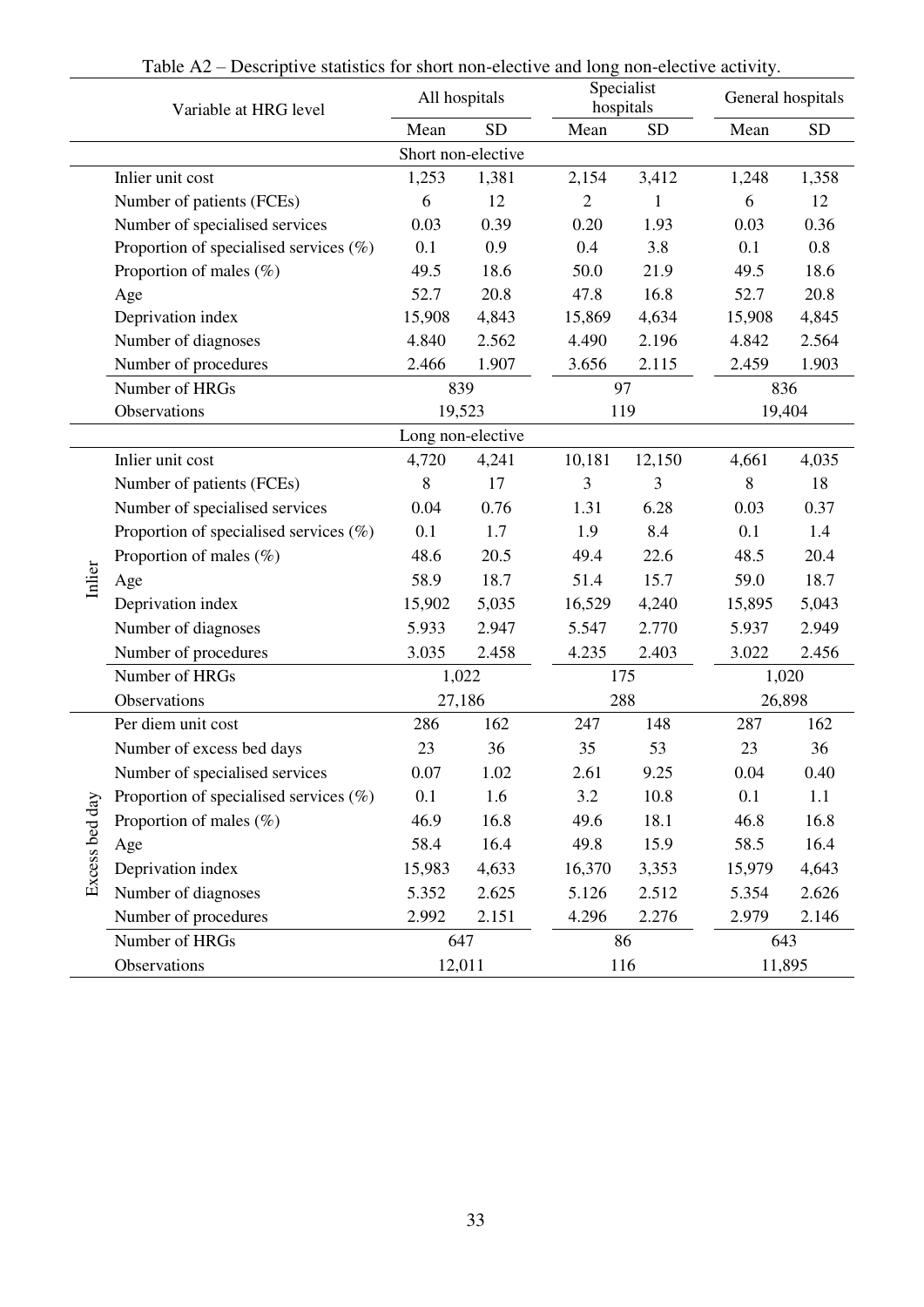# <span id="page-35-0"></span>**A.3 Additional sensitivity analysis**

Table A3 – Stepwise regression analysis in model III for *inlier* unit costs.

<span id="page-35-1"></span>

|                        | Inlier      |            |            |             |             |             |             |             |  |  |  |
|------------------------|-------------|------------|------------|-------------|-------------|-------------|-------------|-------------|--|--|--|
| Regressor              | (1)         | (2)        | (3)        | (4)         | (5)         | (6)         | (7)         | (8)         |  |  |  |
| Specialist orthopaedic | 0.147       | 0.199**    | $0.200**$  | $0.178**$   | $0.181**$   | $0.159*$    | $0.165*$    | $0.170*$    |  |  |  |
| hospital               | (0.099)     | (0.085)    | (0.085)    | (0.089)     | (0.083)     | (0.095)     | (0.086)     | (0.091)     |  |  |  |
| Market forces factor   | $0.810*$    | 0.947**    | $0.945**$  | $0.875**$   | $1.043**$   | $0.927**$   | 1.027**     | $1.036**$   |  |  |  |
|                        | (0.450)     | (0.441)    | (0.441)    | (0.435)     | (0.469)     | (0.459)     | (0.468)     | (0.463)     |  |  |  |
| Proportion of          | $0.010*$    | $0.011**$  | $0.011**$  | $0.010*$    | $0.010*$    | $0.010*$    | $0.010*$    | $0.011**$   |  |  |  |
| specialised services   | (0.005)     | (0.005)    | (0.005)    | (0.006)     | (0.006)     | (0.006)     | (0.006)     | (0.005)     |  |  |  |
|                        | 0.00005     |            | 0.0004     | $-0.0001$   | $-0.0001$   | $-0.00004$  | $-0.0002$   | 0.0004      |  |  |  |
| Proportion of males    | (0.000)     |            | (0.000)    | (0.000)     | (0.000)     | (0.000)     | (0.000)     | (0.000)     |  |  |  |
|                        | $-0.015***$ |            |            | $-0.013***$ | $-0.013***$ | $-0.014***$ | $-0.014***$ |             |  |  |  |
| Age                    | (0.004)     |            |            | (0.004)     | (0.004)     | (0.004)     | (0.004)     |             |  |  |  |
|                        | $0.00008**$ |            |            | $0.00007*$  | $0.00008*$  | $0.00009**$ | $0.0001**$  |             |  |  |  |
| Age (squared)          | (0.000)     |            |            | (0.000)     | (0.000)     | (0.000)     | (0.000)     |             |  |  |  |
|                        | $-0.000003$ |            |            |             | $-0.000004$ | $-0.000003$ | $-0.000004$ | $-0.000004$ |  |  |  |
| Deprivation index      | (0.000)     |            |            |             | (0.000)     | (0.000)     | (0.000)     | (0.000)     |  |  |  |
|                        | $0.041***$  |            |            |             |             | $0.042***$  |             | $0.033***$  |  |  |  |
| Number of diagnoses    | (0.011)     |            |            |             |             | (0.010)     |             | (0.010)     |  |  |  |
|                        | $0.028***$  |            |            |             |             |             | $0.032***$  | $0.027***$  |  |  |  |
| Number of procedures   | (0.007)     |            |            |             |             |             | (0.008)     | (0.007)     |  |  |  |
|                        |             | $-0.001$   | $-0.001$   | $-0.001$    | $-0.0006$   | 0.003       | $-0.0007$   | 0.003       |  |  |  |
| Salary of doctors      |             | (0.021)    | (0.021)    | (0.020)     | (0.020)     | (0.021)     | (0.020)     | (0.021)     |  |  |  |
|                        |             | $0.081**$  | $0.081**$  | $0.070**$   | $0.066*$    | $0.058*$    | $0.063*$    | $0.066*$    |  |  |  |
| Teaching trust         |             | (0.036)    | (0.037)    | (0.036)     | (0.035)     | (0.034)     | (0.035)     | (0.035)     |  |  |  |
| Foundation trust       |             | $-0.063**$ | $-0.063**$ | $-0.060**$  | $-0.058**$  | $-0.050*$   | $-0.055**$  | $-0.052**$  |  |  |  |
|                        |             | (0.026)    | (0.026)    | (0.026)     | (0.026)     | (0.026)     | (0.026)     | (0.026)     |  |  |  |
|                        |             | $-0.007$   | $-0.007$   | $-0.013$    | $-0.021$    | $-0.017$    | $-0.022$    | $-0.015$    |  |  |  |
| Medium department      |             | (0.035)    | (0.035)    | (0.035)     | (0.036)     | (0.035)     | (0.036)     | (0.035)     |  |  |  |
|                        |             | $-0.013$   | $-0.013$   | $-0.018$    | $-0.021$    | $-0.021$    | $-0.021$    | $-0.018$    |  |  |  |
| Large department       |             | (0.034)    | (0.034)    | (0.033)     | (0.033)     | (0.032)     | (0.033)     | (0.033)     |  |  |  |
|                        |             | 0.026      | 0.026      | 0.022       | 0.02        | 0.023       | 0.019       | 0.024       |  |  |  |
| Very large department  |             | (0.034)    | (0.034)    | (0.034)     | (0.035)     | (0.034)     | (0.034)     | (0.034)     |  |  |  |
| Average health change  |             | 0.825      | 0.825      | 0.847       | 0.89        | $0.952*$    | $0.900*$    | $0.936*$    |  |  |  |
| after hip replacement  |             | (0.554)    | (0.553)    | (0.546)     | (0.546)     | (0.524)     | (0.540)     | (0.531)     |  |  |  |
| Average health change  |             | $-0.519$   | $-0.515$   | $-0.485$    | $-0.373$    | $-0.453$    | $-0.332$    | $-0.402$    |  |  |  |
| after knee replacement |             | (0.474)    | (0.474)    | (0.477)     | (0.476)     | (0.467)     | (0.473)     | (0.466)     |  |  |  |
|                        | 7.100***    | $6.372***$ | 6.356***   | 6.913***    | 6.697***    | 6.681***    | 6.618***    | 5.979***    |  |  |  |
| Constant               | (0.553)     | (0.589)    | (0.592)    | (0.589)     | (0.607)     | (0.603)     | (0.611)     | (0.612)     |  |  |  |
| HRG fixed effects      | <b>YES</b>  | <b>YES</b> | <b>YES</b> | <b>YES</b>  | <b>YES</b>  | <b>YES</b>  | <b>YES</b>  | <b>YES</b>  |  |  |  |
| Regional fixed effects | <b>YES</b>  | <b>YES</b> | <b>YES</b> | <b>YES</b>  | <b>YES</b>  | <b>YES</b>  | <b>YES</b>  | <b>YES</b>  |  |  |  |

Standard errors are clustered at hospital trust level and are reported in parentheses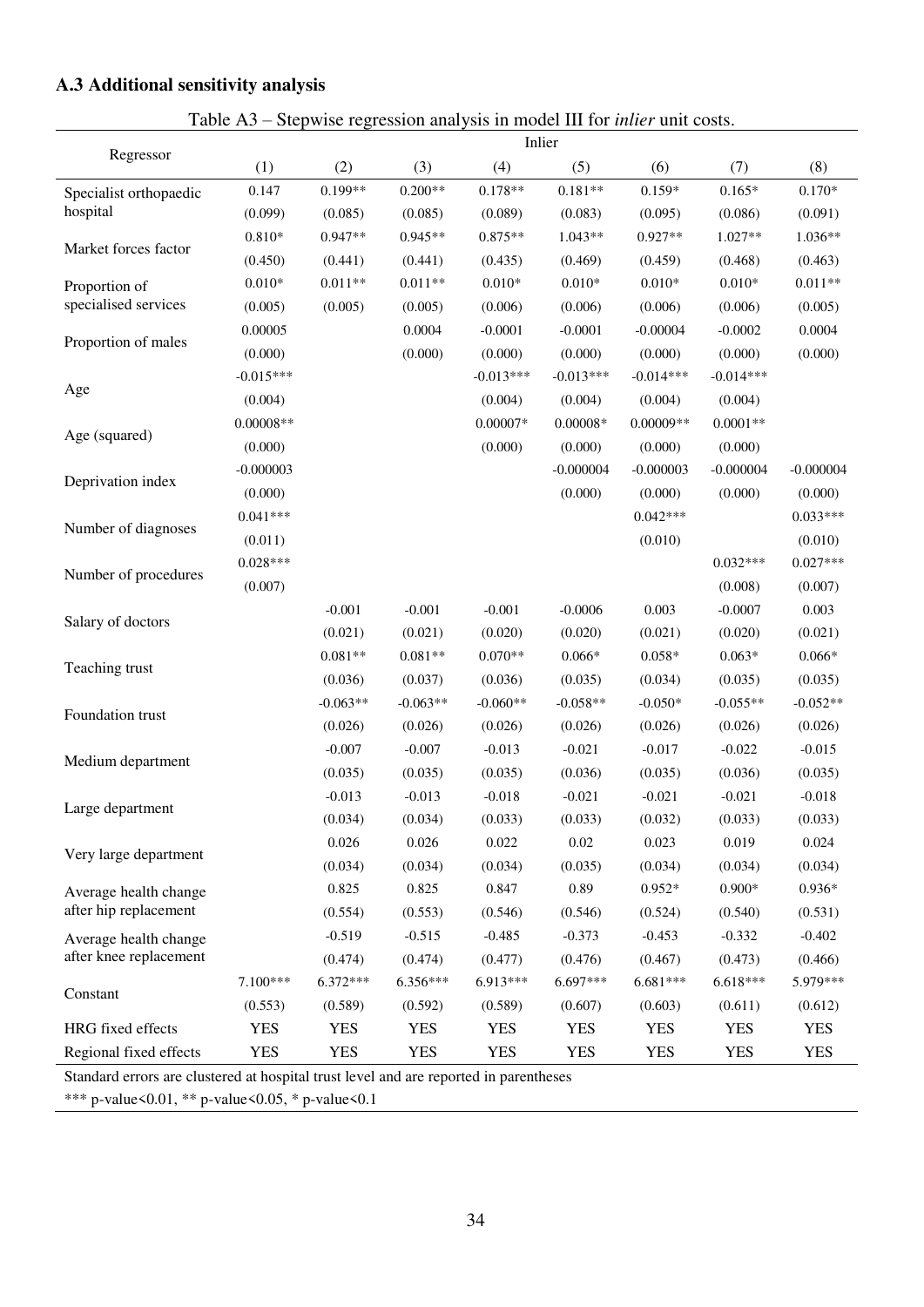<span id="page-36-0"></span>

|                        | Per diem   |             |            |            |             |             |             |            |  |  |  |
|------------------------|------------|-------------|------------|------------|-------------|-------------|-------------|------------|--|--|--|
| Regressor              | (1)        | (2)         | (3)        | (4)        | (5)         | (6)         | (7)         | (8)        |  |  |  |
| Specialist orthopaedic | $-0.131$   | $-0.107$    | $-0.131$   | $-0.123$   | $-0.102$    | $-0.101$    | $-0.096$    | $-0.112$   |  |  |  |
| hospital               | (0.304)    | (0.295)     | (0.304)    | (0.306)    | (0.278)     | (0.282)     | (0.278)     | (0.278)    |  |  |  |
| Market forces factor   | 0.490      | 0.910       | 0.497      | 0.529      | 1.239       | 1.246       | 1.234       | 1.133      |  |  |  |
|                        | (1.274)    | (1.144)     | (1.271)    | (1.244)    | (1.357)     | (1.334)     | (1.356)     | (1.371)    |  |  |  |
| Proportion of          | 0.000      | 0.001       | 0.000      | 0.000      | 0.001       | 0.001       | 0.001       | 0.000      |  |  |  |
| specialised services   | (0.004)    | (0.004)     | (0.004)    | (0.004)    | (0.004)     | (0.004)     | (0.004)     | (0.004)    |  |  |  |
| Proportion of males    |            | $-0.0007$   | $-0.0009$  | $-0.0006$  | $-0.0005$   | $-0.0005$   | $-0.0005$   | $-0.001$   |  |  |  |
|                        |            | (0.001)     | (0.001)    | (0.001)    | (0.001)     | (0.001)     | (0.001)     | (0.001)    |  |  |  |
|                        |            | $-0.011$    |            | $-0.010$   | $-0.011$    | $-0.011$    | $-0.010$    |            |  |  |  |
| Age                    |            | (0.013)     |            | (0.014)    | (0.014)     | (0.013)     | (0.014)     |            |  |  |  |
|                        |            | 0.000       |            | 0.000      | 0.000       | 0.000       | 0.000       |            |  |  |  |
| Age (squared)          |            | (0.000)     |            | (0.000)    | (0.000)     | (0.000)     | (0.000)     |            |  |  |  |
| Deprivation index      |            | $-0.000010$ |            |            | $-0.00002*$ | $-0.00002*$ | $-0.00002*$ | $-0.00002$ |  |  |  |
|                        |            | (0.000)     |            |            | (0.000)     | (0.000)     | (0.000)     | (0.000)    |  |  |  |
| Number of diagnoses    |            | 0.006       |            |            |             | $-0.002$    |             | 0.002      |  |  |  |
|                        |            | (0.029)     |            |            |             | (0.029)     |             | (0.029)    |  |  |  |
| Number of procedures   |            | $-0.022$    |            |            |             |             | $-0.012$    | $-0.018$   |  |  |  |
|                        |            | (0.021)     |            |            |             |             | (0.021)     | (0.020)    |  |  |  |
| Salary of doctors      | $-0.068$   |             | $-0.068$   | $-0.068$   | $-0.065$    | $-0.065$    | $-0.065$    | $-0.065$   |  |  |  |
|                        | (0.049)    |             | (0.049)    | (0.049)    | (0.047)     | (0.047)     | (0.047)     | (0.047)    |  |  |  |
| Teaching trust         | 0.014      |             | 0.015      | 0.020      | 0.006       | 0.006       | 0.007       | $-0.001$   |  |  |  |
|                        | (0.087)    |             | (0.087)    | (0.089)    | (0.089)     | (0.091)     | (0.090)     | (0.090)    |  |  |  |
| Foundation trust       | 0.045      |             | 0.045      | 0.045      | 0.052       | 0.051       | 0.050       | 0.050      |  |  |  |
|                        | (0.071)    |             | (0.071)    | (0.070)    | (0.070)     | (0.068)     | (0.070)     | (0.069)    |  |  |  |
| Medium department      | $-0.065$   |             | $-0.064$   | $-0.061$   | $-0.095$    | $-0.095$    | $-0.095$    | $-0.098$   |  |  |  |
|                        | (0.088)    |             | (0.088)    | (0.089)    | (0.096)     | (0.096)     | (0.096)     | (0.096)    |  |  |  |
| Large department       | 0.069      |             | 0.07       | 0.073      | 0.057       | 0.057       | 0.057       | 0.052      |  |  |  |
|                        | (0.094)    |             | (0.094)    | (0.097)    | (0.099)     | (0.099)     | (0.099)     | (0.098)    |  |  |  |
| Very large department  | $-0.036$   |             | $-0.036$   | $-0.032$   | $-0.043$    | $-0.043$    | $-0.043$    | $-0.048$   |  |  |  |
|                        | (0.092)    |             | (0.092)    | (0.092)    | (0.090)     | (0.091)     | (0.090)     | (0.092)    |  |  |  |
| Average health change  | $-0.225$   |             | $-0.222$   | $-0.228$   | $-0.031$    | $-0.036$    | $-0.028$    | $-0.020$   |  |  |  |
| after hip replacement  | (1.275)    |             | (1.274)    | (1.276)    | (1.282)     | (1.283)     | (1.280)     | (1.283)    |  |  |  |
| Average health change  | 0.936      |             | 0.924      | 0.895      | 1.392       | 1.397       | 1.375       | 1.382      |  |  |  |
| after knee replacement | (1.211)    |             | (1.215)    | (1.222)    | (1.255)     | (1.267)     | (1.255)     | (1.275)    |  |  |  |
|                        | 5.539***   | 4.979***    | 5.568***   | 5.732***   | 4.810***    | 4.810***    | 4.863***    | 4.854**    |  |  |  |
| Constant               | (1.744)    | (1.350)     | (1.752)    | (1.647)    | (1.753)     | (1.754)     | (1.759)     | (1.922)    |  |  |  |
| HRG fixed effects      | <b>YES</b> | <b>YES</b>  | <b>YES</b> | <b>YES</b> | <b>YES</b>  | <b>YES</b>  | <b>YES</b>  | <b>YES</b> |  |  |  |
| Regional fixed effects | <b>YES</b> | <b>YES</b>  | <b>YES</b> | <b>YES</b> | <b>YES</b>  | <b>YES</b>  | <b>YES</b>  | <b>YES</b> |  |  |  |

Table A4 – Stepwise regression analysis in model III for *per diem* unit costs.

Standard errors are clustered at hospital trust level and are reported in parentheses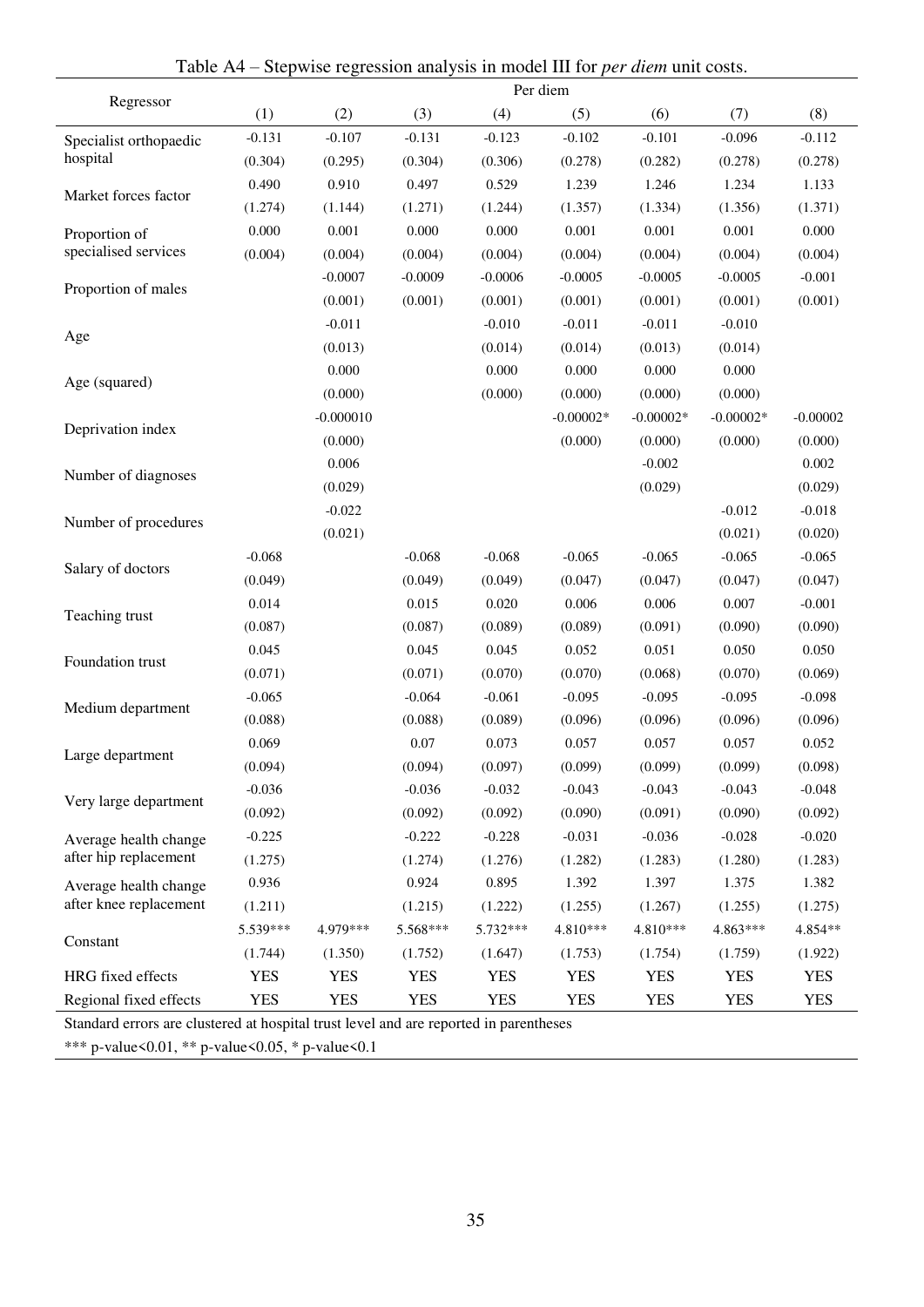<span id="page-37-0"></span>

| 1001011<br>Regressor                        |                 | Inlier        | <i>Thin fold of micruellong between covariates in moder in.</i> | Per diem      |
|---------------------------------------------|-----------------|---------------|-----------------------------------------------------------------|---------------|
| Specialist orthopaedic hospital             |                 | 0.083         |                                                                 | $-0.146$      |
| (1) Market forces factor                    |                 | $-6.022$      |                                                                 | $-1.440$      |
| (2) Proportion of specialised services      |                 | $-0.198*$     |                                                                 | $-0.054$      |
| (3) Proportion of males                     |                 | $-0.005$      |                                                                 | $-0.012$      |
| $(4)$ Age                                   |                 | 0.044         |                                                                 | $-0.004$      |
| $(5)$ Age (squared)                         |                 | $-0.001***$   |                                                                 | 0.000         |
| (6) Deprivation index                       |                 | 0.000         |                                                                 | 0.000         |
| (7) Number of diagnoses                     |                 | 0.116         |                                                                 | 0.064         |
| (8) Number of procedures                    |                 | $-0.123$      |                                                                 | 0.022         |
| (9) Salary of doctors                       |                 | $-0.614$      |                                                                 | $-1.054$      |
| (10) Teaching trust                         |                 | $-1.071$      |                                                                 | $-1.821$      |
| (11) Foundation trust                       |                 | $-0.712$      |                                                                 | $-2.798***$   |
| (12) Medium department                      |                 | 0.100         |                                                                 | 4.843***      |
| (13) Large department                       |                 | 1.150         |                                                                 | 2.900         |
| (14) Very large department                  |                 | 1.099         |                                                                 | 4.579**       |
| (15) Average health change after hip repl.  |                 | 0.656         |                                                                 | 13.009        |
| (16) Average health change after knee repl. |                 | $-0.082$      |                                                                 | $-27.838$     |
|                                             | $(1)$ x $(2)$   | $0.150**$     | $(4)$ x $(10)$                                                  | $0.010**$     |
|                                             | $(3)$ x $(2)$   | $0.0002**$    | $(6)$ x $(2)$                                                   | $0.000002***$ |
|                                             | $(3)$ x $(9)$   | $-0.001**$    | $(6)$ x $(13)$                                                  | $-0.00002**$  |
|                                             | $(5)$ x $(11)$  | $0.0001**$    | $(6)$ x $(14)$                                                  | $-0.00005***$ |
|                                             | $(5)$ x $(4)$   | $0.00001$ *** | $(6)$ x $(15)$                                                  | $0.001***$    |
|                                             | $(7)$ x $(2)$   | $-0.003**$    | $(7)$ x $(2)$                                                   | $0.002**$     |
|                                             | $(7)$ x $(3)$   | $-0.0004**$   | $(7)$ x $(5)$                                                   | $-0.00004**$  |
|                                             | $(8)$ x $(11)$  | $0.026**$     | $(8)$ x $(11)$                                                  | $0.029***$    |
| Interactions                                | $(8)$ x $(4)$   | $-0.003***$   | (11) x (9)                                                      | $-0.167**$    |
|                                             | $(8)$ x $(5)$   | $0.00003***$  | $(12)$ x $(1)$                                                  | $-3.635***$   |
|                                             | $(13)$ x $(11)$ | $-0.184***$   | $(13)$ x $(11)$                                                 | 0.398***      |
|                                             | $(14)$ x $(2)$  | $0.028***$    | $(14)$ x $(1)$                                                  | $-3.815***$   |
|                                             | $(15)$ x $(2)$  | $-0.18**$     | $(15)$ x $(12)$                                                 | $-5.829**$    |
|                                             | $(15)$ x $(11)$ | 2.199**       | $(16)$ x $(9)$                                                  | 3.314***      |
|                                             | $(15)$ x $(12)$ | $-2.634**$    | $(16)$ x $(11)$                                                 | 8.573***      |
|                                             | $(15)$ x $(14)$ | 3.088**       | $(16)$ x $(12)$                                                 | 5.422**       |
|                                             | $(16)$ x $(14)$ | $-3.108**$    |                                                                 |               |
| Constant                                    |                 | 13.516**      |                                                                 | 12.454        |
| HRG fixed effects                           |                 | <b>YES</b>    |                                                                 | <b>YES</b>    |
| Regional fixed effects                      |                 | <b>YES</b>    |                                                                 | <b>YES</b>    |
| Adjusted R-squared                          |                 | 0.814         |                                                                 | 0.307         |

Table A5 – Analysis of interactions between covariates in model III.

Interactions not significant at 1% or 5% level are not reported.

Standard errors are clustered at hospital trust level.